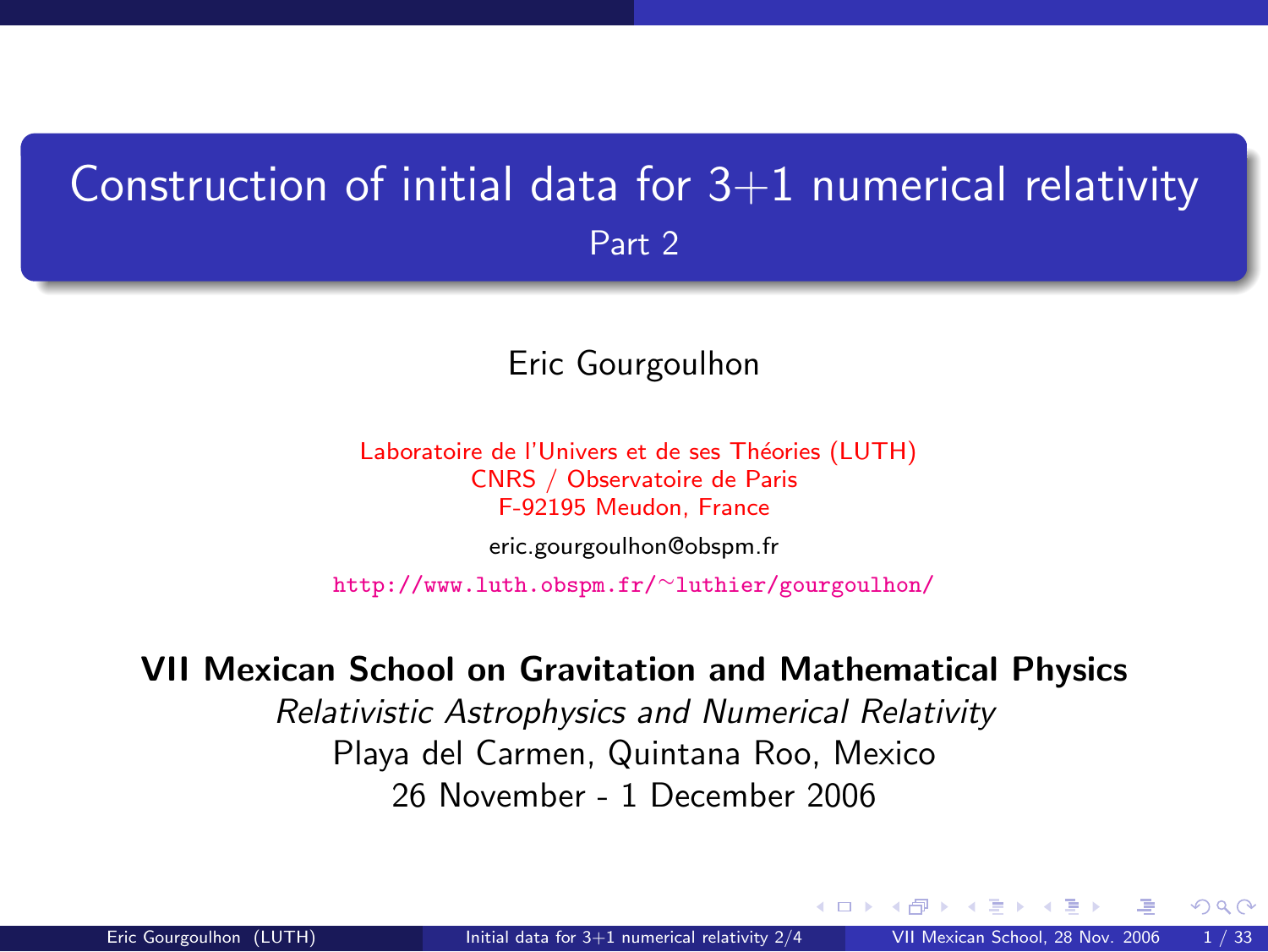#### 1 [The initial data problem](#page-2-0)

<sup>2</sup> [Conformal transvere-traceless method](#page-13-0)



**← ロ ▶ → イ 同**  $\sim$   $298$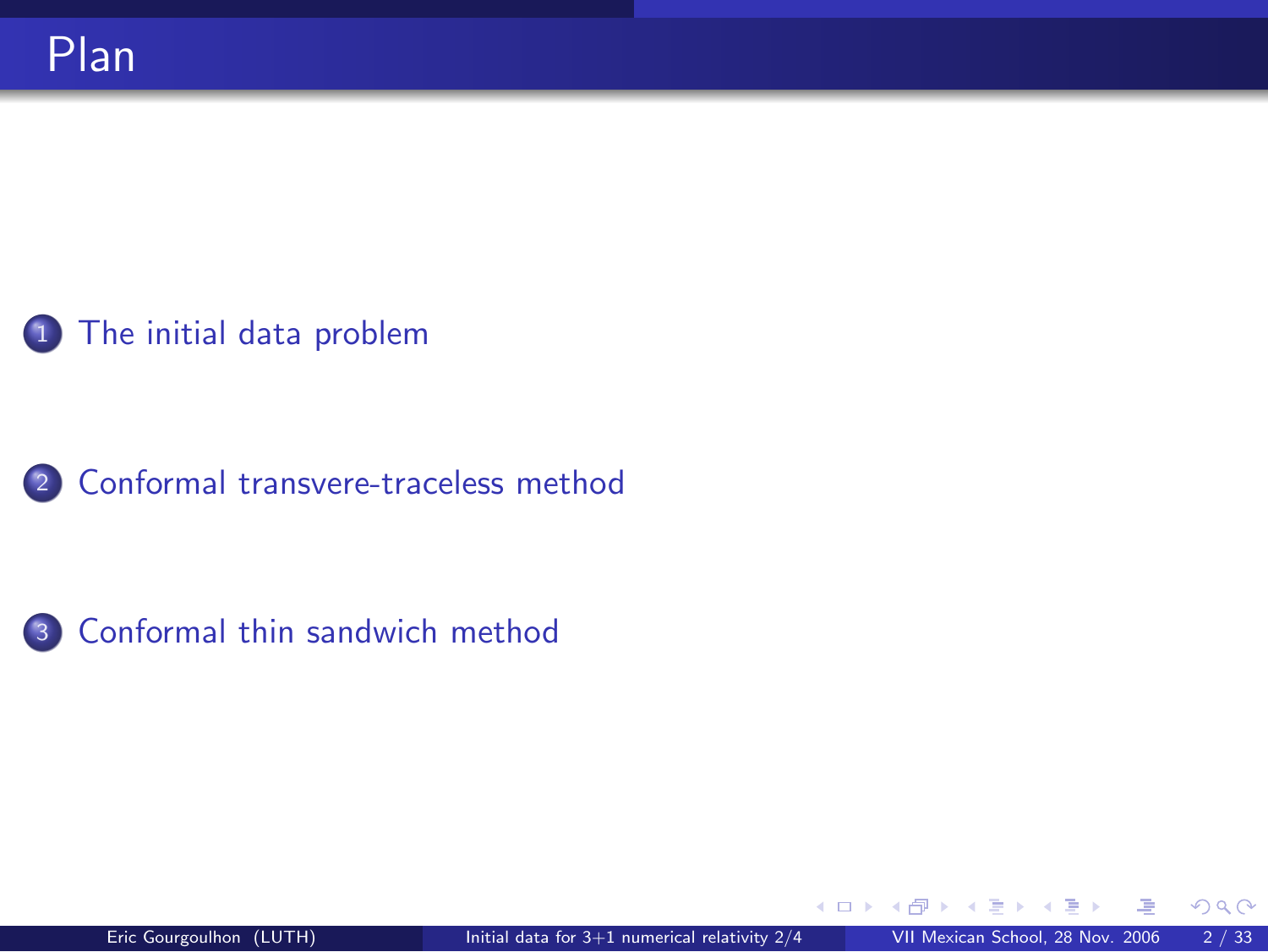## **Outline**

### 1 [The initial data problem](#page-2-0)

[Conformal transvere-traceless method](#page-13-0)

[Conformal thin sandwich method](#page-42-0)

**K ロ ト K 何 ト K 日** 

<span id="page-2-0"></span> $298$ 

 $\sim$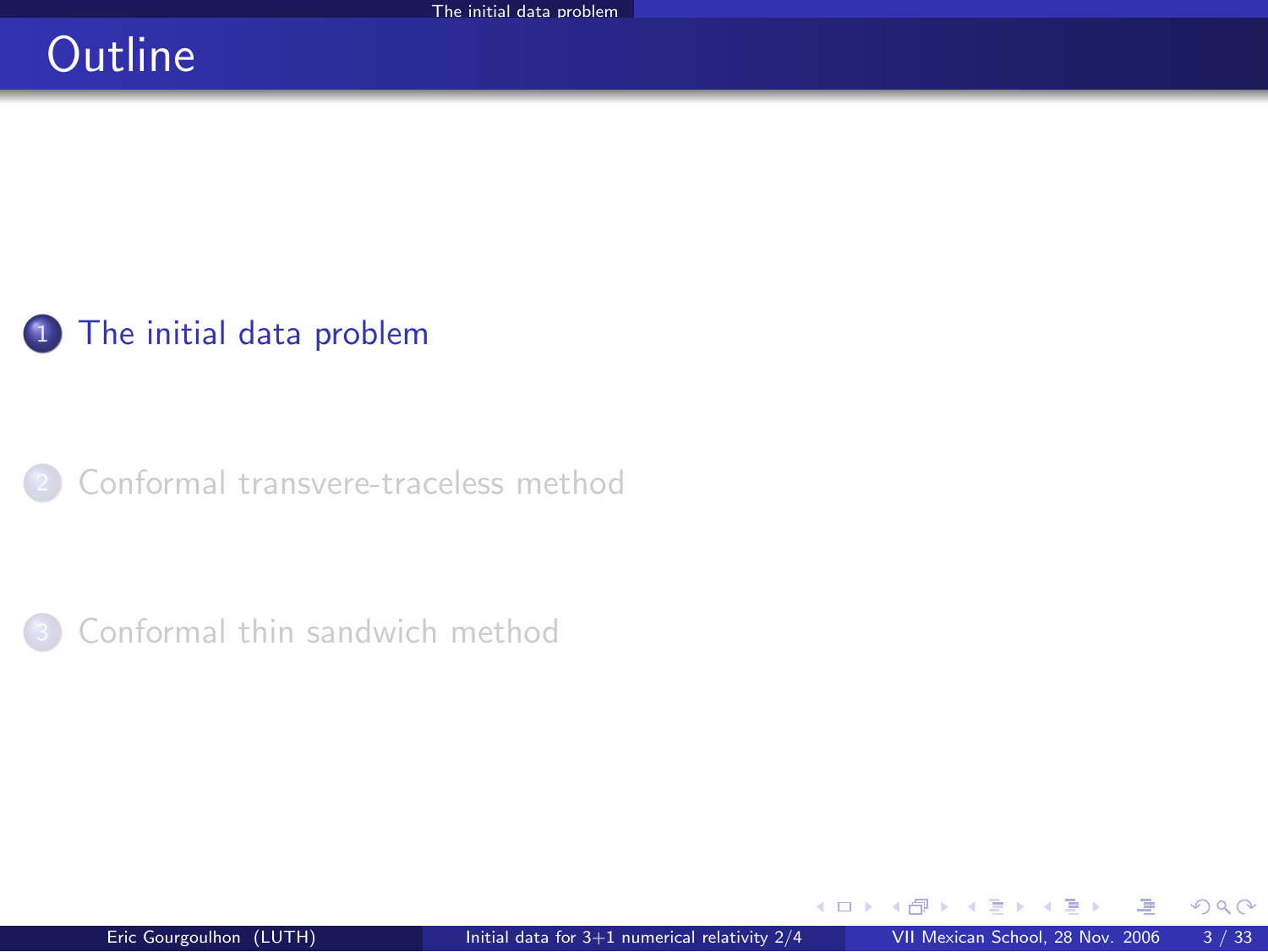## Initial data for the Cauchy problem

In lecture 1, we have seen

 $3+1$  decomposition  $\implies$  Einstein equation = Cauchy problem with constraints

4. 0. 3. 4.

 $299$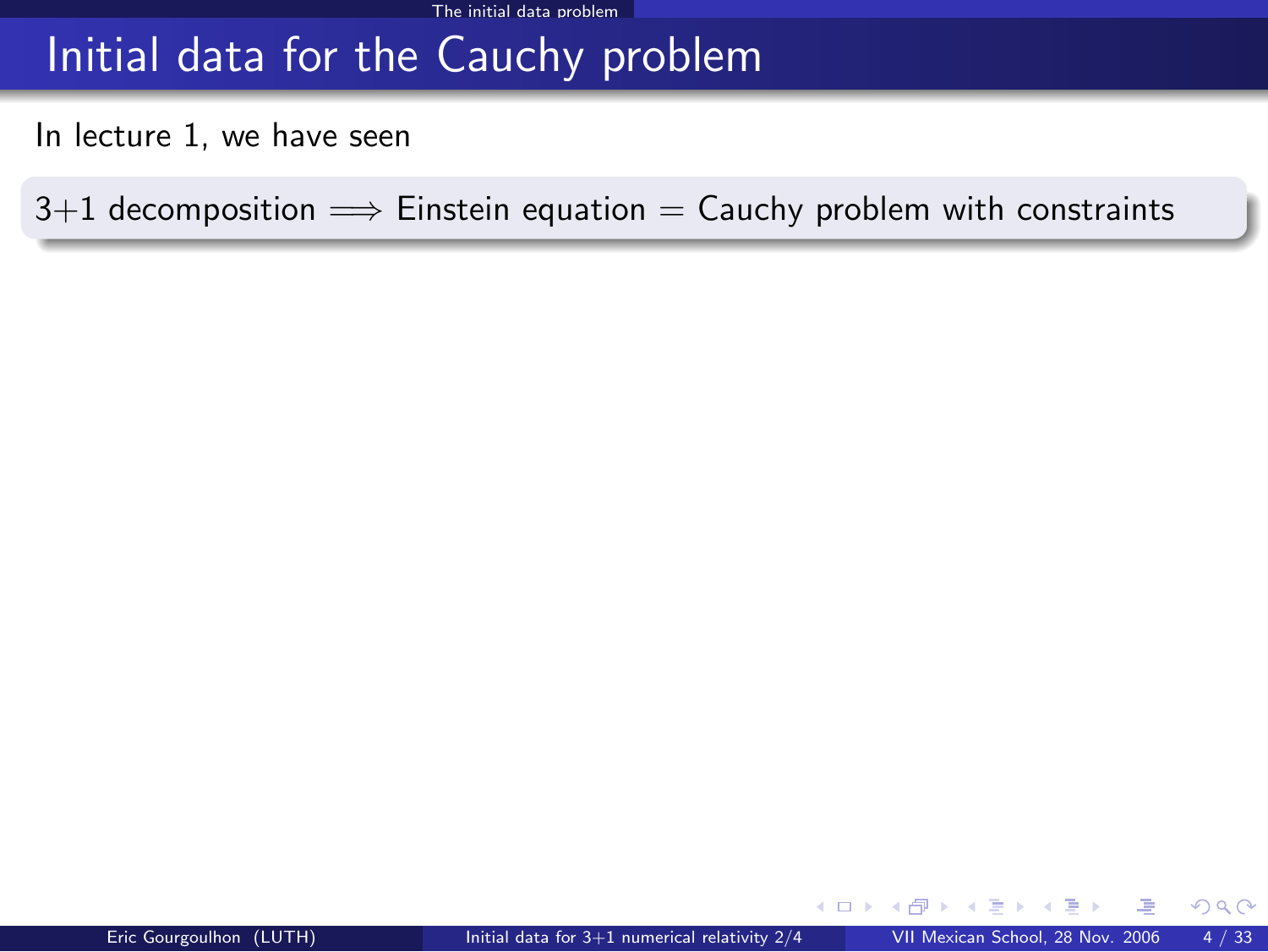## Initial data for the Cauchy problem

In lecture 1, we have seen

 $3+1$  decomposition  $\implies$  Einstein equation  $=$  Cauchy problem with constraints

#### Constructing initial data: ∃ two problems:

• The mathematical problem: given some hypersurface  $\Sigma_0$ , find a Riemannian metric  $\gamma$ , a symmetric bilinear form  $K$  and some matter distribution  $(E, p)$  on  $\Sigma_0$  such that the Hamiltonian and momentum constraints are satisfied:

> $R + K^2 - K_{ij}K^{ij} = 16\pi E$  $D_j K^j{}_i - D_i K = 8\pi p_i$

NB: the matter distribution  $(E, p)$  may have some additional constraints from its own.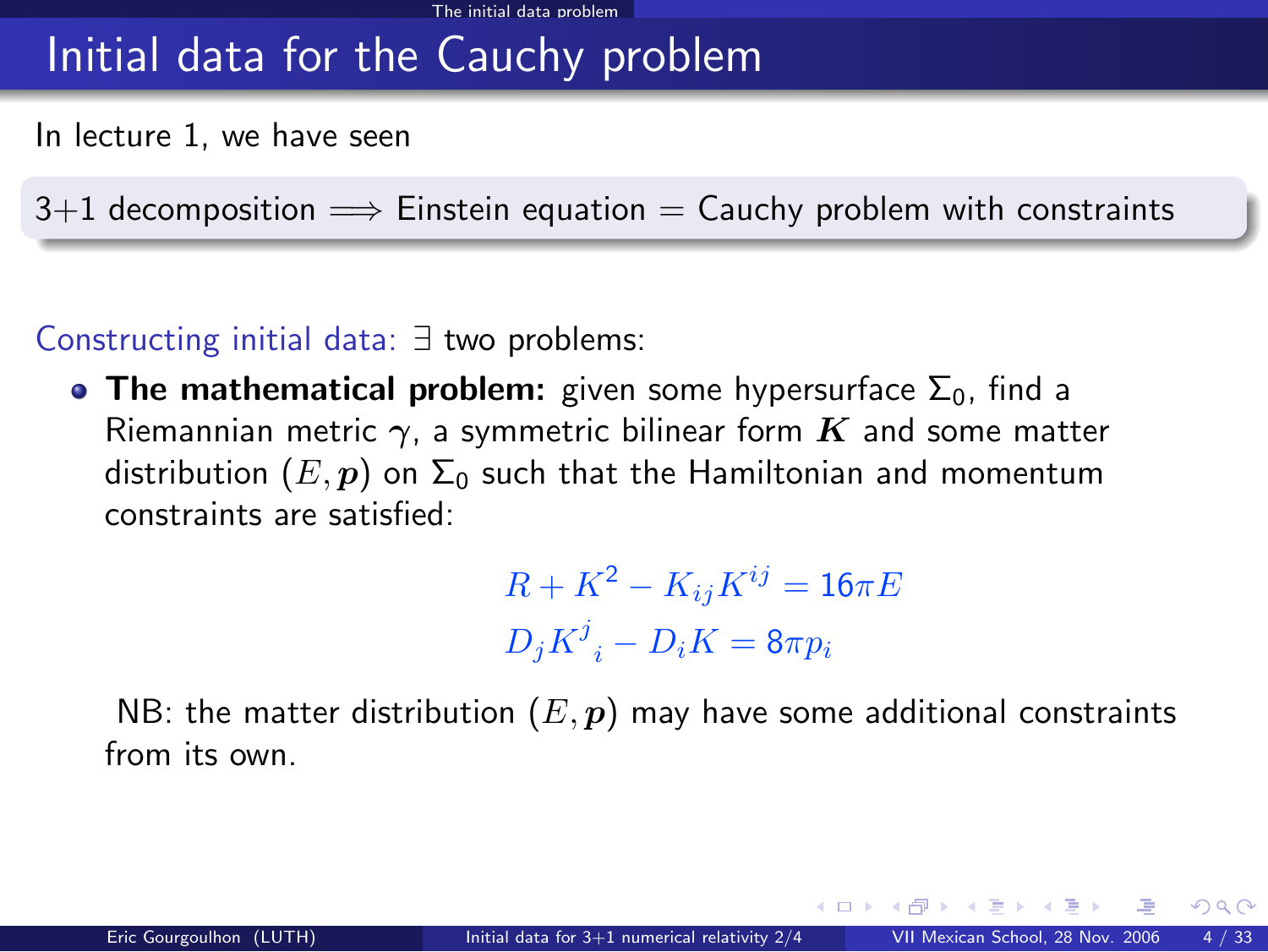## Initial data for the Cauchy problem

In lecture 1, we have seen

 $3+1$  decomposition  $\implies$  Einstein equation  $=$  Cauchy problem with constraints

Constructing initial data: ∃ two problems:

• The mathematical problem: given some hypersurface  $\Sigma_0$ , find a Riemannian metric  $\gamma$ , a symmetric bilinear form  $K$  and some matter distribution  $(E, p)$  on  $\Sigma_0$  such that the Hamiltonian and momentum constraints are satisfied:

> $R + K^2 - K_{ij}K^{ij} = 16\pi E$  $D_j K^j{}_i - D_i K = 8\pi p_i$

NB: the matter distribution  $(E, p)$  may have some additional constraints from its own.

**The astrophysical problem:** make sure that the obtained solution to the constraint equations have something to do with the physical system that one wish to study.  $299$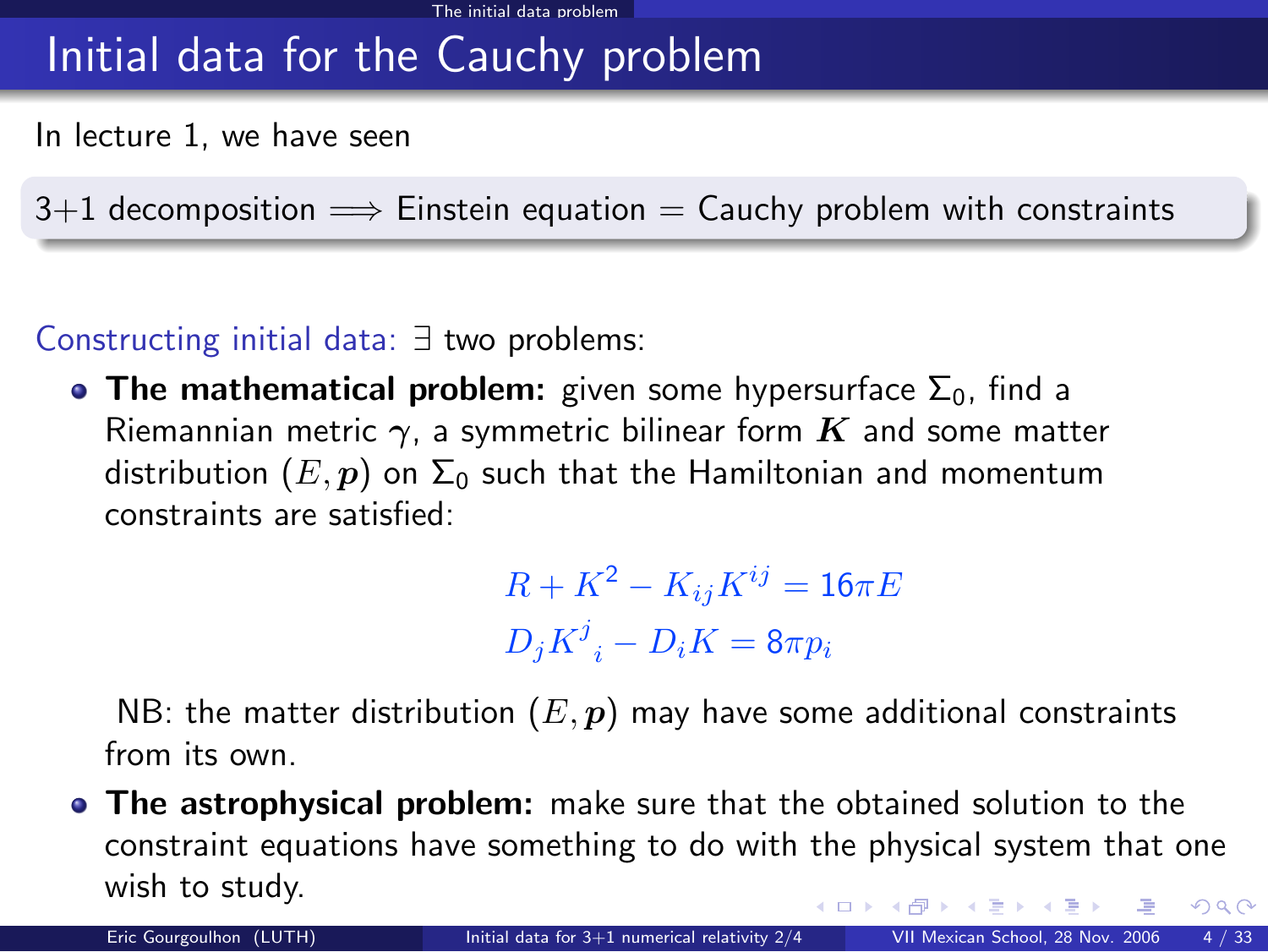## A first naive approach

Notice that the constraints involve a single hypersurface  $\Sigma_0$ , not a foliation  $\left(\Sigma_t\right)_{t\in\mathbb{R}}.$  In particular, neither the lapse function  $N$  nor the shift vector appear  $\boldsymbol{\beta}$ in these equations

**← ロ ▶ → イ 同**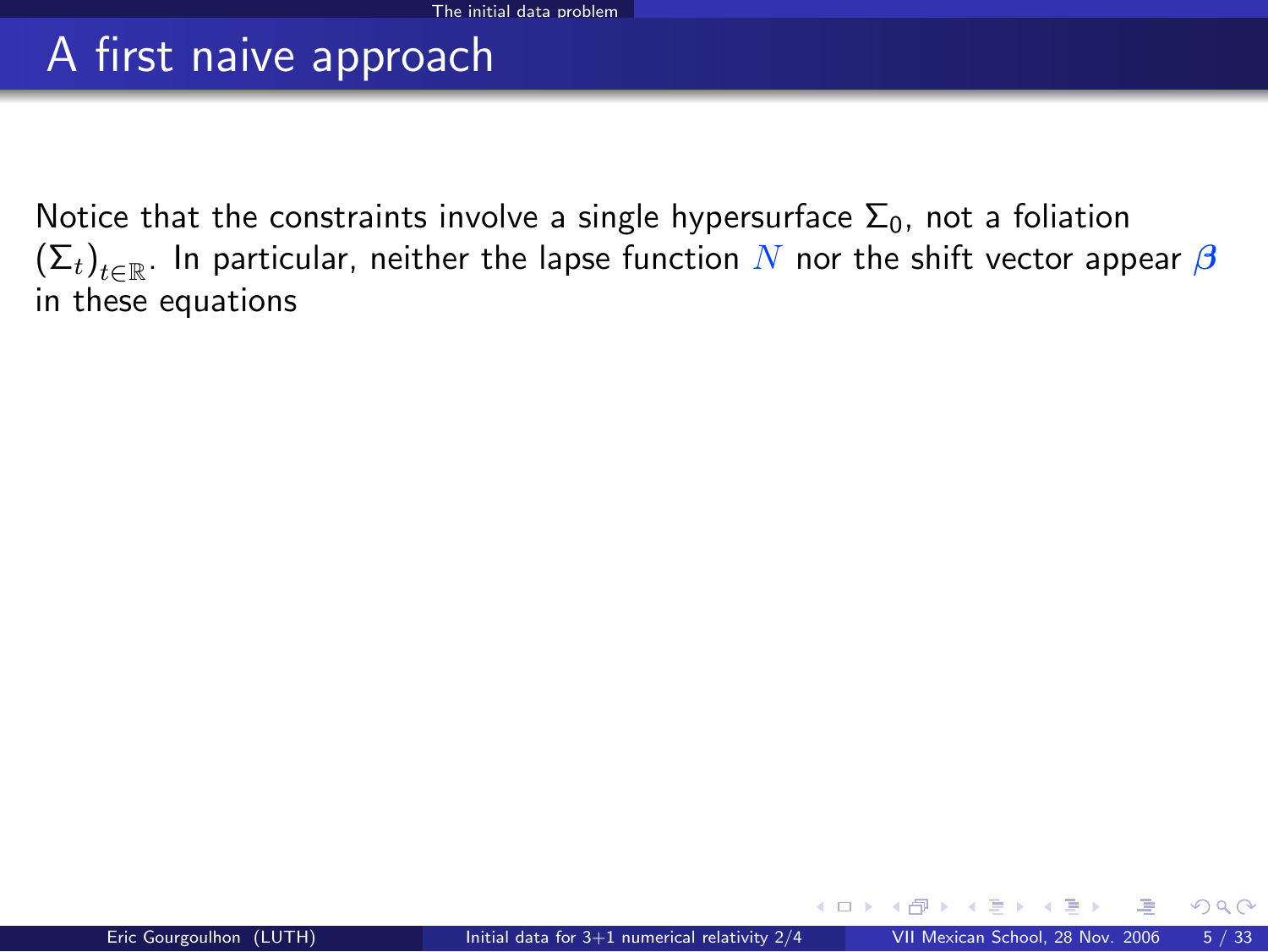## A first naive approach

Notice that the constraints involve a single hypersurface  $\Sigma_0$ , not a foliation  $\left(\Sigma_t\right)_{t\in\mathbb{R}}.$  In particular, neither the lapse function  $N$  nor the shift vector appear  $\boldsymbol{\beta}$ in these equations

#### Naive method of resolution:

- choose freely the metric  $\gamma$ , thereby fixing the connection  $D$  and the scalar curvature R
- $\bullet$  solve the constraints for  $K$

Indeed, for fixed  $\gamma$ , E, and p, the constraints form a quasi-linear system of first order for the components  $K_{ij}$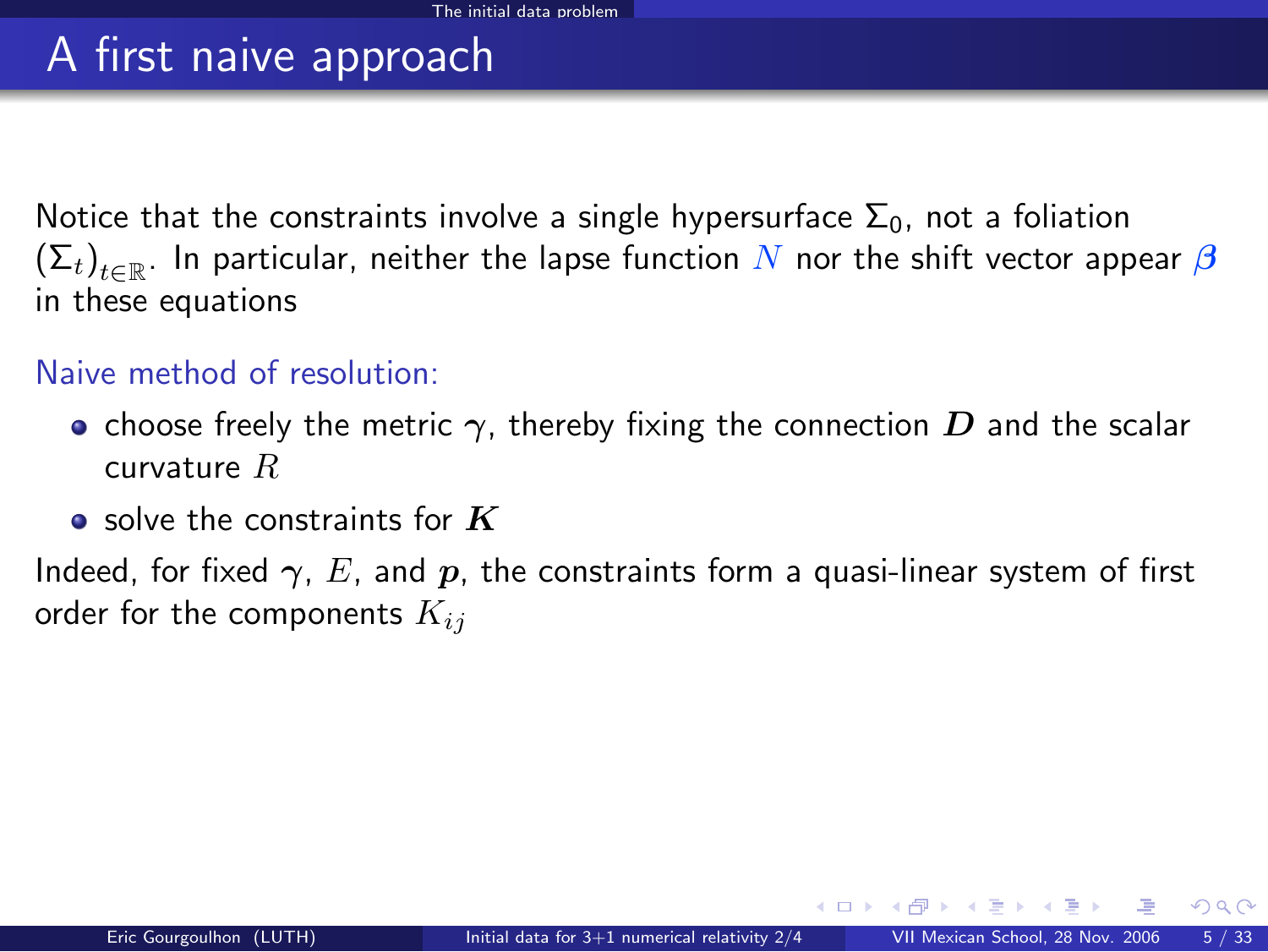## A first naive approach

Notice that the constraints involve a single hypersurface  $\Sigma_0$ , not a foliation  $\left(\Sigma_t\right)_{t\in\mathbb{R}}.$  In particular, neither the lapse function  $N$  nor the shift vector appear  $\boldsymbol{\beta}$ in these equations

#### Naive method of resolution:

- choose freely the metric  $\gamma$ , thereby fixing the connection  $D$  and the scalar curvature R
- $\bullet$  solve the constraints for  $K$

Indeed, for fixed  $\gamma$ , E, and p, the constraints form a quasi-linear system of first order for the components  $K_{ij}$ 

However, this approach is not satisfactory:

only 4 equations for 6 unknowns  $K_{ij}$  and there is no natural prescription for choosing arbitrarily two among the six components  $K_{ij}$ 

 $\Omega$ 

メロト メ何ト メミト メミト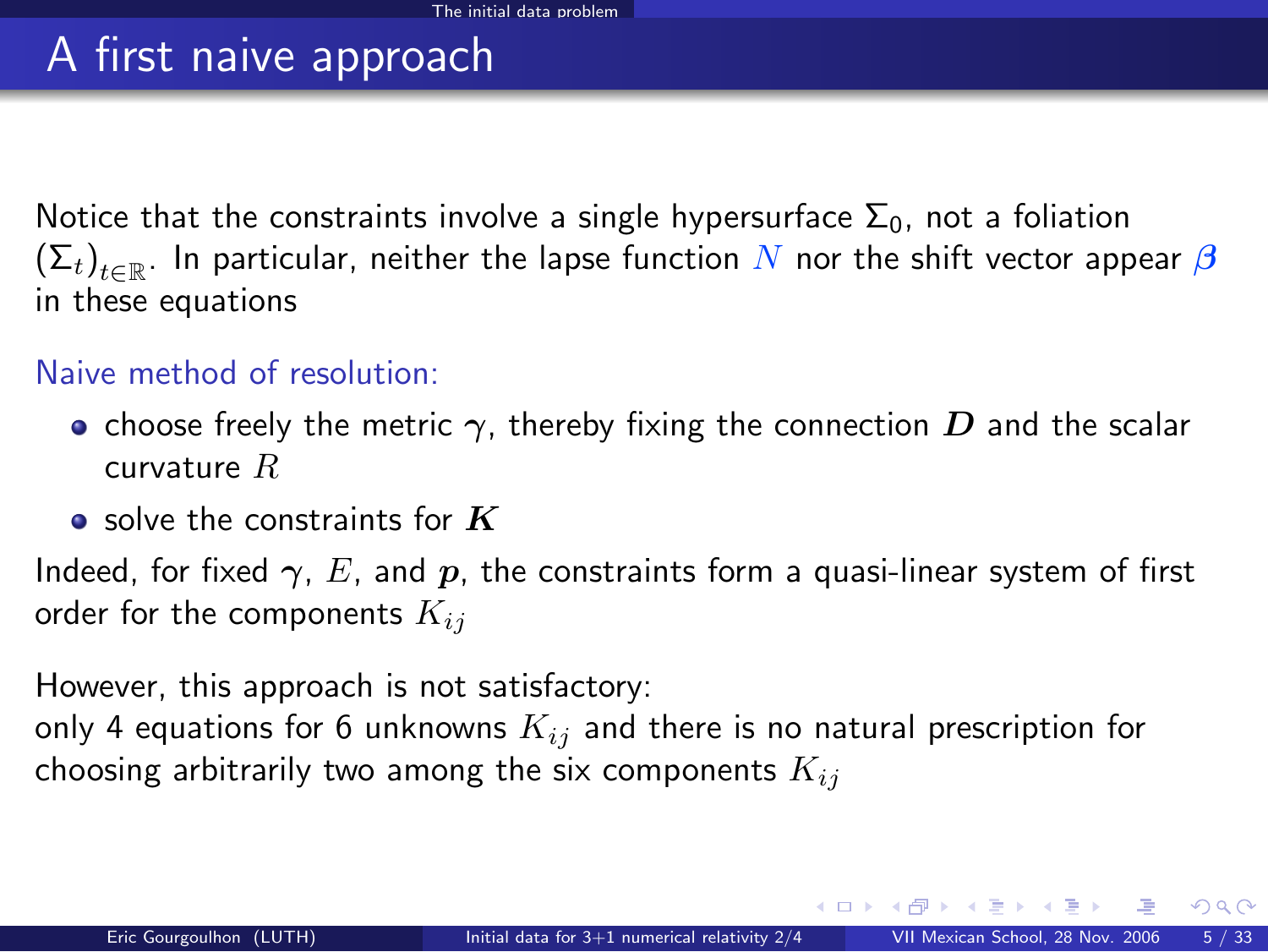#### **Conformal methods:** initiated by Lichnerowicz (1944) and extended by

- Choquet-Bruhat (1956, 1971)
- $\bullet$  York and Ó Murchadha (1972, 1974, 1979)
- York and Pfeiffer (1999, 2003)
- $\rightarrow$  by far the most widely spread techniques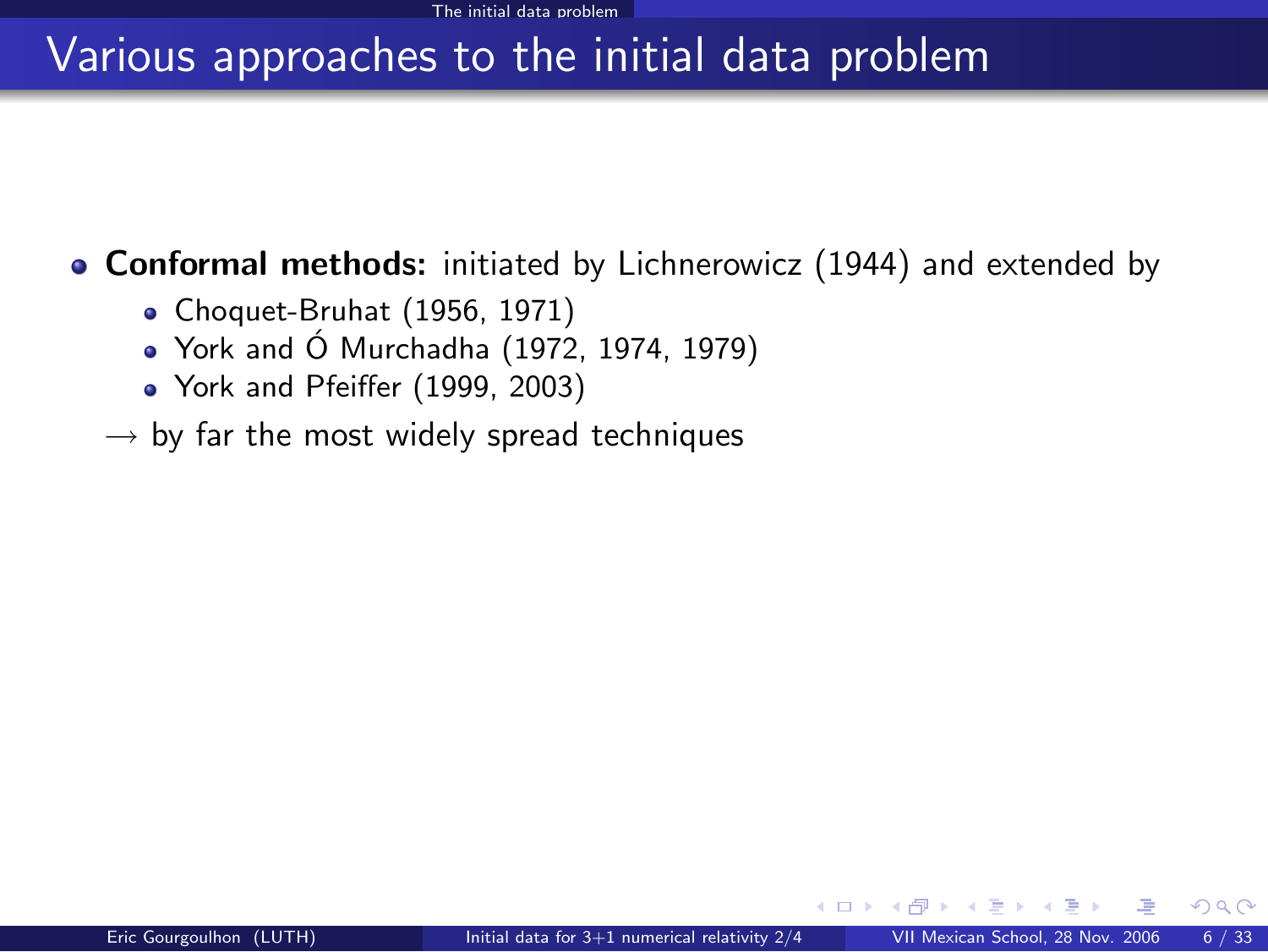**Conformal methods:** initiated by Lichnerowicz (1944) and extended by

- Choquet-Bruhat (1956, 1971)
- $\bullet$  York and Ó Murchadha (1972, 1974, 1979)
- York and Pfeiffer (1999, 2003)
- $\rightarrow$  by far the most widely spread techniques
- Quasi-spherical ansatz introduced by Bartnik (1993)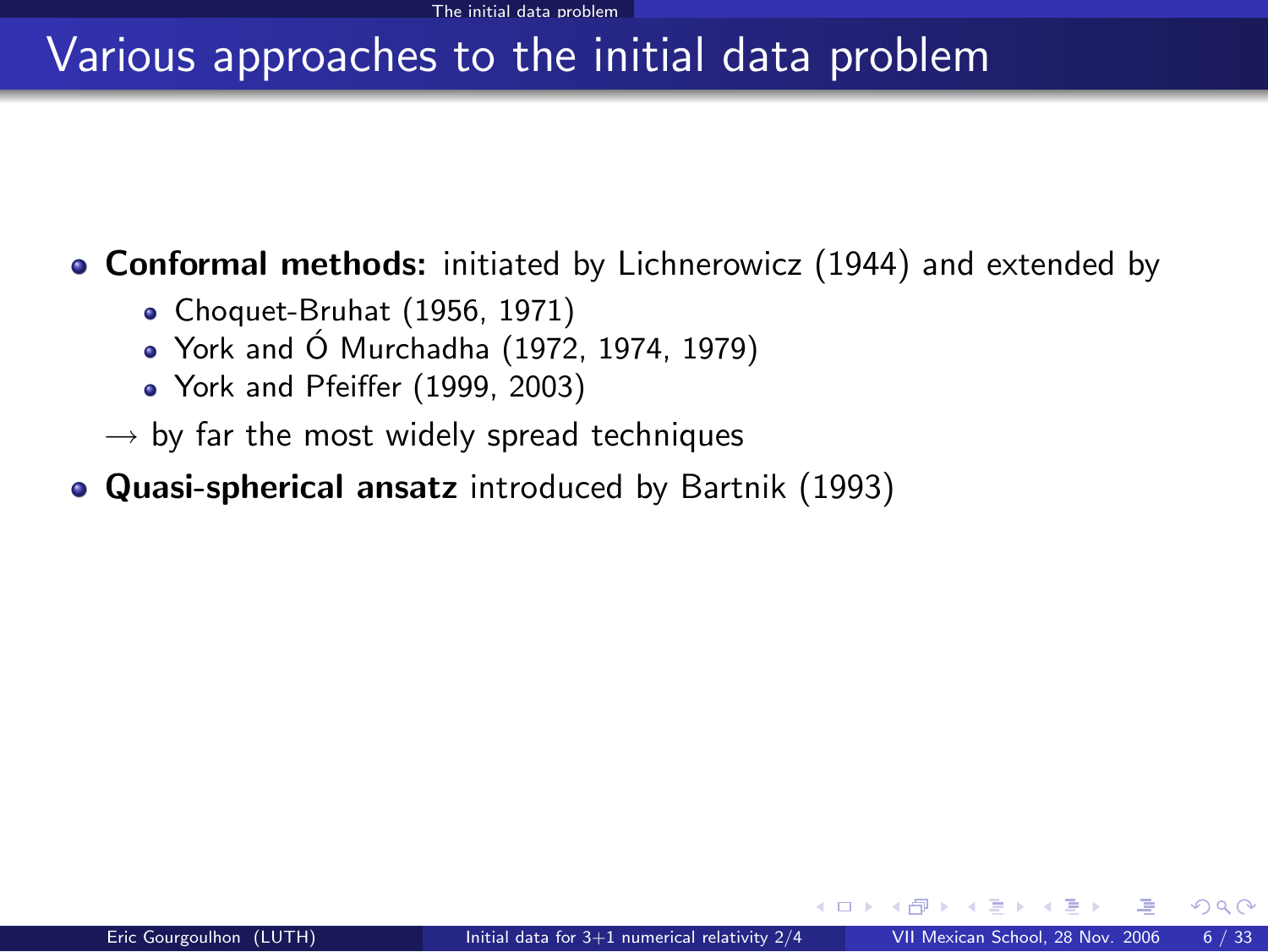**Conformal methods:** initiated by Lichnerowicz (1944) and extended by

- Choquet-Bruhat (1956, 1971)
- $\bullet$  York and Ó Murchadha (1972, 1974, 1979)
- York and Pfeiffer (1999, 2003)
- $\rightarrow$  by far the most widely spread techniques
- Quasi-spherical ansatz introduced by Bartnik (1993)
- **Gluing technique** : Corvino (2000), Isenberg, Mazzeo and Pollack (2002) : gluing together known solutions of the constraints, thereby producing new ones

**K ロ ト イ ト**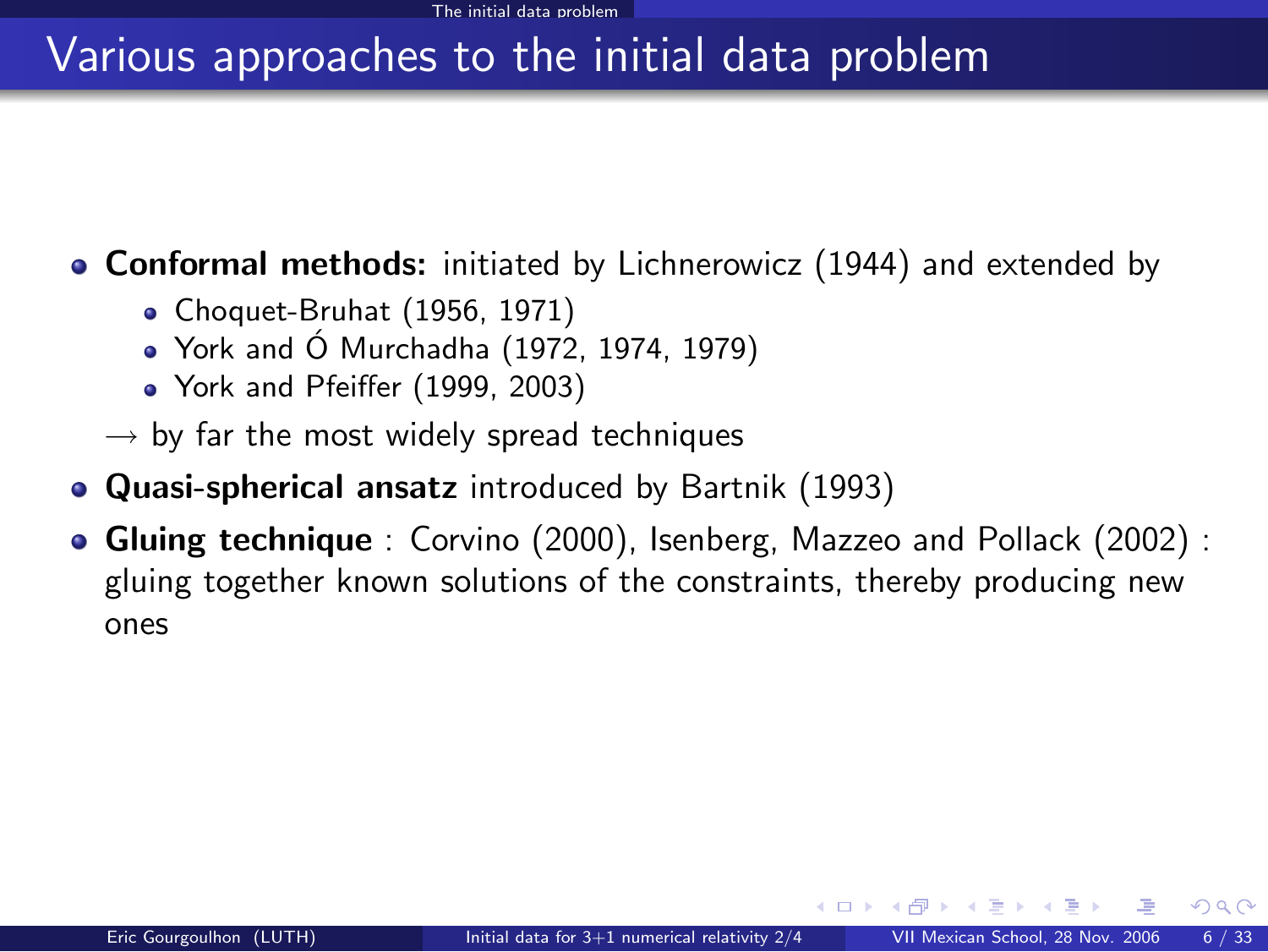**Conformal methods:** initiated by Lichnerowicz (1944) and extended by

- Choquet-Bruhat (1956, 1971)
- $\bullet$  York and Ó Murchadha (1972, 1974, 1979)
- York and Pfeiffer (1999, 2003)
- $\rightarrow$  by far the most widely spread techniques
- Quasi-spherical ansatz introduced by Bartnik (1993)
- **Gluing technique** : Corvino (2000), Isenberg, Mazzeo and Pollack (2002) : gluing together known solutions of the constraints, thereby producing new ones

In this lecture we foccuss on conformal methods

**←ロ ▶ ← イ 同 →** 

 $\cap$   $\cap$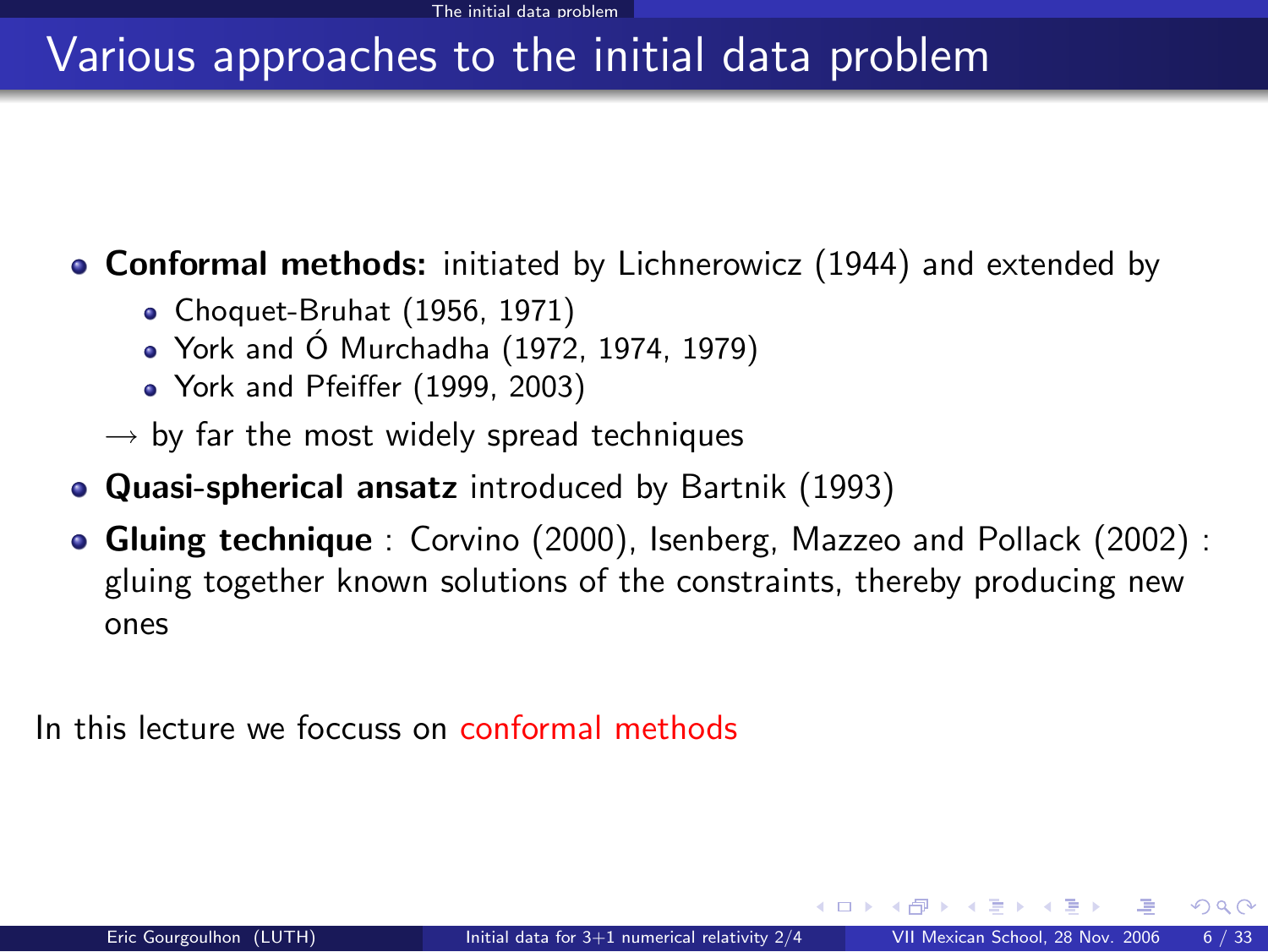## **Outline**

[The initial data problem](#page-2-0)

#### <sup>2</sup> [Conformal transvere-traceless method](#page-13-0)

[Conformal thin sandwich method](#page-42-0)

 $\left\{ \begin{array}{ccc} \square & \rightarrow & \left\{ \bigcap \mathbb{P} \right\} & \left\{ \begin{array}{ccc} \square & \rightarrow & \left\{ \end{array} \right\} \end{array} \right.$ 

<span id="page-13-0"></span> $298$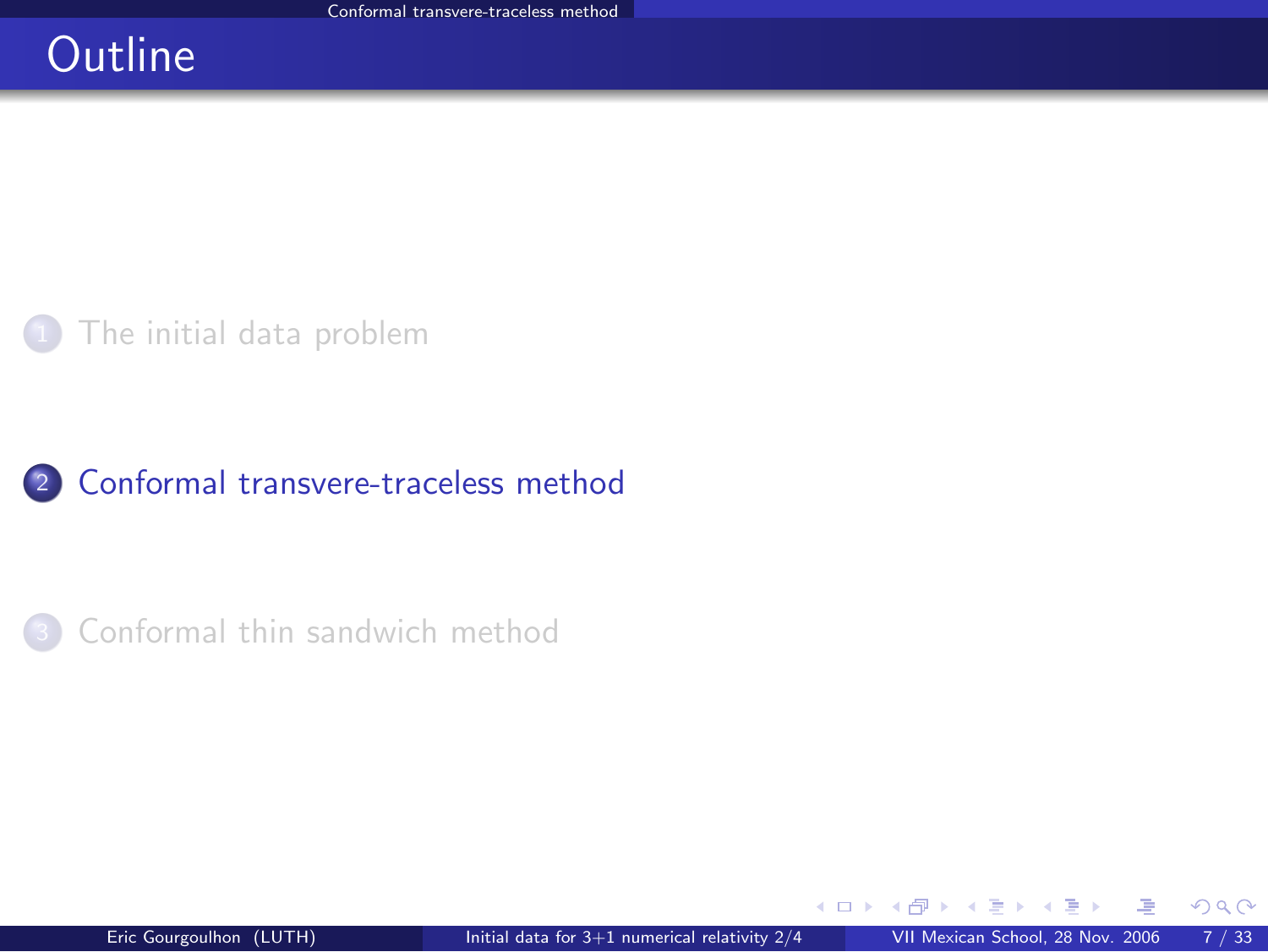## Starting point

Conformal decomposition introduced in Lecture 1:

$$
\gamma_{ij}=\Psi^4\tilde\gamma_{ij}\,\text{ and }\,A^{ij}=\Psi^{-10}\hat A^{ij}
$$

The Hamiltonian and momentum constraints become respectively

$$
\frac{\left[\tilde{D}_{i}\tilde{D}^{i}\Psi - \frac{1}{8}\tilde{R}\Psi + \frac{1}{8}\hat{A}_{ij}\hat{A}^{ij}\Psi^{-7} + \left(2\pi E - \frac{1}{12}K^{2}\right)\Psi^{5} = 0\right]}{\left[\tilde{D}_{j}\tilde{A}^{ij} - \frac{2}{3}\Psi^{6}\tilde{D}^{i}K = 8\pi\Psi^{10}p^{i}\right]}
$$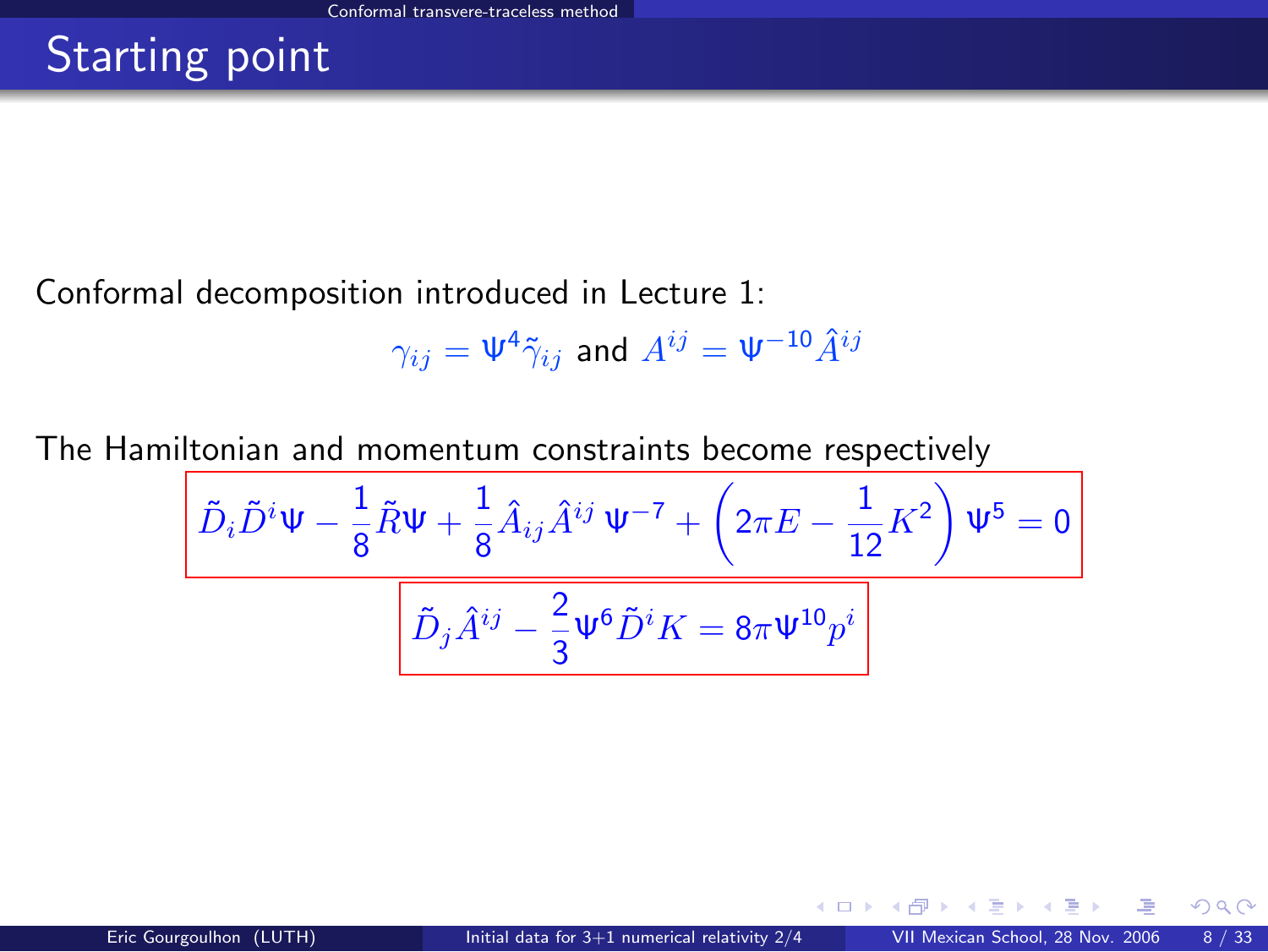## Longitudinal/transverse decomposition of  $\hat{A}^{ij}$

York (1973,1979) splitting of  $\hat{A}^{ij}$ :

$$
\hat{A}^{ij} = (\tilde{L}X)^{ij} + \hat{A}^{ij}_{\text{TT}}
$$

with

 $(\tilde{L}X)^{ij} =$  conformal Killing operator associated with the metric  $\tilde{\boldsymbol{\gamma}}$  and acting on the vector field  $X$ :

$$
(\tilde{L}X)^{ij} := \tilde{D}^i X^j + \tilde{D}^j X^i - \frac{2}{3} \tilde{D}_k X^k \tilde{\gamma}^{ij}
$$

 $\hat{A}^{ij}_{\text{\texttt{TT}}}$  traceless and transverse (i.e. divergence-free) with respect to the metric  $\tilde{\bm{\gamma}}$ :  $\tilde{\gamma}_{ij}\hat{A}^{ij}_{\mathsf{T}\mathsf{T}} = 0$  and  $\tilde{D}_j\hat{A}^{ij}_{\mathsf{T}\mathsf{T}} = 0$ 

*NB:* both the longitudinal part and the TT part are traceless:  $\tilde{\gamma}_{ij}(\tilde{L}X)^{ij}=0$  and  $\tilde{\gamma}_{ij}\hat{A}^{ij}_{\mathsf{TT}} = \mathsf{0}$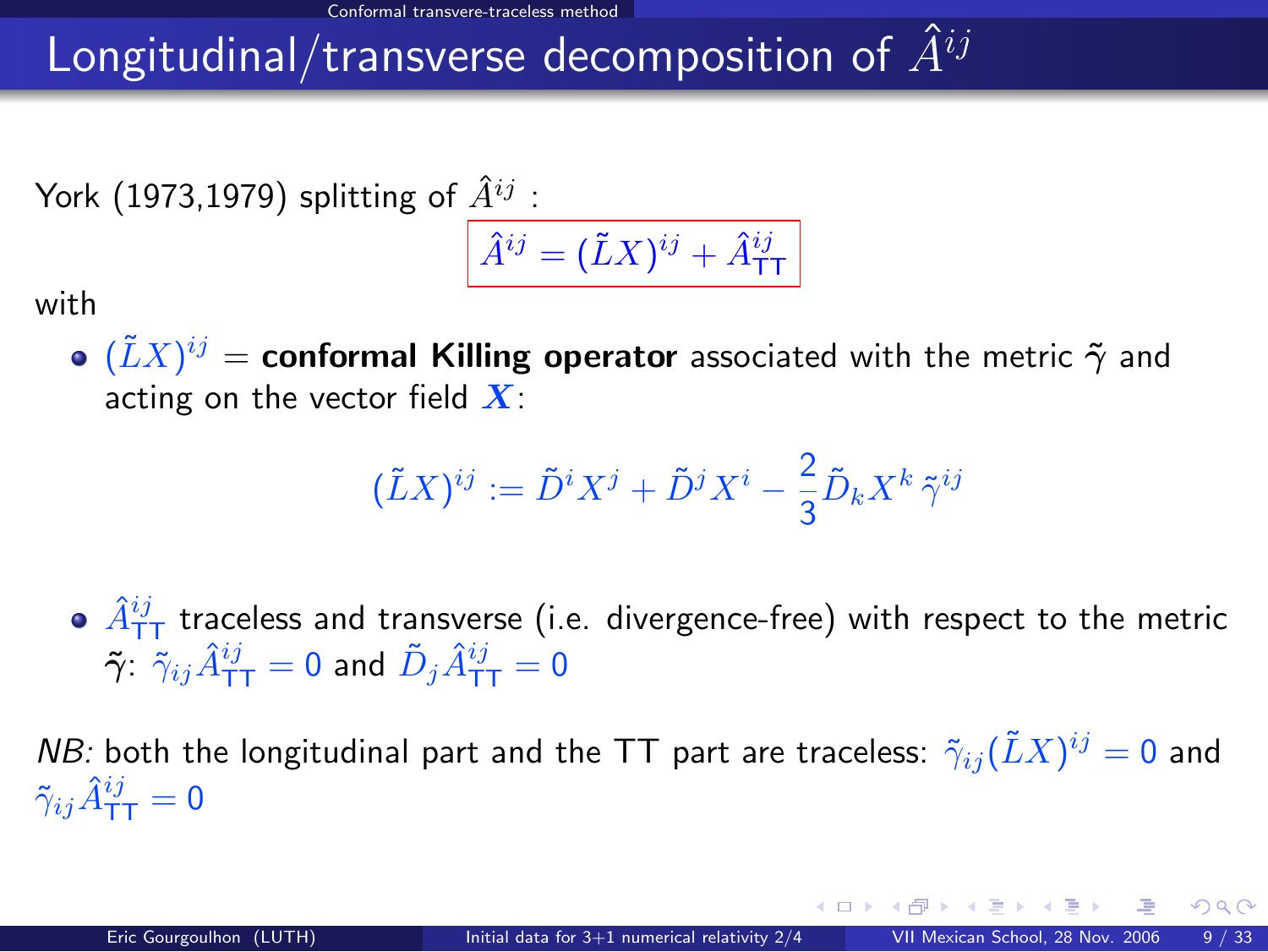## Longitudinal/transverse decomposition of  $\hat{A}^{ij}$

## Determining  $\boldsymbol{X}$  and  $\hat{A}^{ij}_{\mathsf{T}\mathsf{T}}$ :

Considering the divergence of  $\hat{A}^{ij}$ , we see that X must be a solution of the vector differential equation

$$
\tilde{\Delta}_L X^i = \tilde{D}_j \hat{A}^{ij}
$$

where  $\tilde{\Delta}_L$  is the conformal vector Laplacian:

$$
\tilde{\Delta}_L X^i := \tilde{D}_j (\tilde{L} X)^{ij} = \tilde{D}_j \tilde{D}^j X^i + \frac{1}{3} \tilde{D}^i \tilde{D}_j X^j + \tilde{R}^i_{\ j} X^j
$$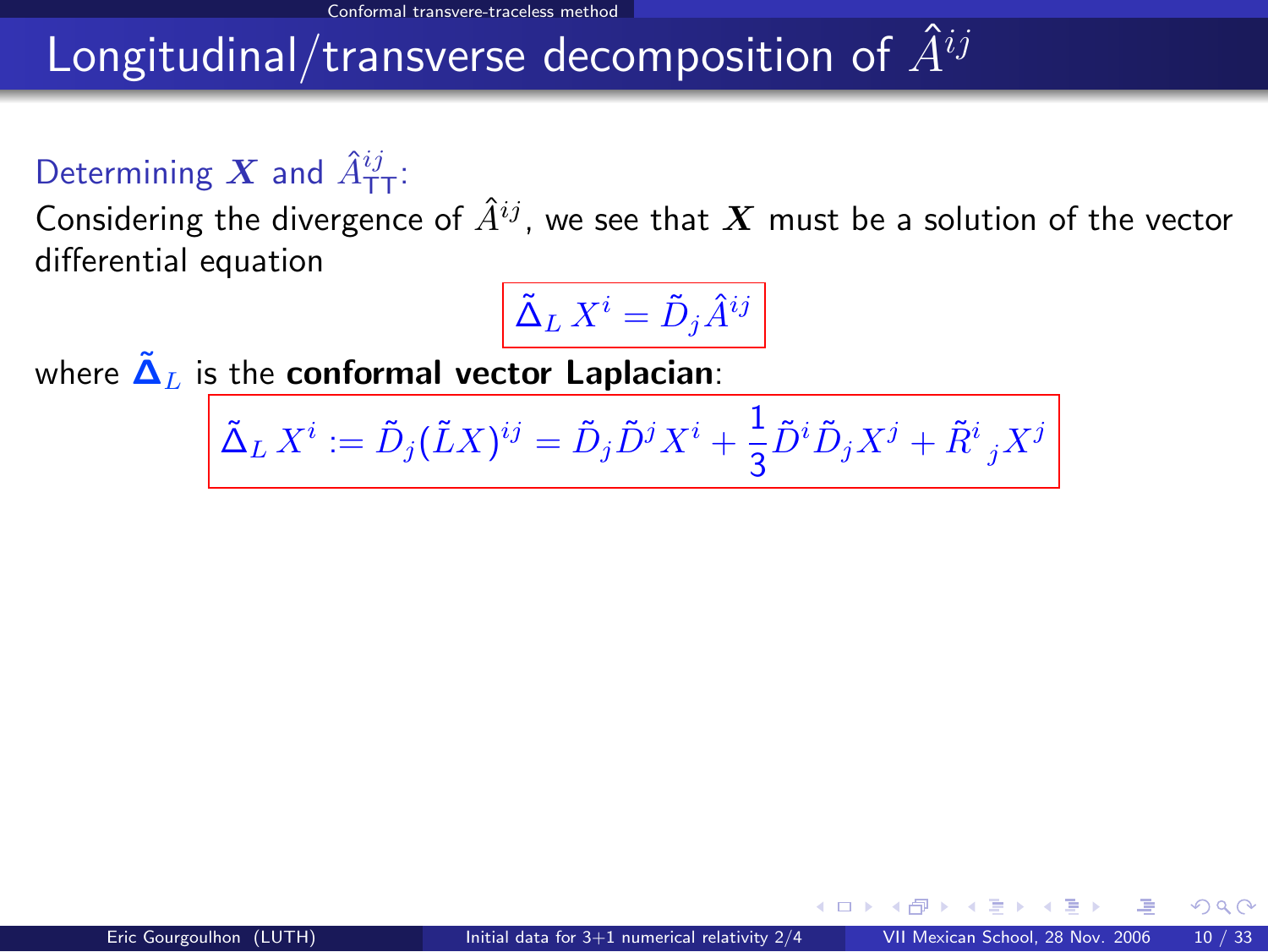## Longitudinal/transverse decomposition of  $\hat{A}^{ij}$

## Determining  $\boldsymbol{X}$  and  $\hat{A}^{ij}_{\mathsf{T}\mathsf{T}}$ :

Considering the divergence of  $\hat{A}^{ij}$ , we see that  $\bm{X}$  must be a solution of the vector differential equation

$$
\tilde{\Delta}_L\,X^i=\tilde{D}_j\hat{A}^{ij}
$$

where  $\tilde{\Delta}_L$  is the conformal vector Laplacian:

$$
\tilde{\Delta}_L X^i := \tilde{D}_j (\tilde{L} X)^{ij} = \tilde{D}_j \tilde{D}^j X^i + \frac{1}{3} \tilde{D}^i \tilde{D}_j X^j + \tilde{R}^i {}_j X^j
$$

The operator  $\tilde{\Delta}_L$  is elliptic and its kernel is reduced to **conformal Killing vectors**, i.e. vectors  $\boldsymbol{C}$  that satisfy  $(\tilde{L}C)^{ij}=0$  (generators of conformal isometries, if any)

- if  $\Sigma_0$  is a closed manifold (i.e. compact without boundary): the solution X exists; it may be not unique, but  $(\tilde{L}X)^{ij}$  is unique;
- if  $(\Sigma_0, \gamma)$  is an asymptotically flat manifold: there exists a unique solution  $X$ which vanishes at spatial infinity

Conclusion: the longitudinal/transverse decomposition exists and is unique

 $299$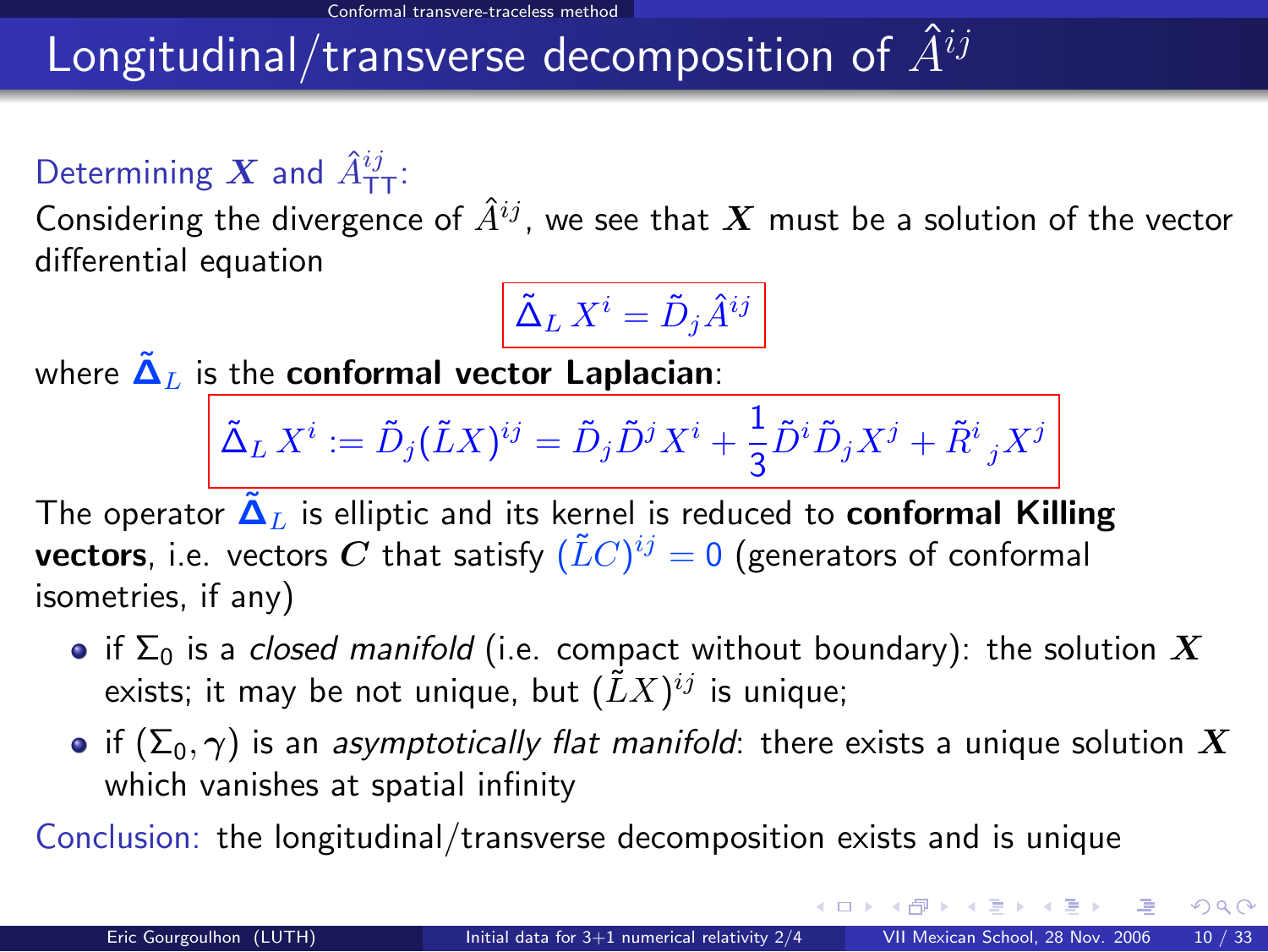### Conformal transverse-traceless form of the constraints

Defining  $\tilde{E}:=\Psi^8 E$  and  $\tilde{p}^i:=\Psi^{10} p^i,$  the Hamiltonian constraint (Lichnerowicz equation) and the momentum constraint become respectively

$$
\tilde{D}_i \tilde{D}^i \Psi - \frac{\tilde{R}}{8} \Psi + \frac{1}{8} \left[ (\tilde{L}X)_{ij} + \hat{A}_{ij}^{\text{TT}} \right] \left[ (\tilde{L}X)^{ij} + \hat{A}_{\text{TT}}^{ij} \right] \Psi^{-7} + 2\pi \tilde{E} \Psi^{-3} - \frac{K^2}{12} \Psi^5 = 0
$$
\n(1)

<span id="page-18-1"></span><span id="page-18-0"></span>
$$
\tilde{\Delta}_L X^i - \frac{2}{3} \Psi^6 \tilde{D}^i K = 8\pi \tilde{p}^i \tag{2}
$$

where  $(\tilde{L}X)_{ij}:=\tilde{\gamma}_{ik}\tilde{\gamma}_{jl}(\tilde{L}X)^{kl}$  and  $\hat{A}^{\texttt{TT}}_{ij}:=\tilde{\gamma}_{ik}\tilde{\gamma}_{jl}\hat{A}^{kl}_{\texttt{TT}}$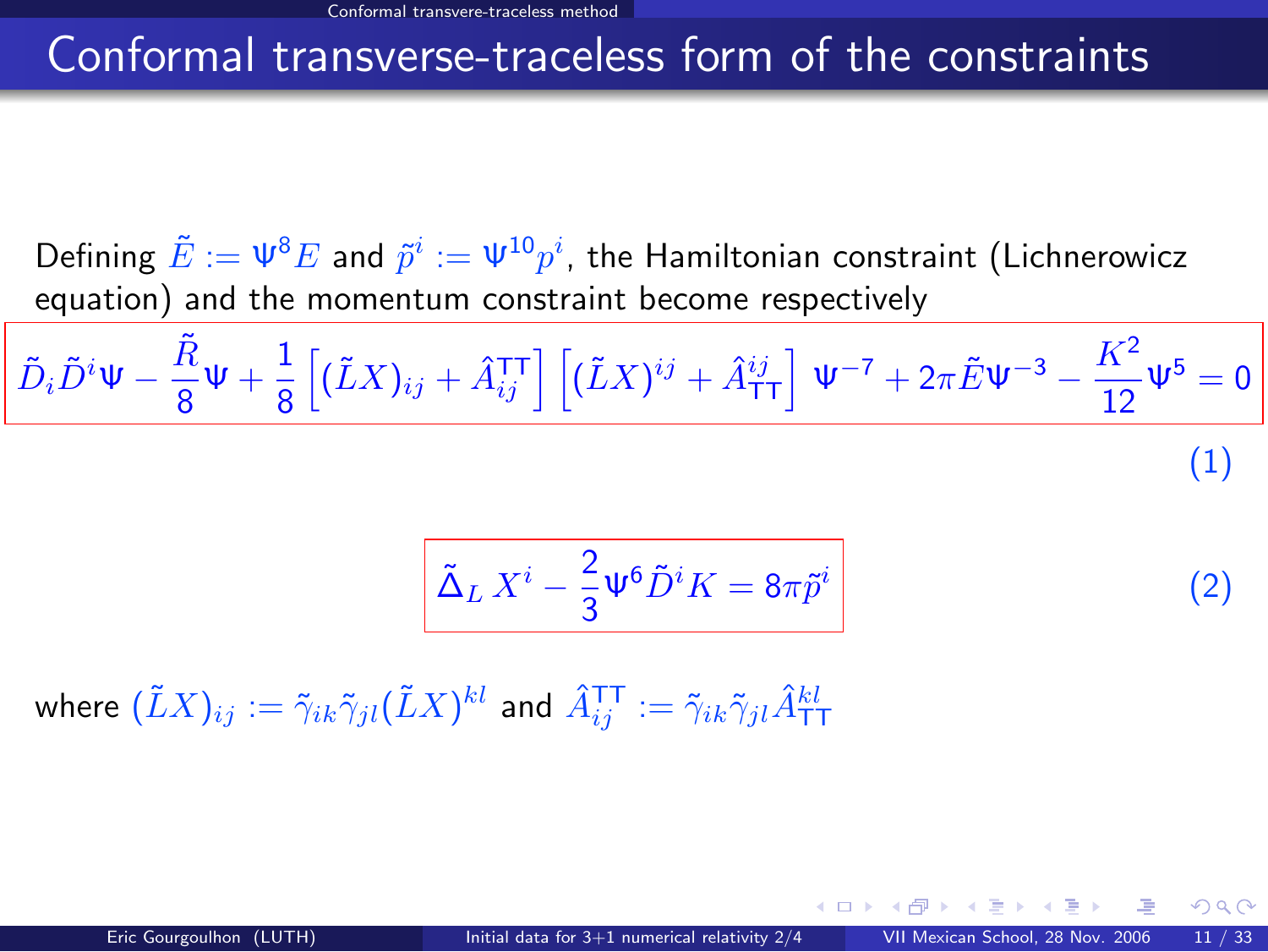## Free data and constrained data

In view of the above system, we see clearly which part of the initial data on  $\Sigma_0$ can be freely chosen and which part is "constrained":

- o free data:
	- conformal metric  $\tilde{\gamma}$
	- symmetric traceless and transverse $^1$  tensor  $\hat A_{ij}^{\intercal\intercal}$
	- $\bullet$  scalar field  $K$
	- conformal matter variables:  $(\tilde{E}, \tilde{p}^i)$
- **constrained data** (or "determined data"):
	- conformal factor  $\Psi$ , obeying the *non-linear* elliptic equation [\(1\)](#page-18-0)
	- vector  $X$ , obeying the *linear* elliptic equation [\(2\)](#page-18-1)

 $^1$ traceless and transverse are meant with respect to  $\tilde{\gamma}$ 

 $\Omega$ 

4 0 8 4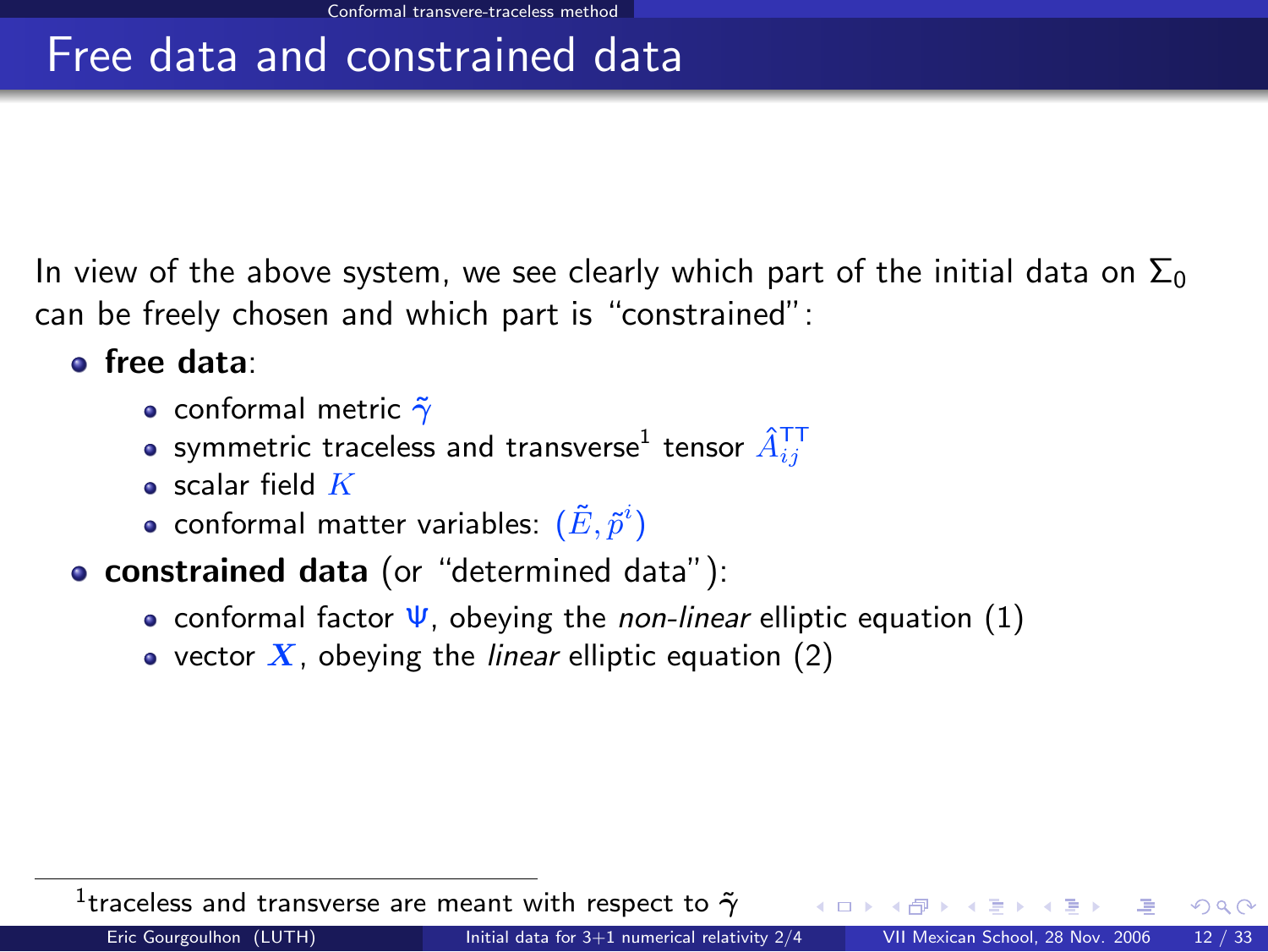## Strategy for construction initial data

#### York (1979) CTT method:

- $\bullet$  choose  $(\tilde{\gamma}_{ij},\hat{A}^{\texttt{TT}}_{ij},K,\tilde{E},\tilde{p}^{i})$  on  $\Sigma_{0}$
- solve the system [\(1\)](#page-18-0)-[\(2\)](#page-18-1) to get  $\Psi$  and  $X^i$

construct

$$
\gamma_{ij} = \Psi^4 \tilde{\gamma}_{ij}
$$
\n
$$
K^{ij} = \Psi^{-10} \left( (\tilde{L}X)^{ij} + \hat{A}^{ij}_{TT} \right) + \frac{1}{3} \Psi^{-4} K \tilde{\gamma}^{ij}
$$
\n
$$
E = \Psi^{-8} \tilde{E}
$$
\n
$$
p^i = \Psi^{-10} \tilde{p}^i
$$

Then one obtains a set  $(\gamma, K, E, p)$  which satisfies the constraint equations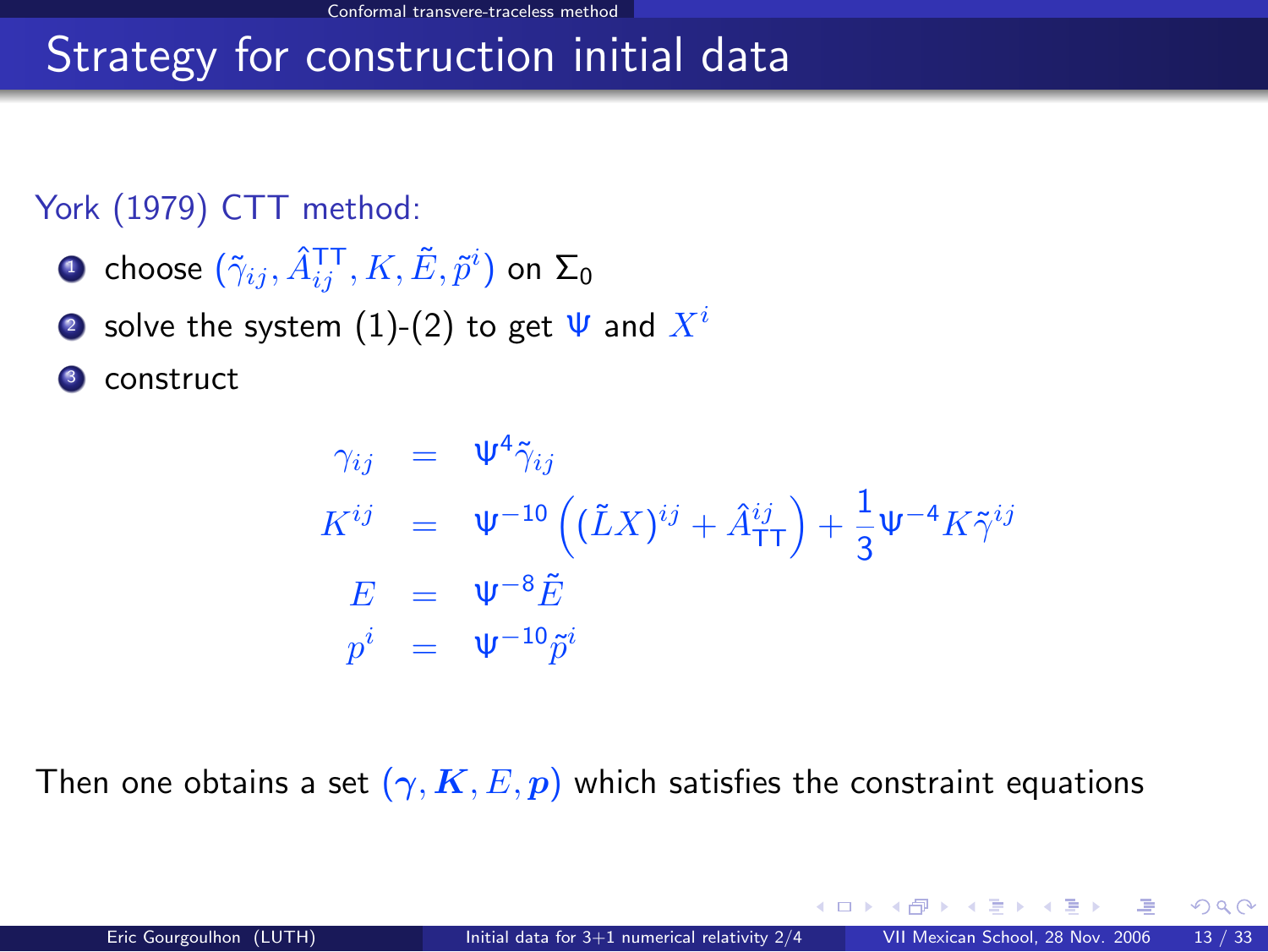## Decoupling on hypersurfaces of constant mean curvature

Consider the momentum constraint equation:  $\tilde{\Delta}_L X^i - \frac{2}{3}$  $\frac{2}{3}\Psi^6 \tilde{D}^i K = 8\pi \tilde{p}^i$ 

If  $\Sigma_0$  has a constant mean curvature (CMC):

then  $\tilde{D}^i K = 0$  and the momentum constraint equations reduces to

<span id="page-21-0"></span>
$$
\tilde{\Delta}_L X^i = 8\pi \tilde{p}^i \tag{3}
$$

It does no longer involve Ψ

 $\implies$  decoupling of the constraint system [\(1\)](#page-18-0)-[\(2\)](#page-18-1)

NB: a very important case of CMC hypersurface: **maximal hypersurface**:  $K = 0$ 

 $K = \text{const}$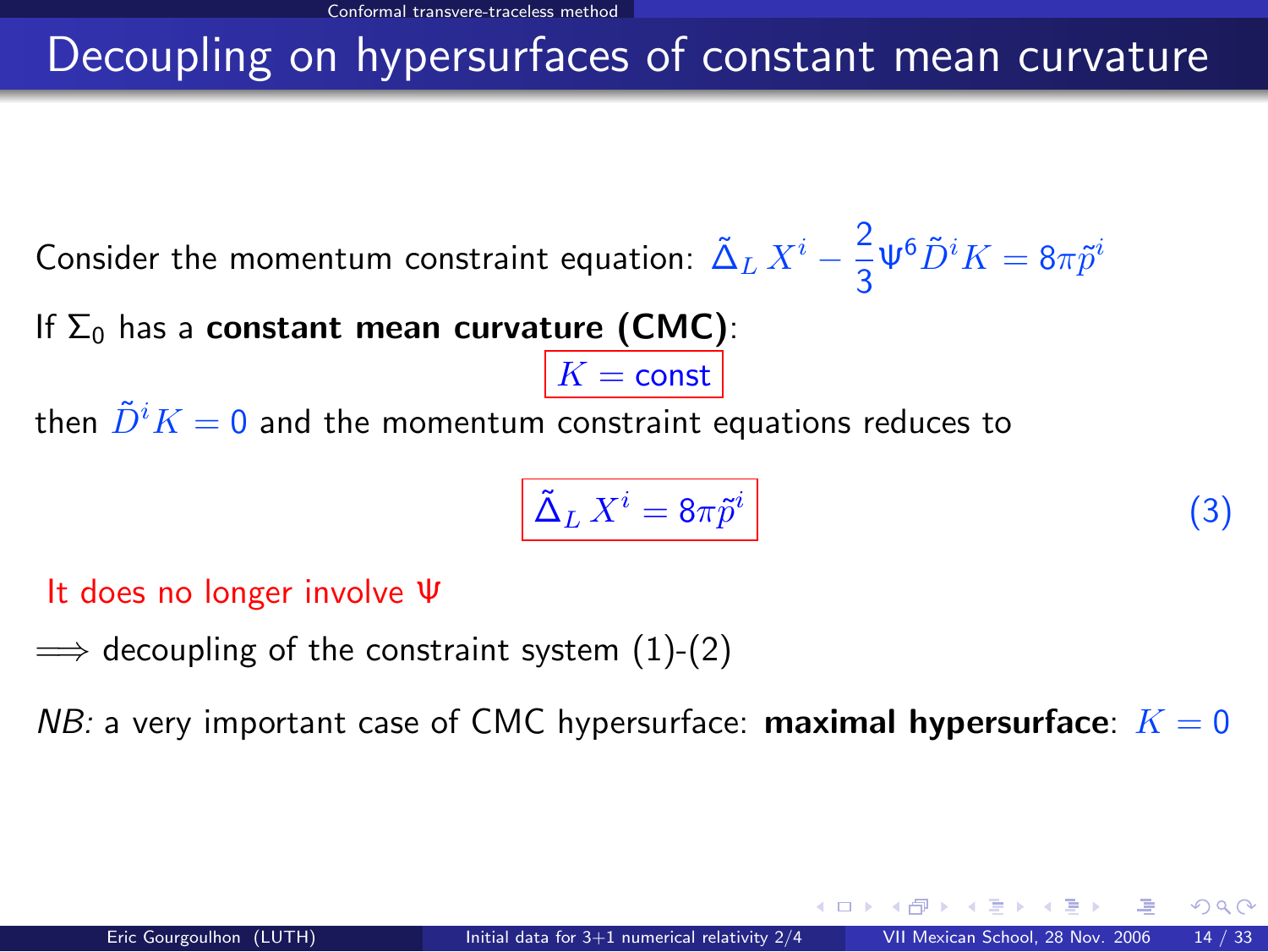# Strategy on CMC hypersurfaces

- 1st step: Solve the linear elliptic equation [\(3\)](#page-21-0)  $(\tilde{\Delta}_L \, X^i = 8 \pi \tilde{p}^i)$  to get the vector  $X$ 
	- if  $\Sigma_0$  is a closed manifold (i.e. compact without boundary): the solution X exists; it may be not unique, but  $(\tilde{L}X)^{ij}$  is unique;
	- if  $(\Sigma_0, \gamma)$  is an asymptotically flat manifold: there exists a unique solution X which vanishes at spatial infinity
- 2nd step: Inject the solution X into Lichnerowicz equation  $(1)$

$$
\tilde{D}_i \tilde{D}^i \Psi - \frac{\tilde{R}}{8} \Psi + \frac{1}{8 \Psi^7} \left[ (\tilde{L} X)_{ij} + \hat{A}_{ij}^{\text{TT}} \right] \left[ (\tilde{L} X)^{ij} + \hat{A}_{\text{TT}}^{ij} \right] + \frac{2 \pi \tilde{E}}{\Psi^3} - \frac{K^2}{12} \Psi^5 = 0
$$

<span id="page-22-0"></span>and solve the latter for  $\Psi$  (the difficult part !)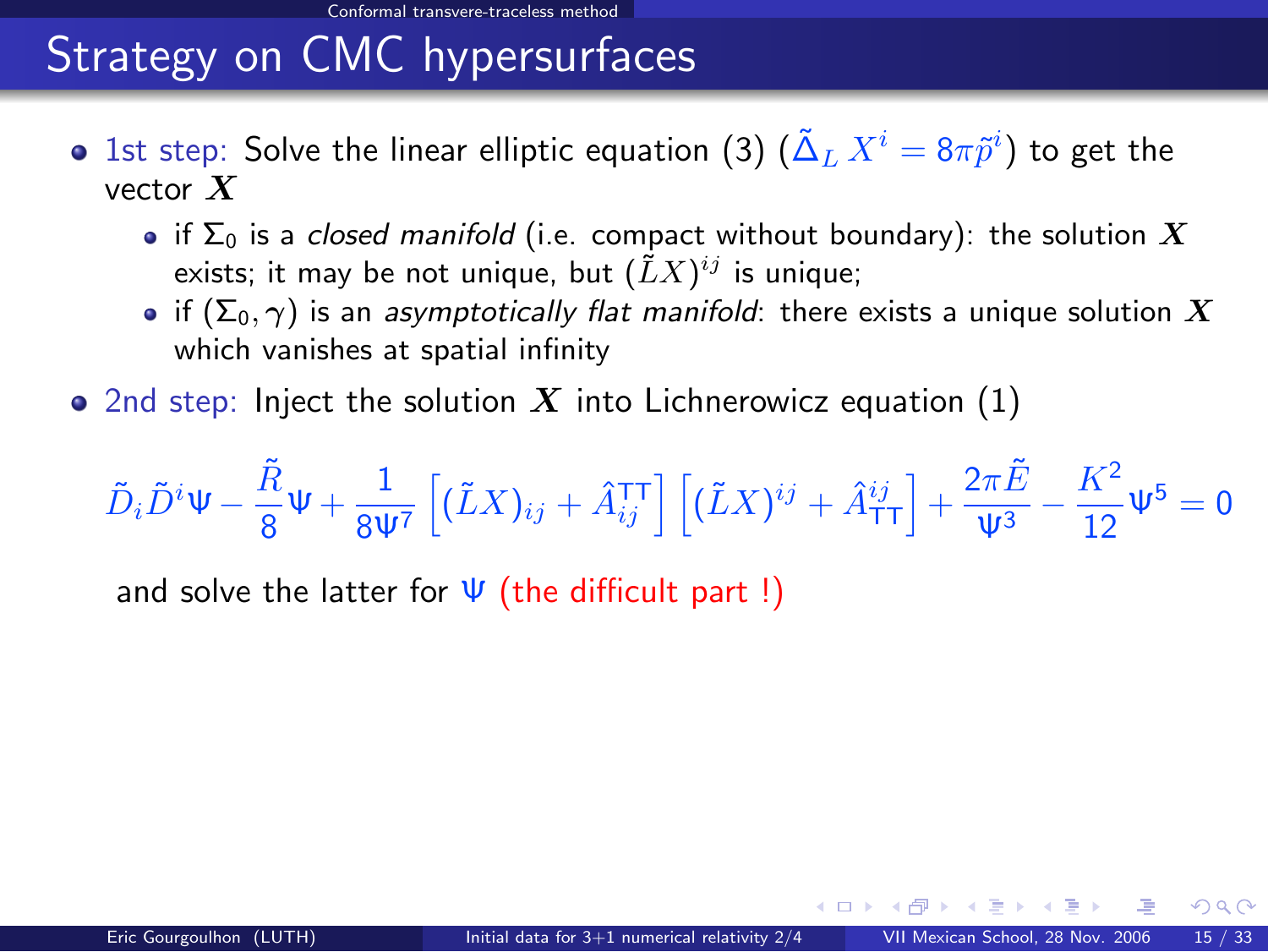# Strategy on CMC hypersurfaces

- 1st step: Solve the linear elliptic equation [\(3\)](#page-21-0)  $(\tilde{\Delta}_L \, X^i = 8 \pi \tilde{p}^i)$  to get the vector  $X$ 
	- if  $\Sigma_0$  is a closed manifold (i.e. compact without boundary): the solution X exists; it may be not unique, but  $(\tilde{L}X)^{ij}$  is unique;
	- if  $(\Sigma_0, \gamma)$  is an asymptotically flat manifold: there exists a unique solution X which vanishes at spatial infinity
- 2nd step: Inject the solution X into Lichnerowicz equation  $(1)$

$$
\tilde{D}_i \tilde{D}^i \Psi - \frac{\tilde{R}}{8} \Psi + \frac{1}{8 \Psi^7} \left[ (\tilde{L} X)_{ij} + \hat{A}_{ij}^{\text{TT}} \right] \left[ (\tilde{L} X)^{ij} + \hat{A}_{\text{TT}}^{ij} \right] + \frac{2 \pi \tilde{E}}{\Psi^3} - \frac{K^2}{12} \Psi^5 = 0
$$

and solve the latter for  $\Psi$  (the difficult part !)

#### Existence and uniqueness of solutions to Lichnerowicz equation:

- asymptotically flat case: [\(1\)](#page-18-0) is solvable iff the metric  $\tilde{\gamma}$  is conformal to a metric with vanishing scalar curvature (Cantor 1977)
- <span id="page-23-0"></span>• *closed manifold:* complete analysis carried out by Isenberg  $(1995)$  (vacuum case)

More details: see review by Bartnik and Isenberg (20[04](#page-22-0))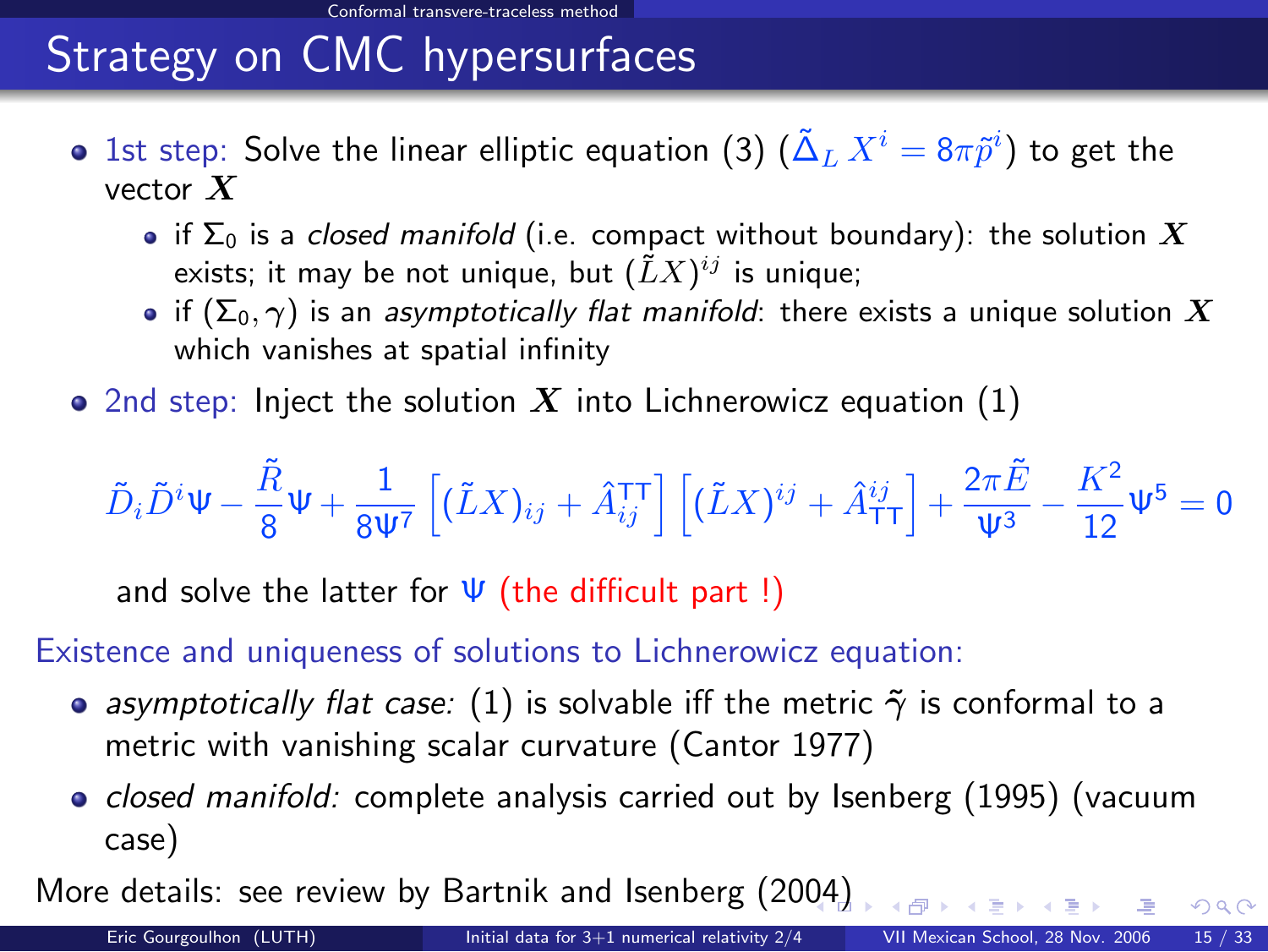## Conformally flat initial data on maximal slices

Simplest choice for free data  $(\tilde{\gamma}_{ij},\hat{A}^{\texttt{TT}}_{ij},K,\tilde{E},\tilde{p}^{i})$ :

- $\delta$   $\tilde{\gamma}_{ij} = f_{ij}$  (flat metric)
- $\hat{A}^{\mathsf{T}\mathsf{T}}_{ij} = \mathsf{0}$
- $K = 0$  ( $\Sigma_0$  = maximal hypersurface)
- <span id="page-24-2"></span><span id="page-24-1"></span><span id="page-24-0"></span> $\tilde{E}=0$  and  $\tilde{p}^i=0$  (vacuum)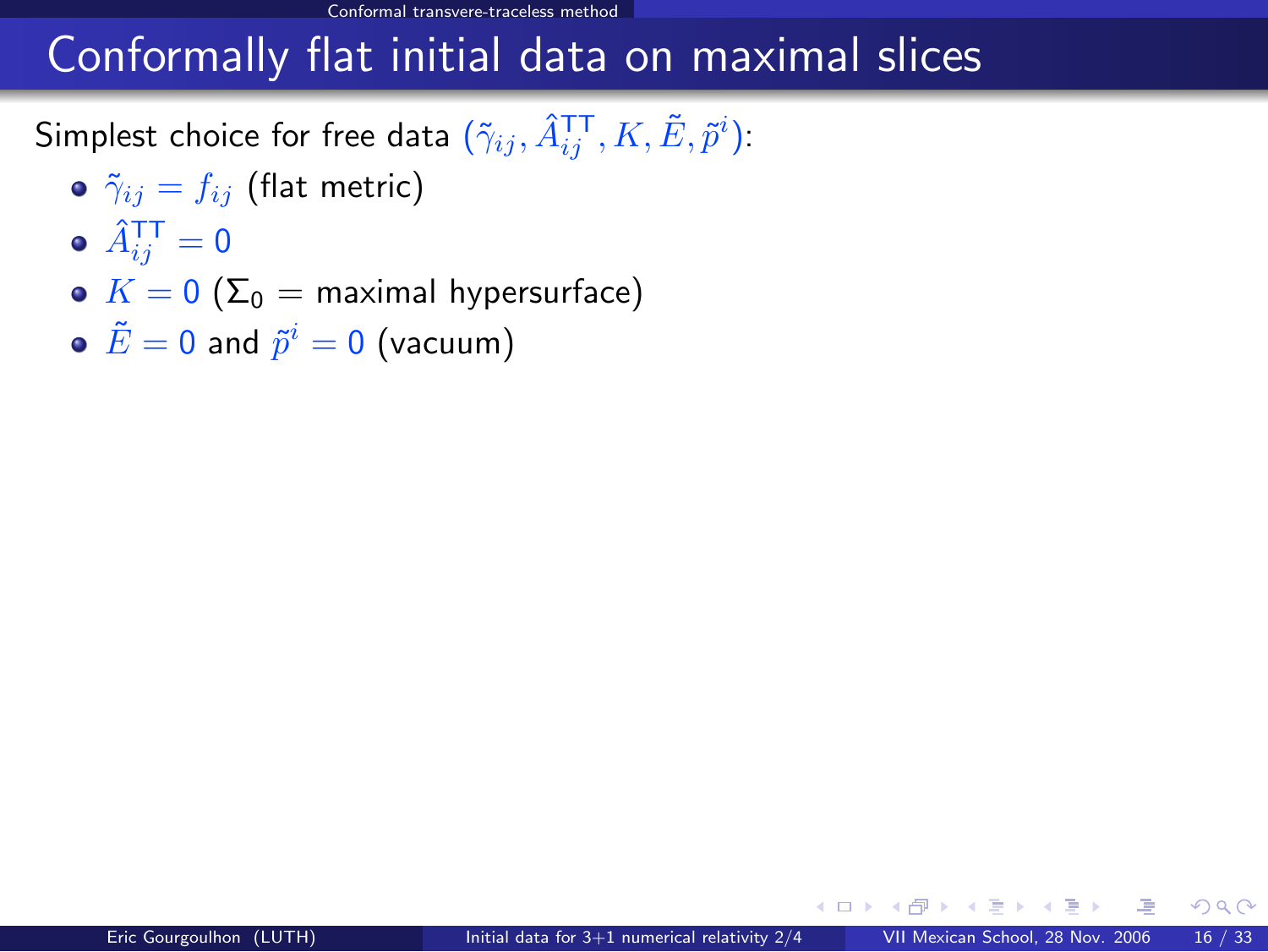## Conformally flat initial data on maximal slices

Simplest choice for free data  $(\tilde{\gamma}_{ij},\hat{A}^{\texttt{TT}}_{ij},K,\tilde{E},\tilde{p}^{i})$ :

- $\delta$   $\tilde{\gamma}_{ij} = f_{ij}$  (flat metric)
- $\hat{A}^{\mathsf{T}\mathsf{T}}_{ij} = \mathsf{0}$
- $K = 0$  ( $\Sigma_0$  = maximal hypersurface)
- $\tilde{E}=0$  and  $\tilde{p}^i=0$  (vacuum)

Then the constraint equations  $(1)-(2)$  $(1)-(2)$  $(1)-(2)$  reduce to

$$
\Delta \Psi + \frac{1}{8} (LX)_{ij} (LX)^{ij} \Psi^{-7} = 0 \qquad (4)
$$

$$
\Delta X^i + \frac{1}{3} \mathcal{D}^i \mathcal{D}_j X^j = 0 \tag{5}
$$

<span id="page-25-0"></span> $\left. X \right|_{r \to \infty} = 0$  $\left. X \right|_{r \to \infty} = 0$  $\left. X \right|_{r \to \infty} = 0$  $\left. X \right|_{r \to \infty} = 0$ 

where  $\Delta:=\mathcal{D}_i\mathcal{D}^i$  (flat Laplacian) and  $(LX)^{ij}:=\mathcal{D}^iX^j+\mathcal{D}^jX^i-\frac{2}{2}$  $rac{2}{3}\mathcal{D}_k X^k f^{ij}$  $(\mathcal{D}_i)$  flat connection: in Cartesian coordinates  $\mathcal{D}_i = \partial_i$ )

Asymptotic flatness  $\implies$  boundary conditions  $\begin{cases} \n\mathbf{\Psi}\big|_{r\to\infty} = 1, & \mathbf{\Psi}\big|_{r\to\infty} \n\end{cases}$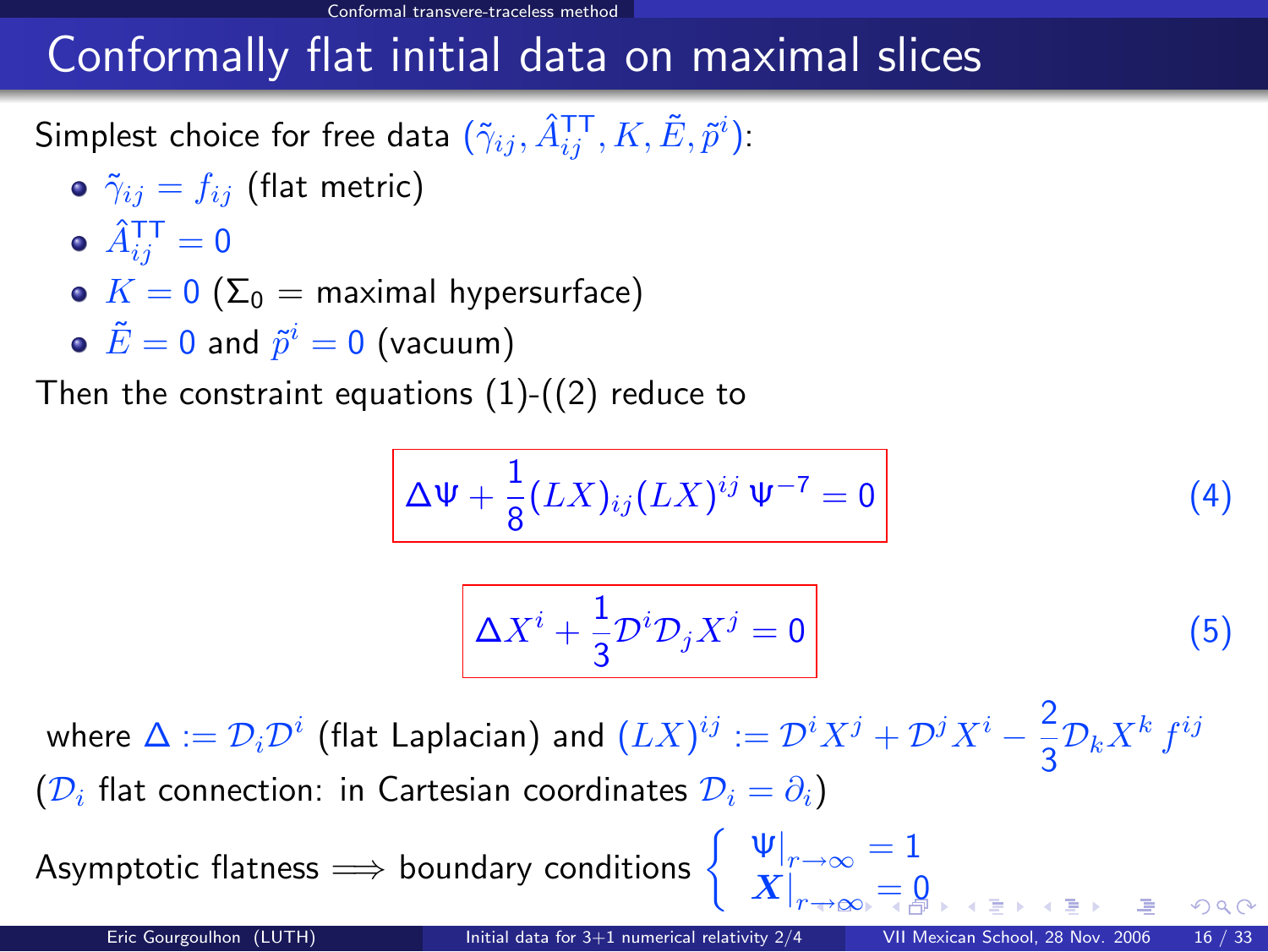# A (too) simple solution

Choose  $\Sigma_0 \sim \mathbb{R}^3$ 

Then the only regular solution to  $\Delta X^i+\frac{1}{2}$  $\frac{1}{3} \mathcal{D}^i \mathcal{D}_j X^j = 0$  with the boundary condition  $X|_{r\to\infty} = 0$  is  $X = 0$ 

<span id="page-26-0"></span>イロト イ押 トイヨ トイヨ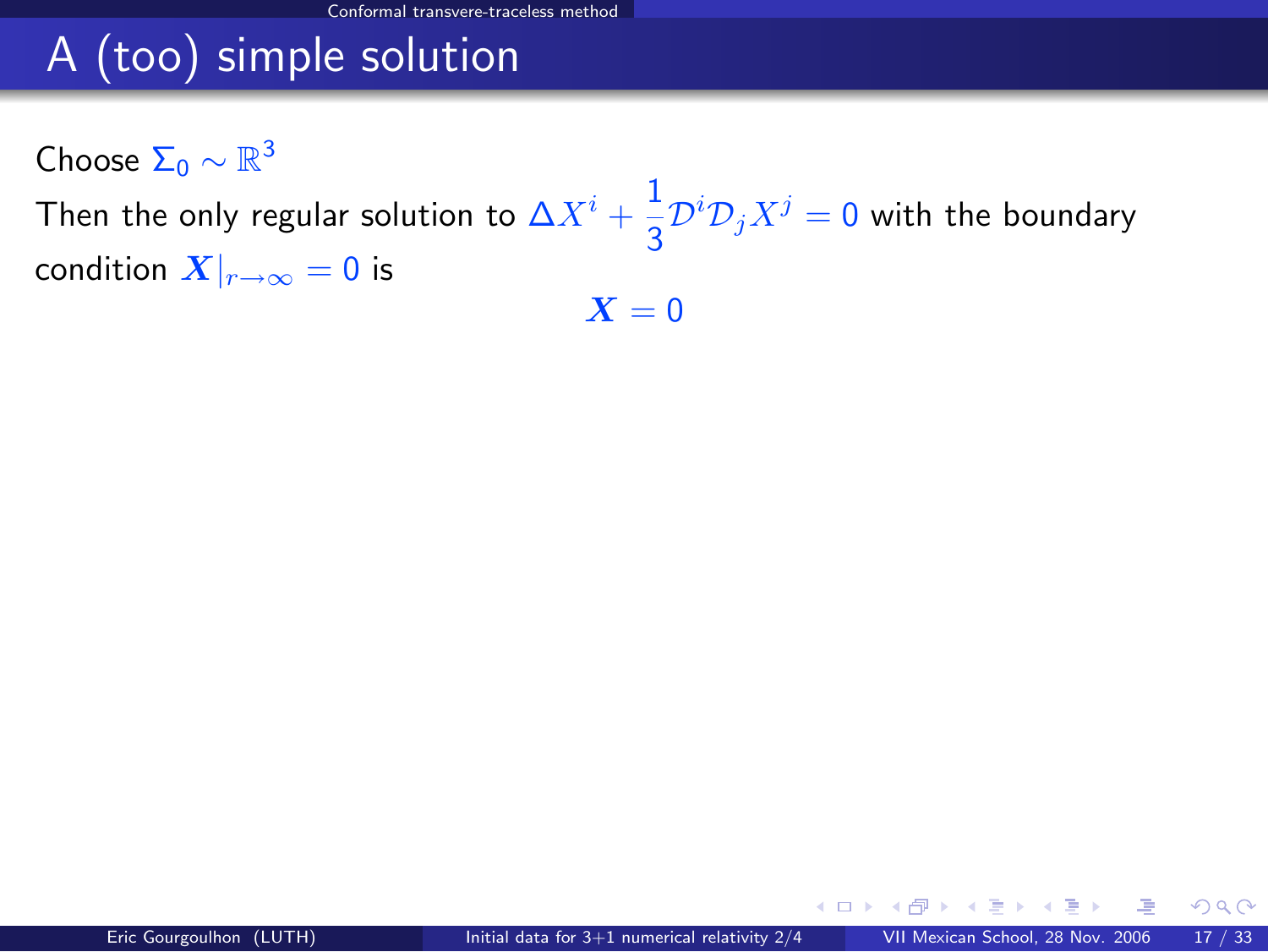# A (too) simple solution

Choose  $\Sigma_0 \sim \mathbb{R}^3$ Then the only regular solution to  $\Delta X^i+\frac{1}{2}$  $\frac{1}{3} \mathcal{D}^i \mathcal{D}_j X^j = 0$  with the boundary condition  $X|_{r\to\infty} = 0$  is  $X = 0$ 

Plugging this solution into the Hamiltonian constraint [\(4\)](#page-24-1) yields Laplace equation for Ψ:

 $\Delta\Psi=0$ 

With the boundary condition  $\Psi|_{r\to\infty} = 1$  the unique regular solution is

 $\Psi = 1$ 

Hence the initial  $(\boldsymbol{\gamma},\boldsymbol{K})$  is  $\left\{\begin{array}{c} \gamma_{ij}=f_{ij},\ \nu=0, \end{array}\right.$  $K_{ij} = \mathsf{0} \quad \text{(momentarily static)}$ 

This is a standard slice  $t =$  const of Minkowski spacetime

 $\Omega$ 

イロト イ押 トイヨ トイヨ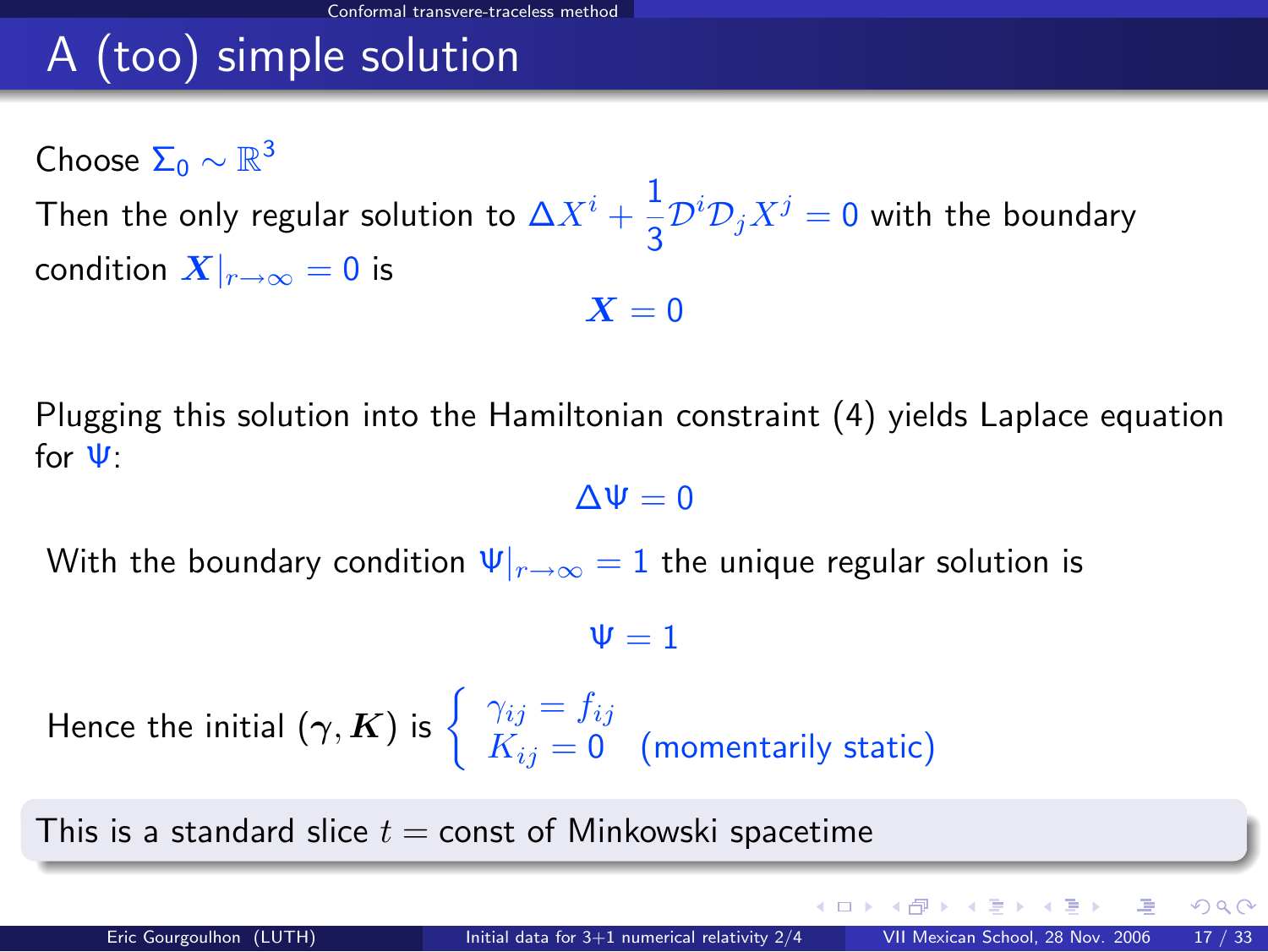Keep the same simple free data as above, but choose for  $\Sigma_0$  a less trivial topology:  $\Sigma_0 \sim \mathbb{R}^3 \backslash \mathcal{B}$   $(\mathcal{B}{=}\mathsf{ball})$ :



 $\implies$  boundary conditions (BC) for  $X$  and  $\Psi$  must be supplied at the sphere S delimiting  $B$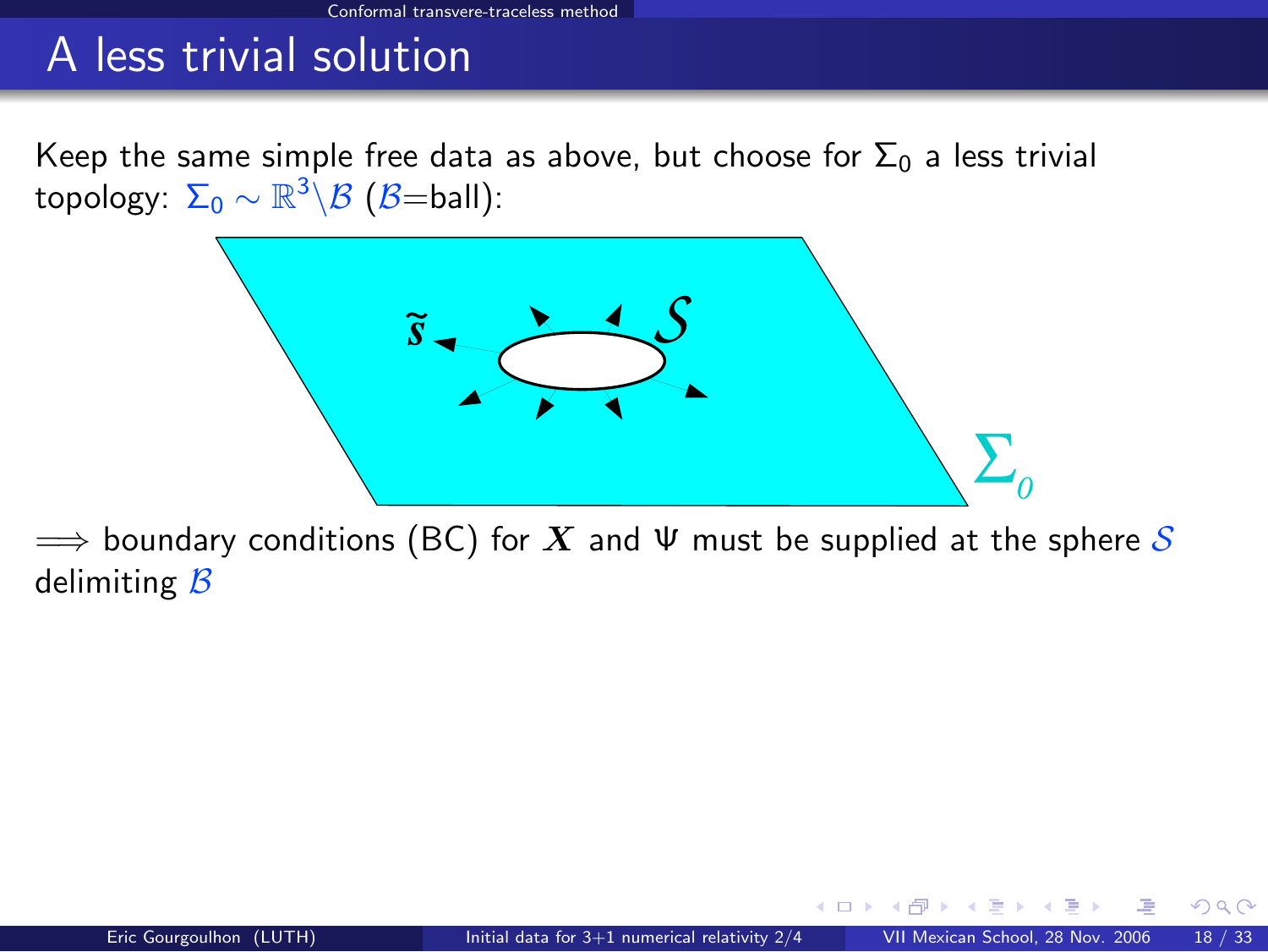Keep the same simple free data as above, but choose for  $\Sigma_0$  a less trivial topology:  $\Sigma_0 \sim \mathbb{R}^3 \backslash \mathcal{B}$   $(\mathcal{B}{=}\mathsf{ball})$ :



 $\implies$  boundary conditions (BC) for  $X$  and  $\Psi$  must be supplied at the sphere S delimiting  $B$ 

Let us choose  $\left. X\right| _{\cal S}=0.$  Altogether with the outer BC  $\left. X\right| _{r\rightarrow\infty}=0$  this yields to the following solution of momentum constraint [\(5\)](#page-24-2)

 $X = 0$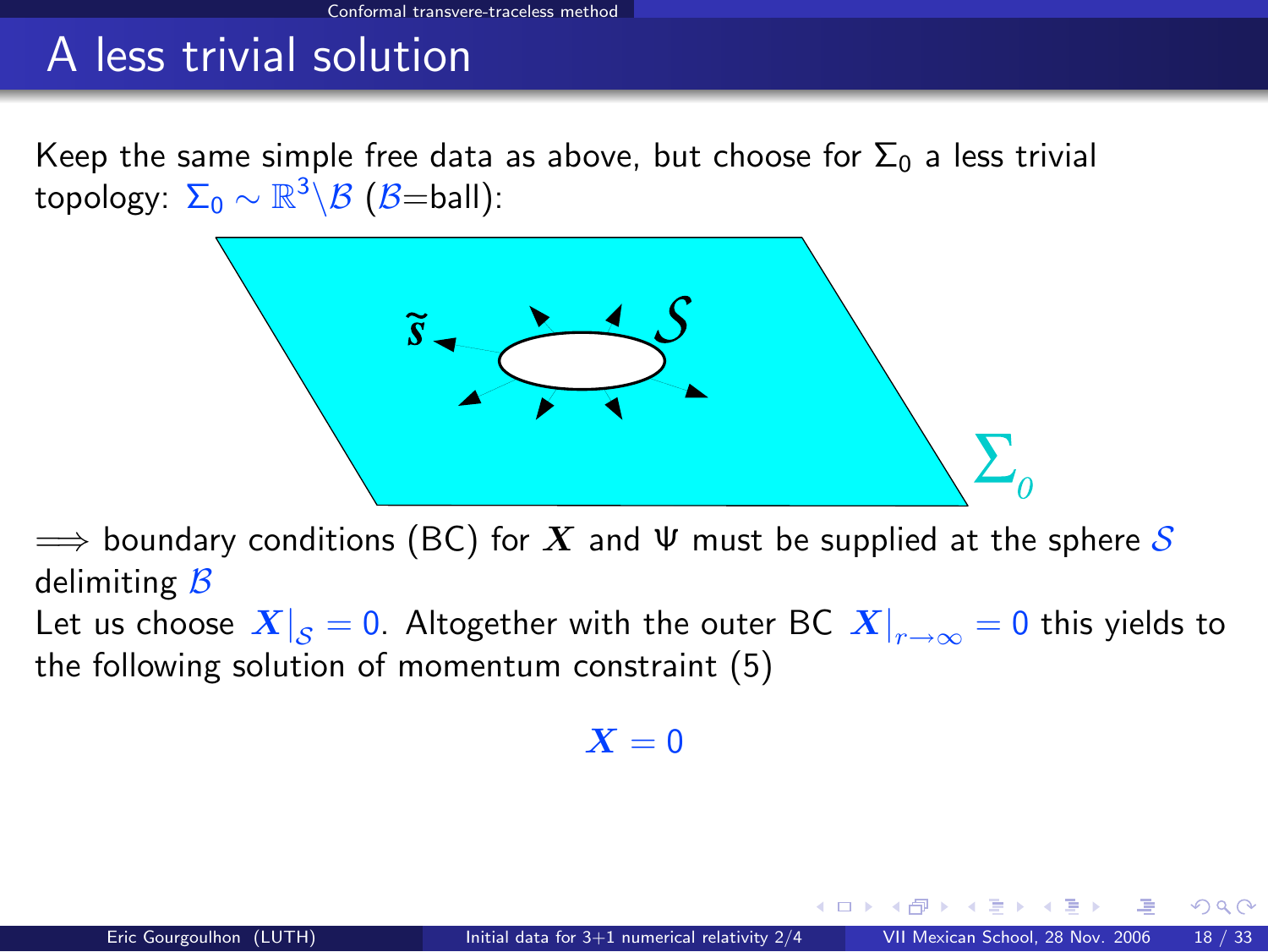Keep the same simple free data as above, but choose for  $\Sigma_0$  a less trivial topology:  $\Sigma_0 \sim \mathbb{R}^3 \backslash \mathcal{B}$   $(\mathcal{B}{=}\mathsf{ball})$ :



 $\implies$  boundary conditions (BC) for  $X$  and  $\Psi$  must be supplied at the sphere S delimiting  $B$ 

Let us choose  $\left. X\right| _{\cal S}=0.$  Altogether with the outer BC  $\left. X\right| _{r\rightarrow\infty}=0$  this yields to the following solution of momentum constraint [\(5\)](#page-24-2)

#### $X = 0$

Hamiltonian constraint [\(4\)](#page-24-1)  $\implies$  Laplace equation  $|\Delta\Psi=0|$ The choice  $\Psi|_{S} = 1$  would result in the same trivial solution  $\Psi = 1$  as before...

 $298$ 

**K ロ ト K 何 ト K ヨ ト K**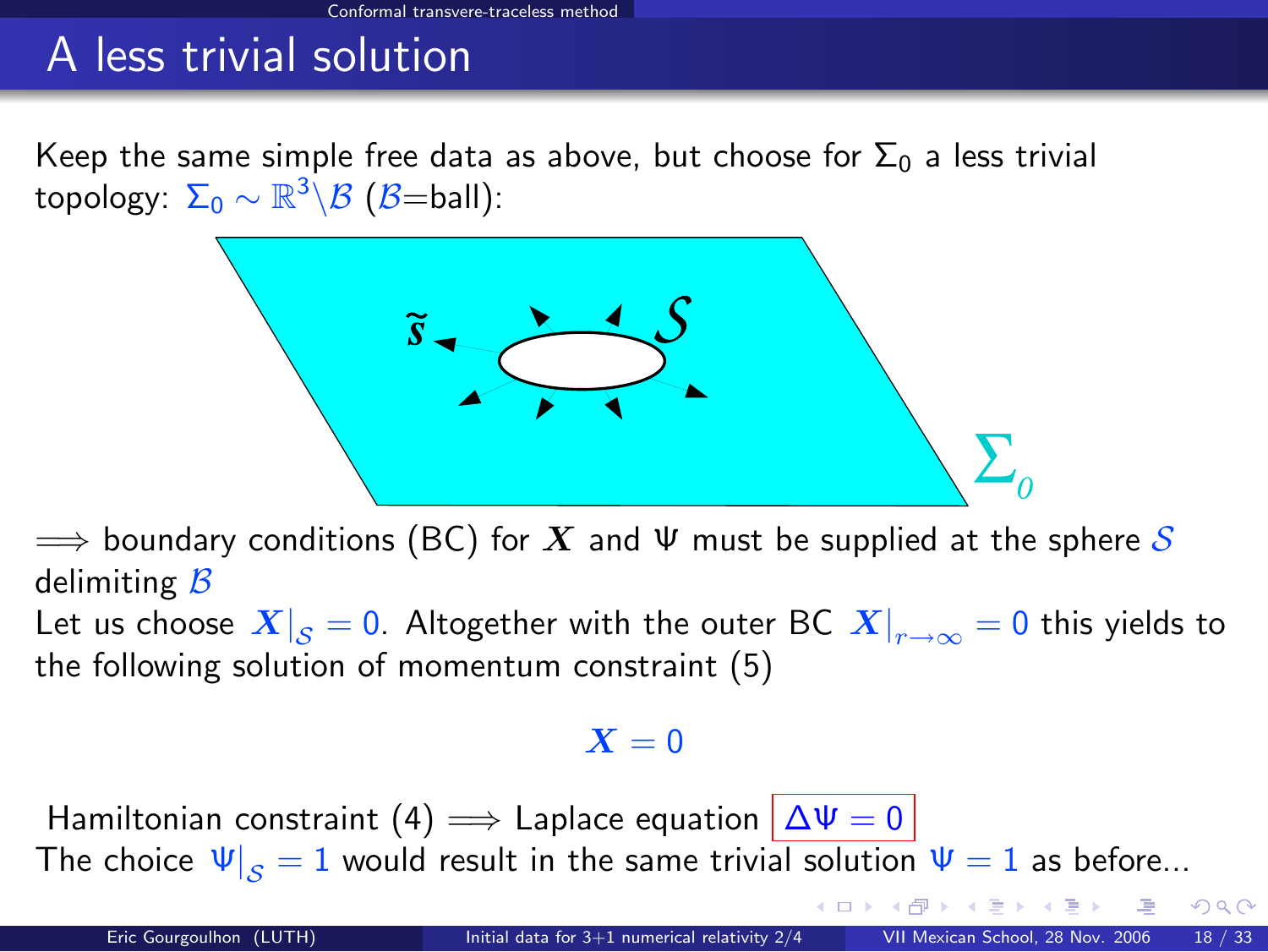In order to have something not trivial, i.e. to ensure that the metric  $\gamma$  will not be flat, let us demand that  $\gamma$  admits a **closed minimal surface**:



 $S$  minimal surface

 $\iff$  S's mean curvature = 0

 $\iff D_i s^i\big|_{\mathcal{S}}=0$  $\iff \left. \mathcal{D}_i(\Psi^6 s^i) \right|_{\mathcal{S}} = 0$  $\iff \left. \mathcal{D}_i(\Psi^4 \tilde{s}^i) \right|_{\mathcal{S}} = 0$ ⇐⇒

<span id="page-31-0"></span>
$$
\left[ \left( \frac{\partial \Psi}{\partial r} + \frac{\Psi}{2r} \right) \right]_{r=a} = 0 \qquad (6)
$$

s : unit normal to S for the metric  $\gamma$  $\tilde{s}$  : unit normal to S for the metric  $\tilde{\gamma}$ 

 $(r,\theta,\varphi)$  : coord. sys. /  $f_{ij}=\mathsf{diag}(1,r^2,r^2\sin^2\theta)$  and  $\mathcal{S}=\mathsf{sphere}\,\{r=a\}$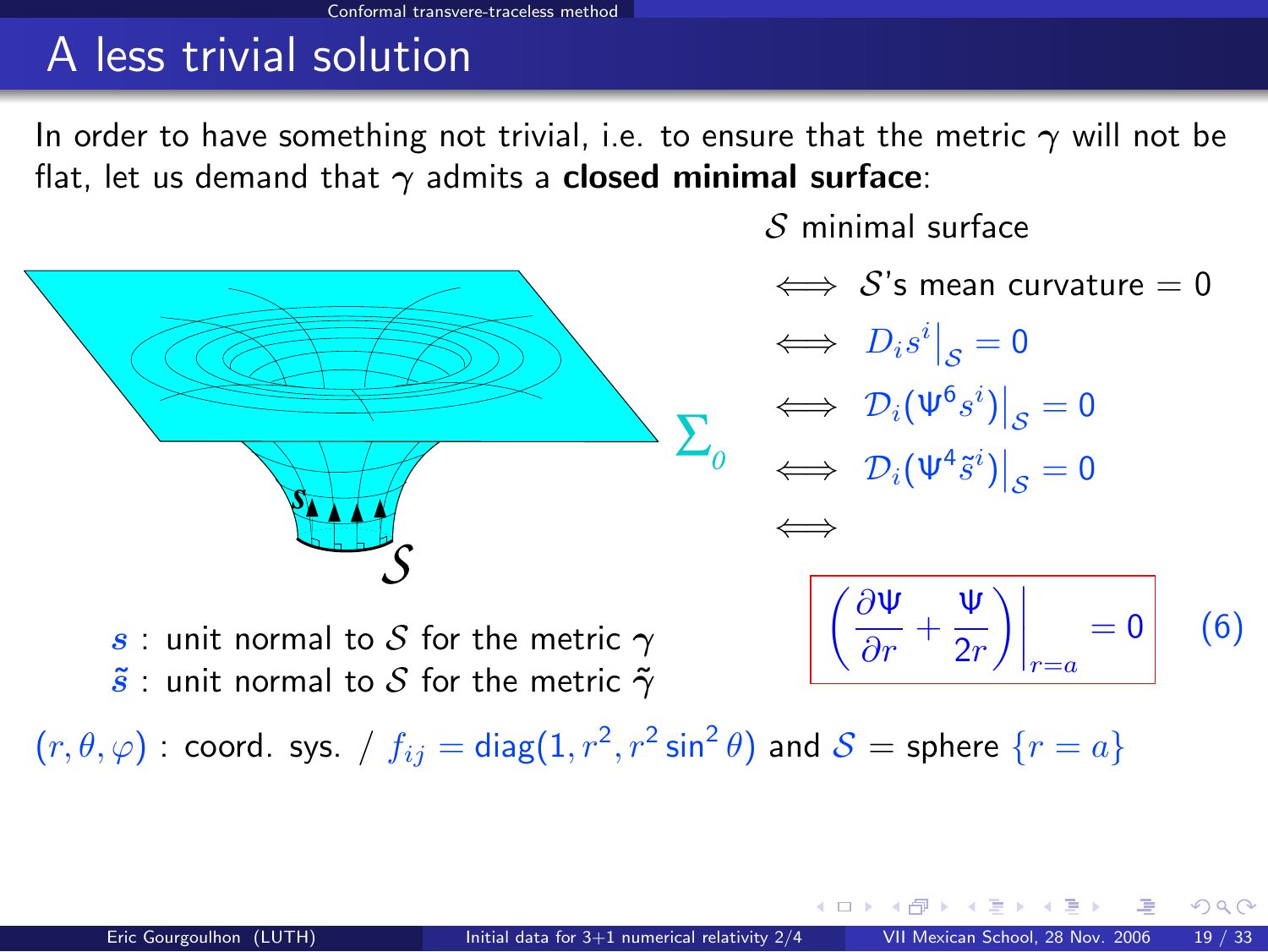In order to have something not trivial, i.e. to ensure that the metric  $\gamma$  will not be flat, let us demand that  $\gamma$  admits a **closed minimal surface**:



 $S$  minimal surface

 $\iff$  S's mean curvature = 0

 $\iff D_i s^i\big|_{\mathcal{S}}=0$  $\Leftrightarrow$   $\mathcal{D}_i(\Psi^6s^i)\big|_{\mathcal{S}}=0$  $\mathcal{S}_{\mathcal{S}}$  $\iff \left. \mathcal{D}_i(\Psi^4 \tilde{s}^i) \right|_{\mathcal{S}} = 0$ ⇐⇒

<span id="page-32-0"></span>
$$
\left| \left( \frac{\partial \Psi}{\partial r} + \frac{\Psi}{2r} \right) \right|_{r=a} = 0 \qquad (6)
$$

s : unit normal to S for the metric  $\gamma$  $\tilde{s}$  : unit normal to S for the metric  $\tilde{\gamma}$ 

 $(r,\theta,\varphi)$  : coord. sys. /  $f_{ij}=\mathsf{diag}(1,r^2,r^2\sin^2\theta)$  and  $\mathcal{S}=\mathsf{sphere}\,\{r=a\}$ The solution to Laplace equation  $\Delta \Psi=0$  with the BC [\(6\)](#page-31-0) and  $\left. \Psi\right|_{r\rightarrow\infty}=1$  is

$$
\Psi=1+\frac{a}{r}
$$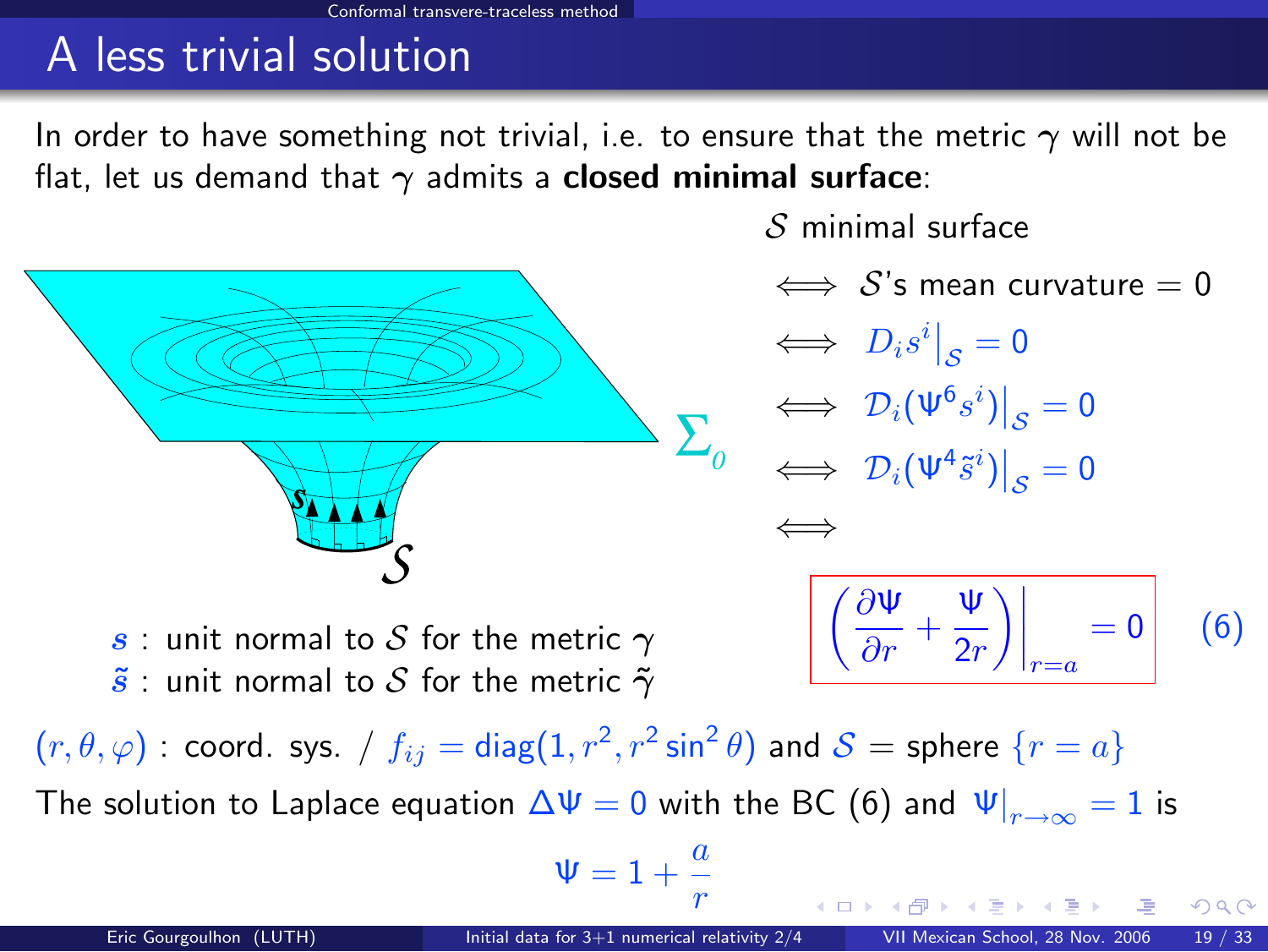<span id="page-33-0"></span>Conformal transvere-traceless meth

## A less trivial solution

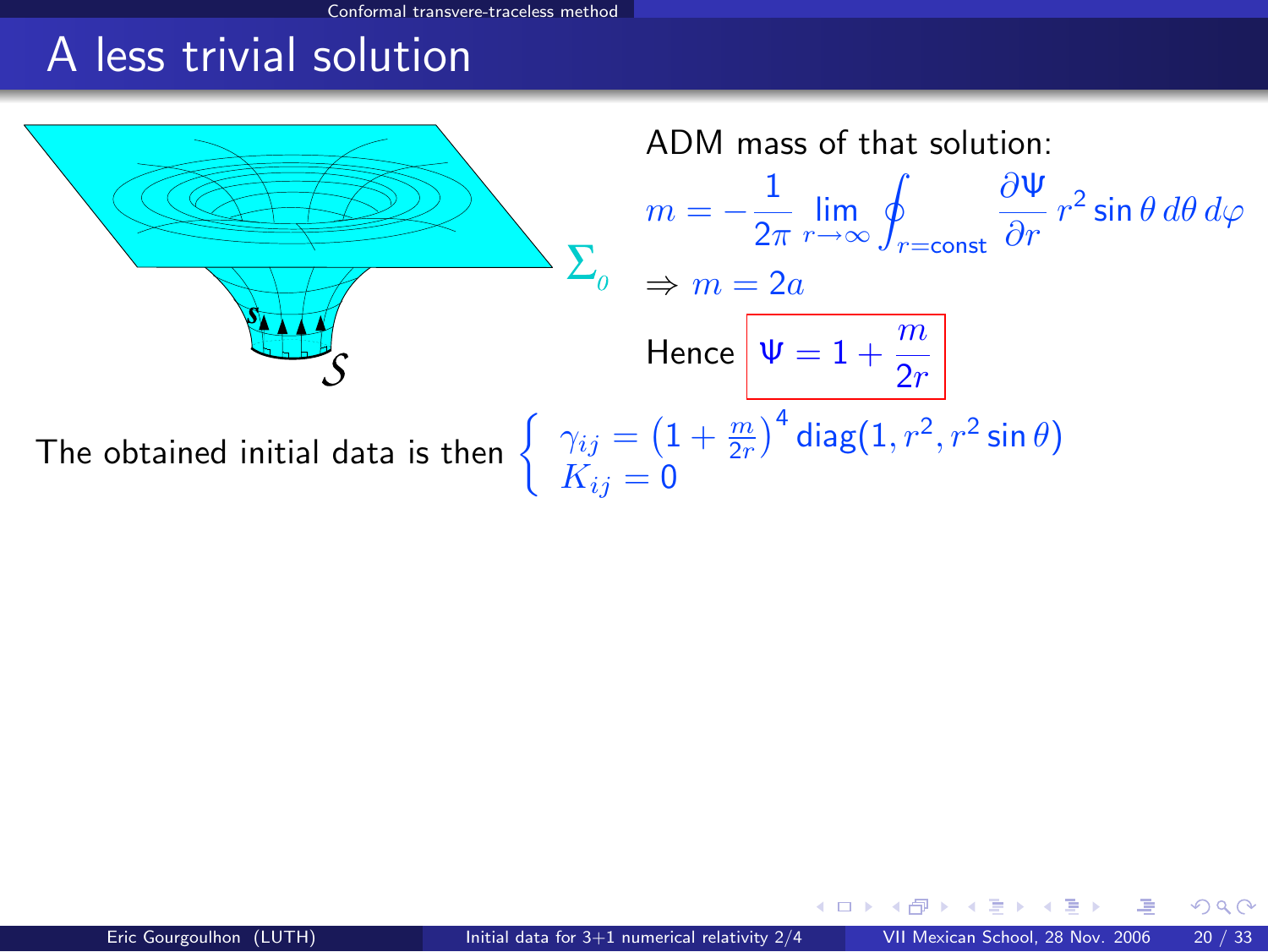al transvere-traceless meth

## A less trivial solution



<span id="page-34-0"></span>This is a slice  $t =$  const of Schwarzschild spacetime

Remember: Schwarzschild metric in isotropic coordinates  $(t, r, \theta, \varphi)$ :

$$
g_{\mu\nu}dx^{\mu}dx^{\nu} = -\left(\frac{1-\frac{m}{2r}}{1+\frac{m}{2r}}\right)^2 dt^2 + \left(1+\frac{m}{2r}\right)^4 \left[dr^2 + r^2(d\theta^2 + \sin^2\theta d\varphi^2)\right]
$$

Link with Schwa[r](#page-32-0)zschild coordinates  $(t,R,\theta,\varphi)$ :  $R=r\left(1+\frac{m}{2r}\right)$  $R=r\left(1+\frac{m}{2r}\right)$  $R=r\left(1+\frac{m}{2r}\right)$  $\chi^2$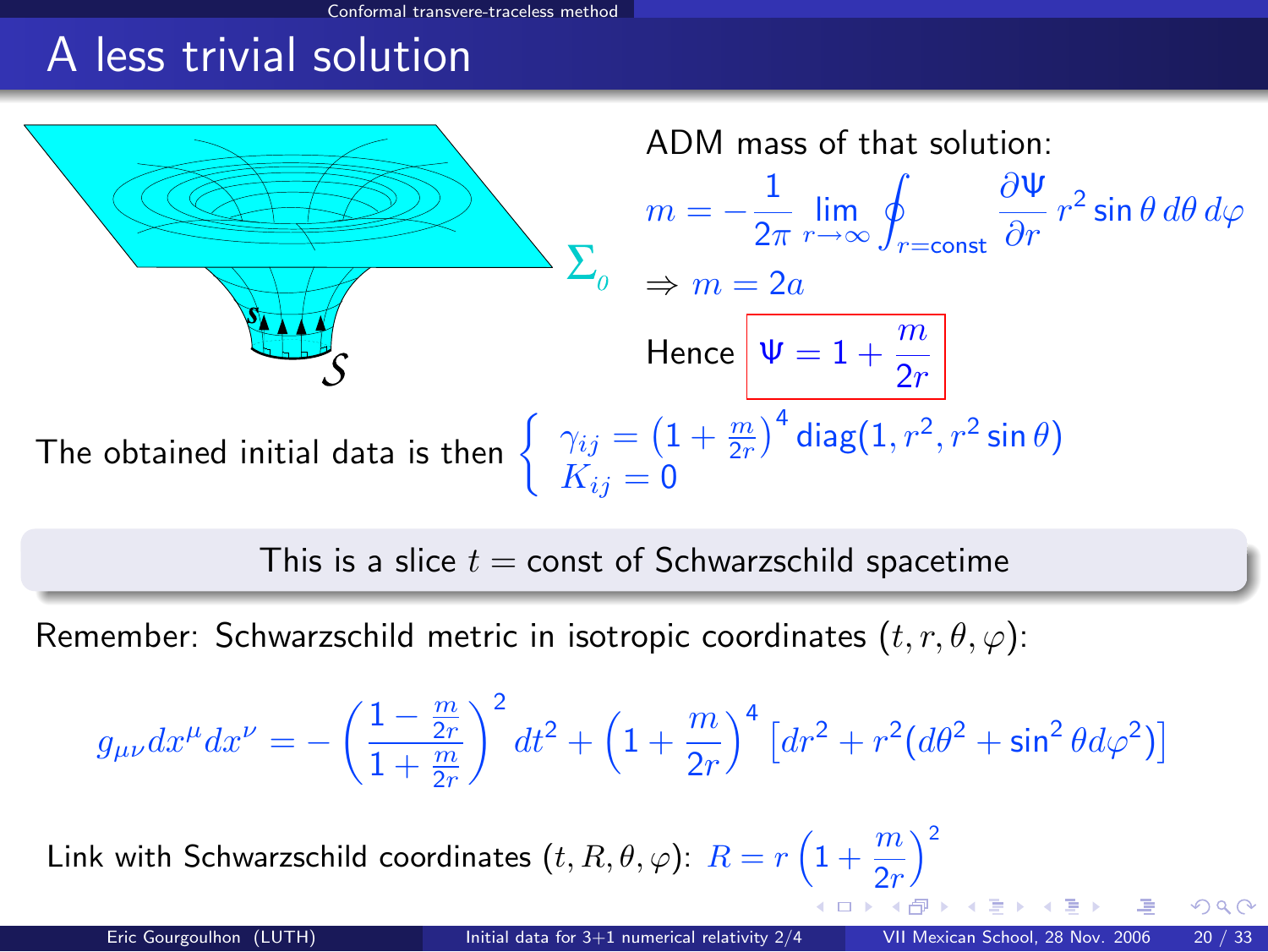### Extended solution

S minimal surface  $\Longrightarrow$   $(\Sigma_0, \gamma)$  can be extended smoothly to a larger Riemannian manifold  $(\Sigma_0',\gamma')$  by gluing a copy of  $\Sigma_0$  at  ${\mathcal{S}}$  :

<span id="page-35-0"></span>E K 4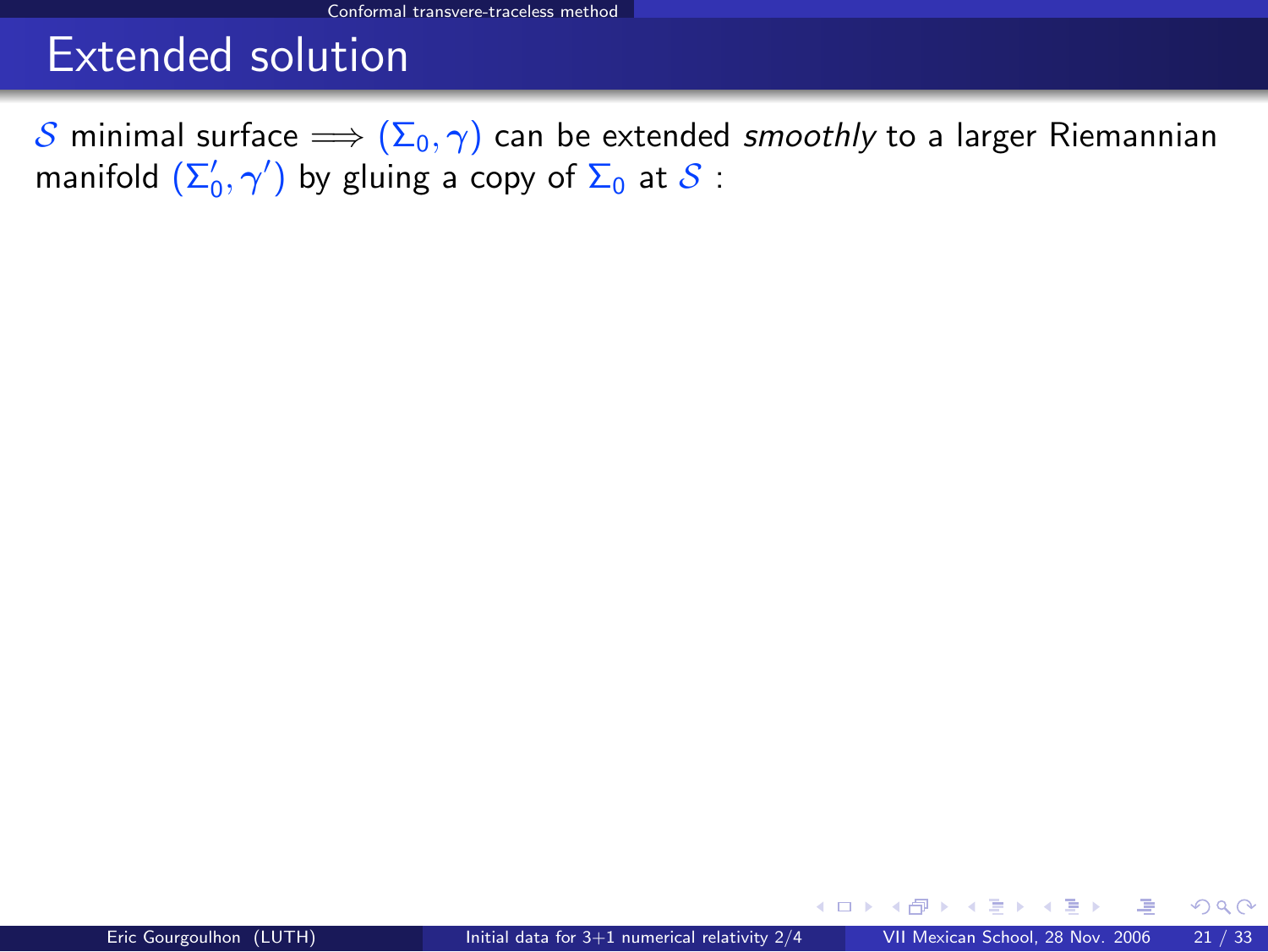### Extended solution

S minimal surface  $\implies$   $(\Sigma_0, \gamma)$  can be extended smoothly to a larger Riemannian manifold  $(\Sigma_0',\gamma')$  by gluing a copy of  $\Sigma_0$  at  ${\mathcal{S}}$  :



<span id="page-36-0"></span> $S =$  Einstein-Rosen bridge beween two asymptotically flat manifolds range of  $r$  in  $\Sigma_0'$  :  $(0, +\infty)$ extended metric :  $\gamma'_{ij} dx^i dx^j = \left(1 + \frac{m}{2r}\right)$  $\Big)^4$   $\times$  $(dr^2 + r^2 d\theta^2 + r^2 \sin^2 \theta d\varphi^2)$ region  $r \rightarrow 0 =$  second asymptotically flat region map  $r \mapsto r' = \frac{m^2}{4}$  $\frac{m}{4r}$  is an isometry

This extended solution is still a slice  $t =$  const of Schwarzschild spacetime topology of  $\Sigma_0' = \mathbb{R}^3 \backslash \{O\}$  (pu[nc](#page-35-0)t[ur](#page-37-0)[e](#page-34-0)[\)](#page-35-0)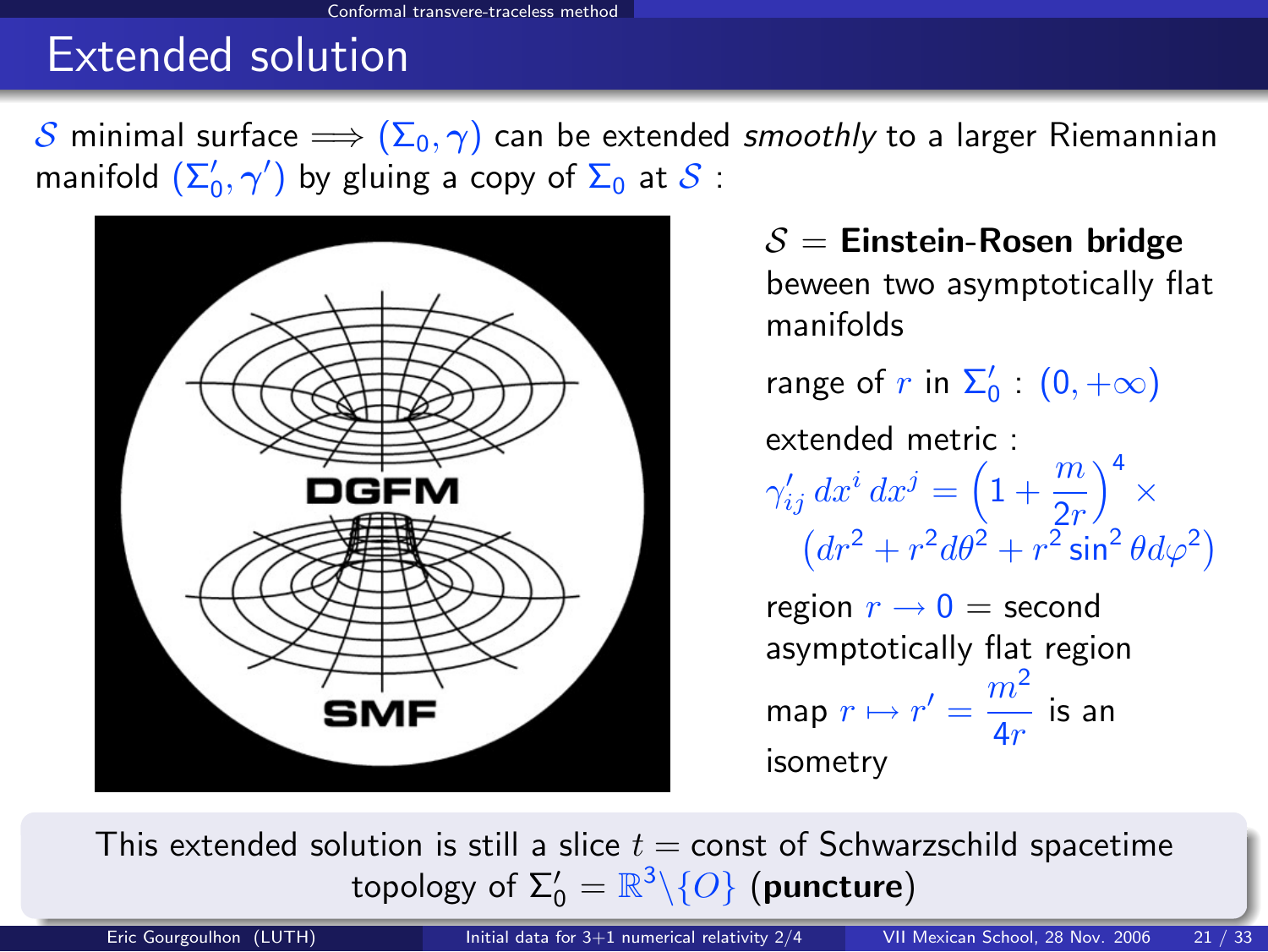Same free data as before:  $\tilde{\gamma}_{ij}=f_{ij}$ ,  $\hat{A}^{\mathsf{T}\mathsf{T}}_{ij}=0$ ,  $K=0$ ,  $\tilde{E}=0$  and  $\tilde{p}^i=0$ so that the constraint equations are still

<span id="page-37-2"></span><span id="page-37-1"></span><span id="page-37-0"></span>
$$
\Delta \Psi + \frac{1}{8} (LX)_{ij} (LX)^{ij} \Psi^{-7} = 0
$$
 (7)  

$$
\Delta X^{i} + \frac{1}{3} \mathcal{D}^{i} \mathcal{D}_{j} X^{j} = 0
$$
 (8)

Choice of  $\Sigma_0$  :  $\Sigma_0 = \mathbb{R}^3 \backslash \{O\}$  (puncture topology)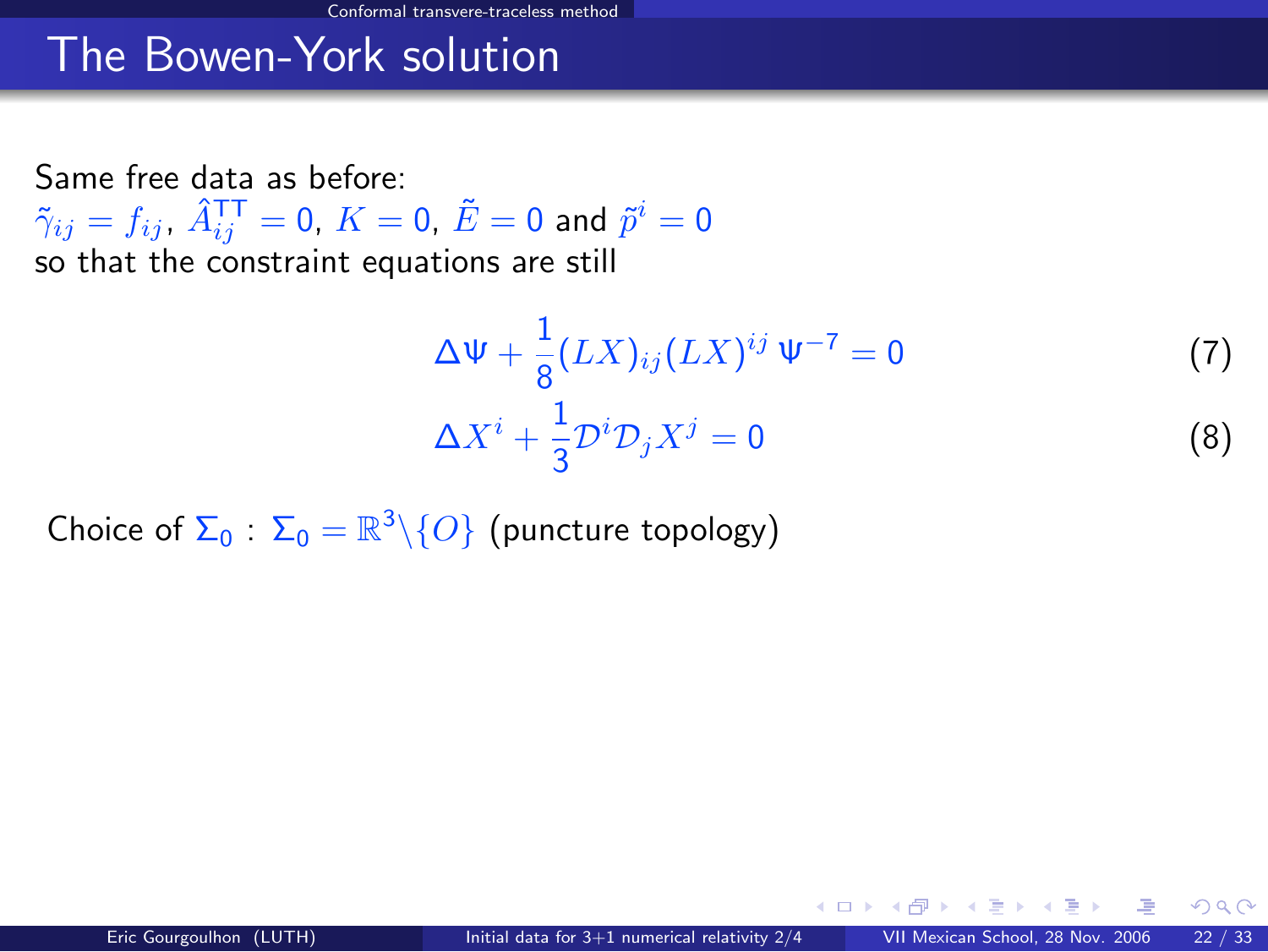Same free data as before:  $\tilde{\gamma}_{ij}=f_{ij}$ ,  $\hat{A}^{\mathsf{T}\mathsf{T}}_{ij}=0$ ,  $K=0$ ,  $\tilde{E}=0$  and  $\tilde{p}^i=0$ so that the constraint equations are still

 $X^i = -\frac{1}{4}$ 

4r

$$
\Delta \Psi + \frac{1}{8} (LX)_{ij} (LX)^{ij} \Psi^{-7} = 0
$$
 (7)  

$$
\Delta X^{i} + \frac{1}{3} \mathcal{D}^{i} \mathcal{D}_{j} X^{j} = 0
$$
 (8)

Choice of  $\Sigma_0$  :  $\Sigma_0 = \mathbb{R}^3 \backslash \{O\}$  (puncture topology) Difference with previous case:  $X \neq 0$  (no longer momentarily static data)

Bowen-York (1980) solution of Eq. [\(8\)](#page-37-1) in Cartesian coord.  $(x^{i}) = (x, y, z)$ :

Two constant vector parameters :

$$
\frac{\left(7P^i + P_j \frac{x^j x^i}{r^2}\right) - \frac{1}{r^3} \epsilon^i_{jk} S^j x^k}{\left| \begin{array}{l} P^i = \text{ADM linear momentum} \\ S^i = \text{angular momentum} \end{array} \right|}
$$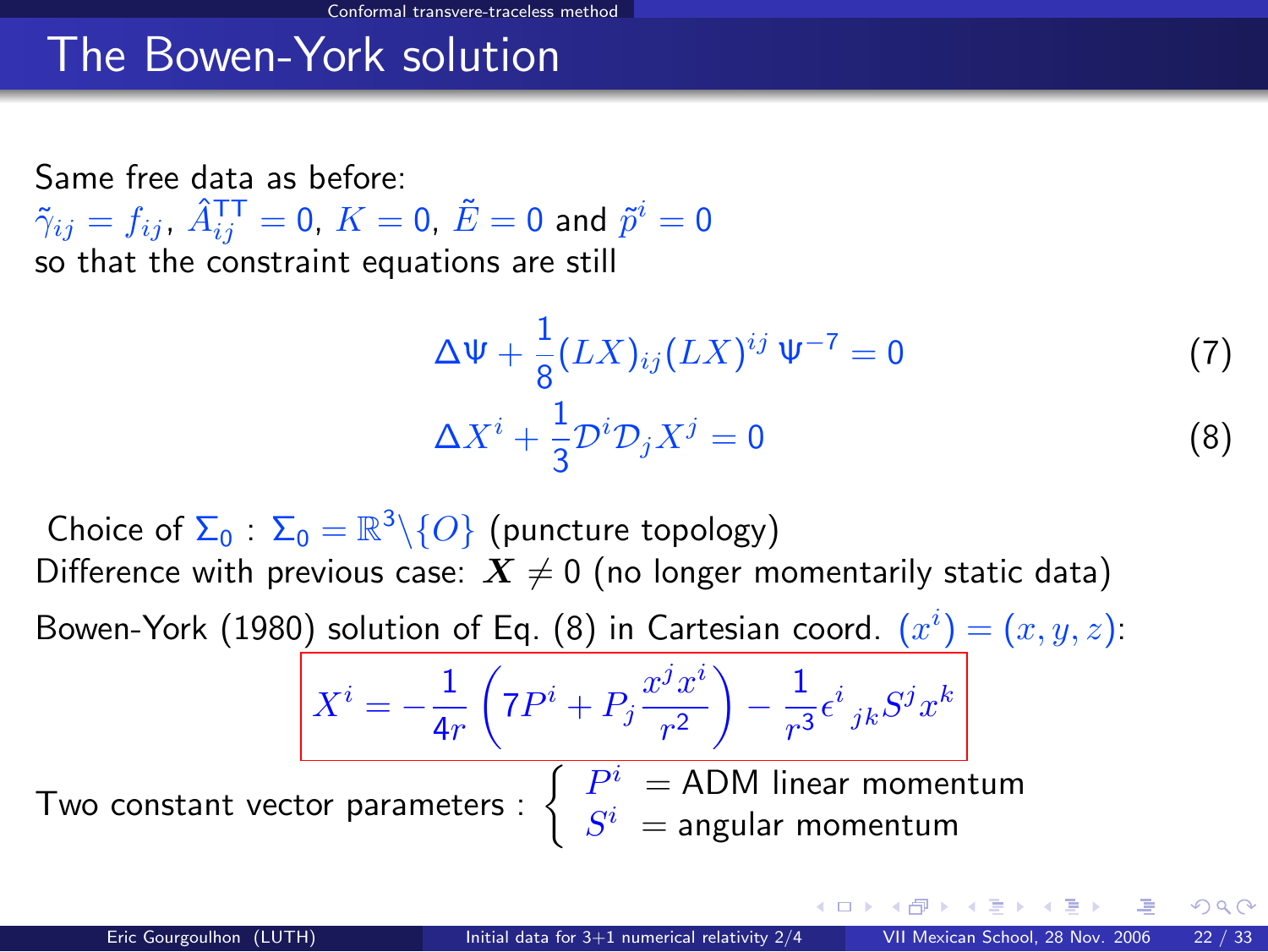Example: choose  $S^i$  perpendicular to  $P^i$  and choose Cartesian coordinates  $(x,y,z)$  such that  $P^i=(0,P,0)$  and  $S^i=(0,0,S).$  Then

$$
X^{x} = -\frac{P}{4} \frac{xy}{r^{3}} + S \frac{y}{r^{3}}
$$
  
\n
$$
X^{y} = -\frac{P}{4r} \left(7 + \frac{y^{2}}{r^{2}}\right) - S \frac{x}{r^{3}}
$$
  
\n
$$
X^{z} = -\frac{P}{4} \frac{xz}{r^{3}}
$$

Bowen-Tork extrinsic curvature:  $\hat{A}^{ij} = (LX)^{ij}$ :

$$
\hat{A}^{ij} = \frac{3}{2r^3} \left[ P^i x^j + P^j x^i - \left( \delta^{ij} - \frac{x^i x^j}{r^2} \right) P^k x_k \right] + \frac{3}{r^5} \left( \epsilon^i_{\ \ kl} S^k x^l x^j + \epsilon^j_{\ \ kl} S^k x^l x^i \right)
$$
  
ADM linear momentum :  $P_i := \frac{1}{8\pi} \lim_{S_i \to \infty} \oint_{S_i} \left( K_{jk} - K \gamma_{jk} \right) \left( \partial_i \right)^j s^k \sqrt{q} d^2 y$   
Angular momentum (QI) :  $S_i := \frac{1}{8\pi} \lim_{S_i \to \infty} \oint_{S_i} \left( K_{jk} - K \gamma_{jk} \right) \left( \phi_i \right)^j s^k \sqrt{q} d^2 y.$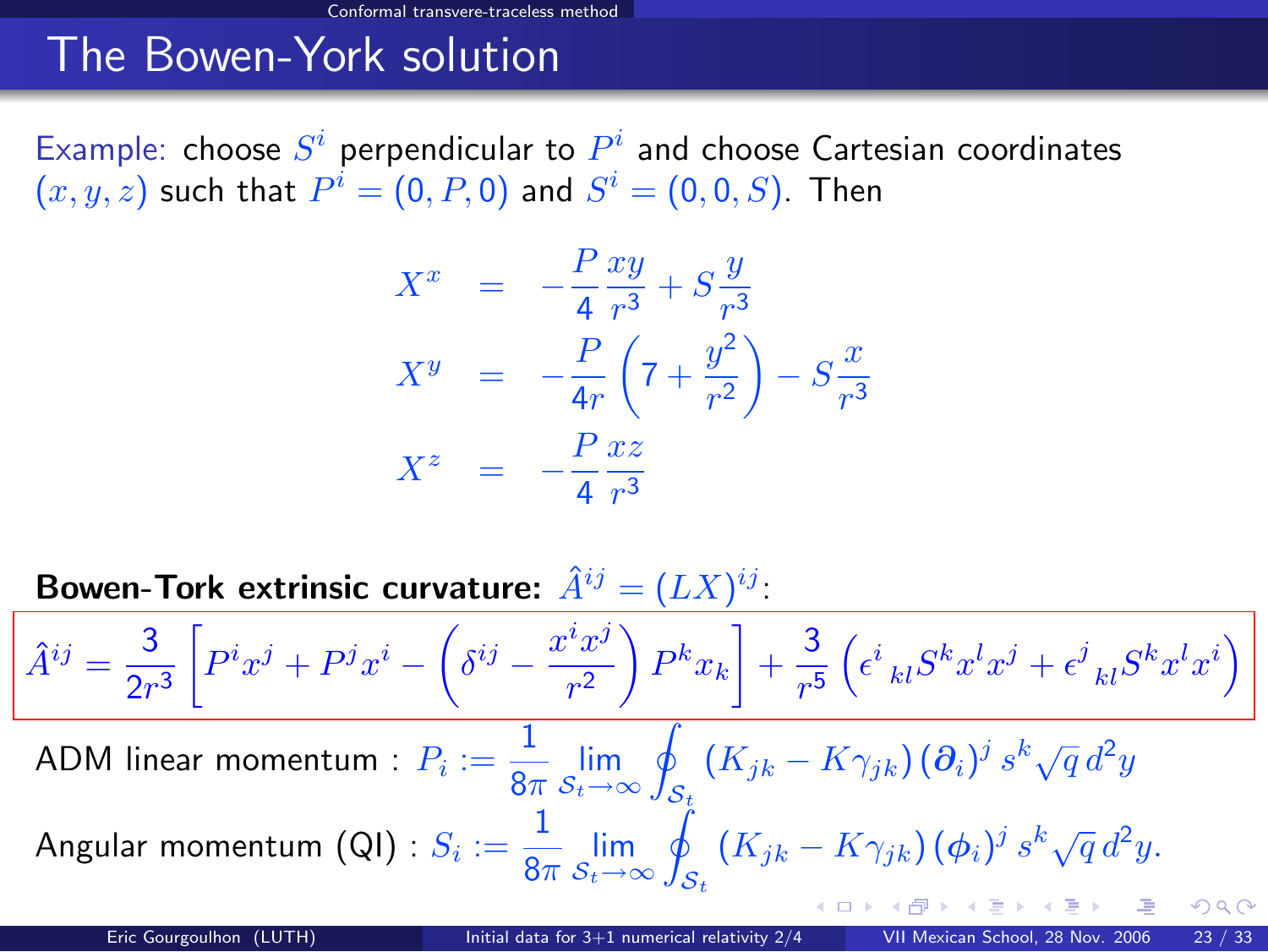There remains to solve (numerically !) the Hamiltonian constraint equation [\(7\)](#page-37-2):

$$
\Delta \Psi + \frac{1}{8} \hat{A}_{ij} \hat{A}^{ij} \Psi^{-7} = 0
$$

and to reconstruct  $\begin{cases} \gamma_{ij} = \Psi^4 f_{ij} \\ V_{ij} \end{cases}$  $K_{ij} = \Psi^{-2} \hat{A}_{ij}$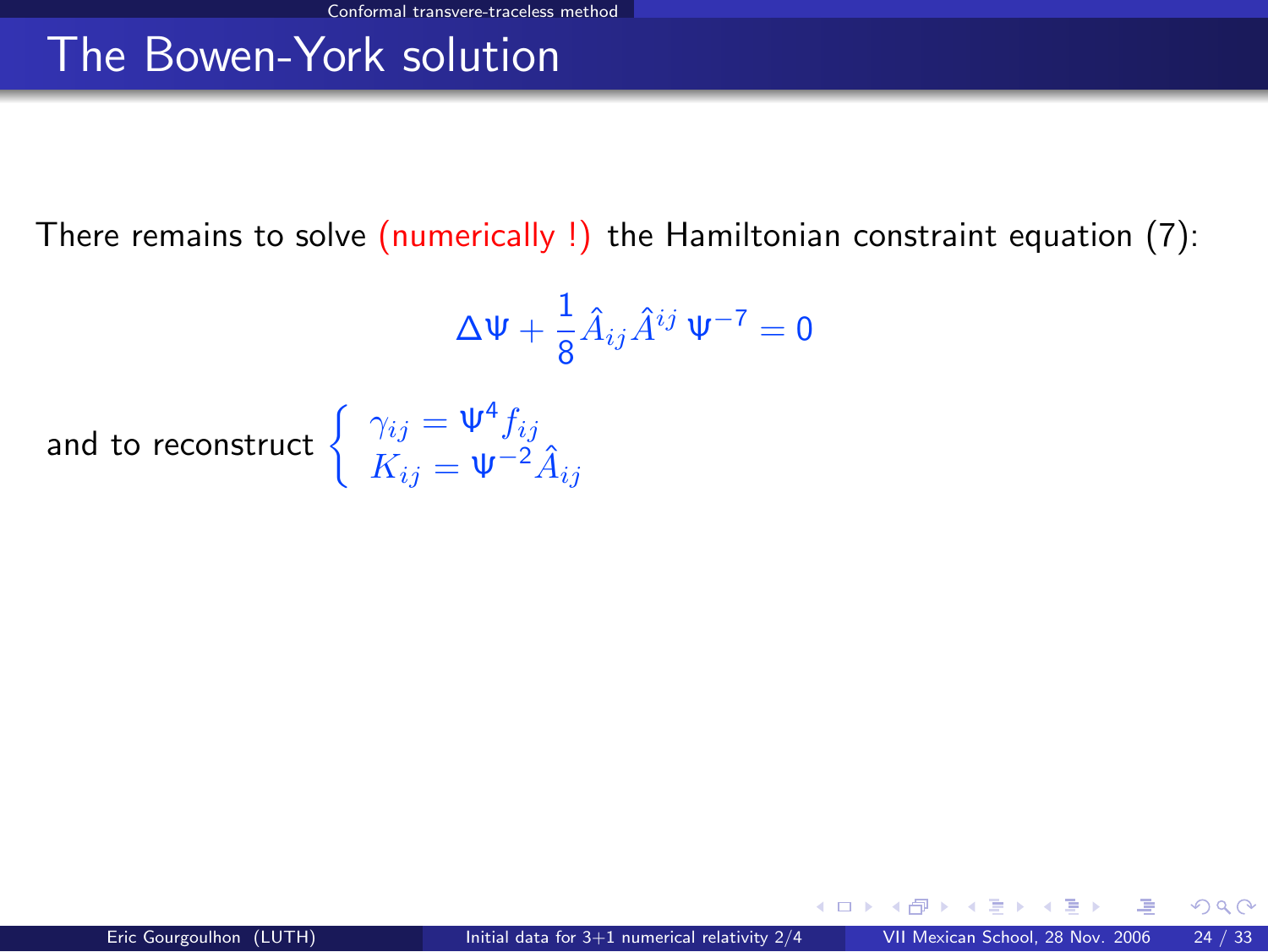There remains to solve (numerically !) the Hamiltonian constraint equation [\(7\)](#page-37-2):

<span id="page-41-0"></span>
$$
\Delta \Psi + \frac{1}{8} \hat{A}_{ij} \hat{A}^{ij} \Psi^{-7} = 0
$$

and to reconstruct  $\Big\{$ 

$$
\gamma_{ij} = \Psi^4 f_{ij}
$$
  

$$
K_{ij} = \Psi^{-2} \hat{A}_{ij}
$$

Remark 1: static Bowen-York solution  $(P^{i}=0,\,S^{i}=0)=$  maximal slice of Schwarzschild spacetime considered above

Remark 2: Bowen-York solution with  $S^i \neq 0$  is not a slice of Kerr spacetime : it is initial data for a rotating black hole but in a non stationary state (black hole "surrounded" by gravitational radiation)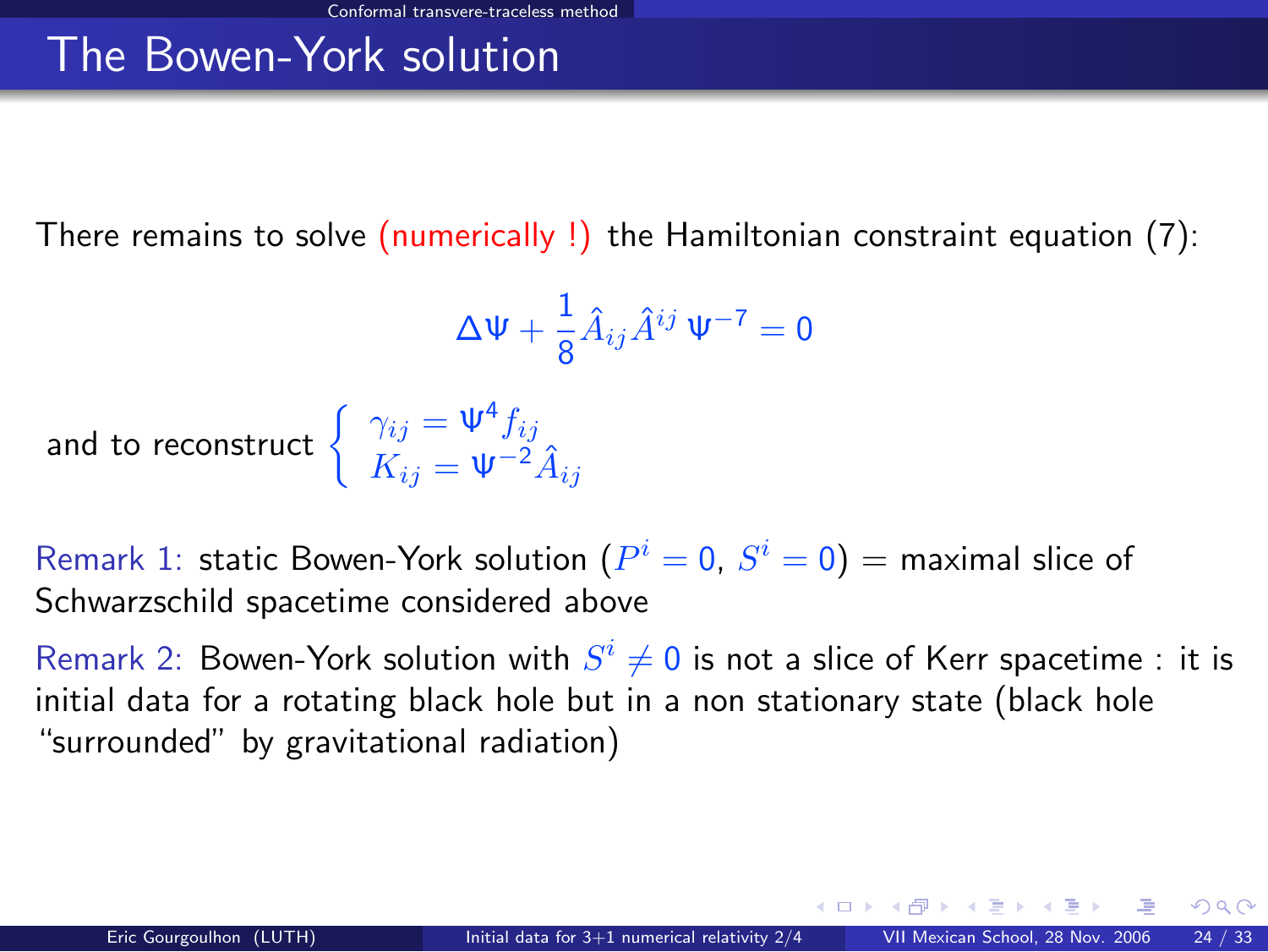## **Outline**

[The initial data problem](#page-2-0)

[Conformal transvere-traceless method](#page-13-0)



 $\left\{ \begin{array}{ccc} \square & \rightarrow & \left\{ \bigcap \mathbb{P} \right\} & \left\{ \begin{array}{ccc} \square & \rightarrow & \left\{ \end{array} \right\} \end{array} \right.$ 

<span id="page-42-0"></span> $298$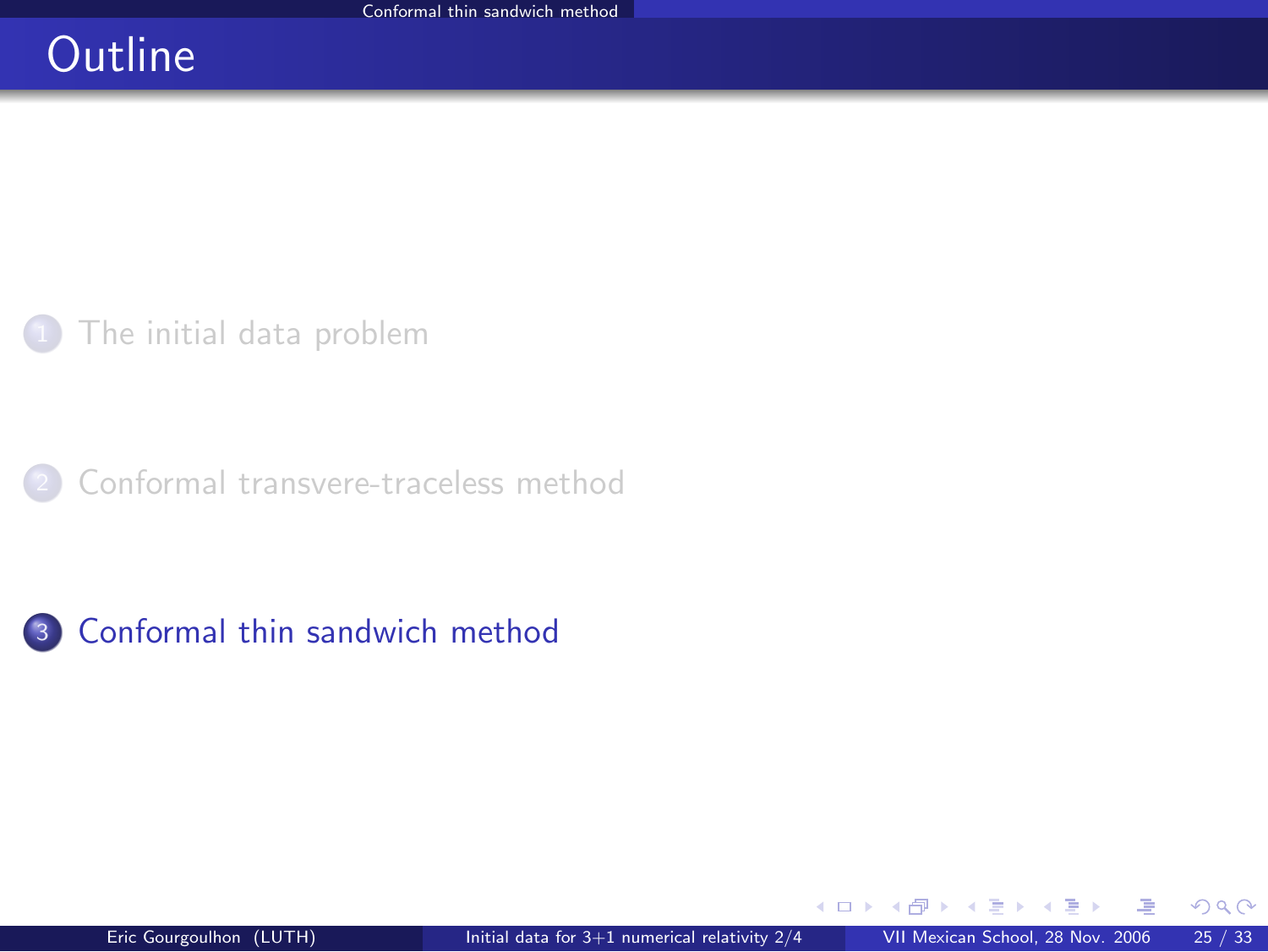# Conformal thin sandwich decomposition of extrinsic curvature

Origin: York (1999)

From Lecture 1:  $\left(\frac{\partial}{\partial t} - \mathcal{L}_{\boldsymbol{\beta}}\right) \tilde{\gamma}^{ij} = 2N \tilde{A}^{ij} + \frac{2}{3}$  $\frac{\epsilon}{3} \tilde{D}_k \beta^k \, \tilde{\gamma}^{ij}$ with  $\tilde{A}^{ij} = \Psi^4 A^{ij} = \Psi^{-6} \hat{A}^{ij}$  and  $-\mathcal{L}_{\beta} \tilde{\gamma}^{ij} = (\tilde{L}\beta)^{ij} + \frac{2}{3}$  $\frac{2}{3}\tilde{D}_k\beta^k$ Hence

$$
\hat{A}^{ij} = \frac{\Psi^6}{2N} \left[ \dot{\tilde{\gamma}}^{ij} + (\tilde{L}\beta)^{ij} \right]
$$

where  $\dot{\tilde{\gamma}}^{ij} := \frac{\partial}{\partial t} \tilde{\gamma}^{ij}$ 

Introduce the **conformal lapse**:  $\left|\tilde{N}\right|=\Psi^{-6}N$ then

$$
\hat{A}^{ij} = \frac{1}{2\tilde{N}} \left[ \dot{\tilde{\gamma}}^{ij} + (\tilde{L}\beta)^{ij} \right]
$$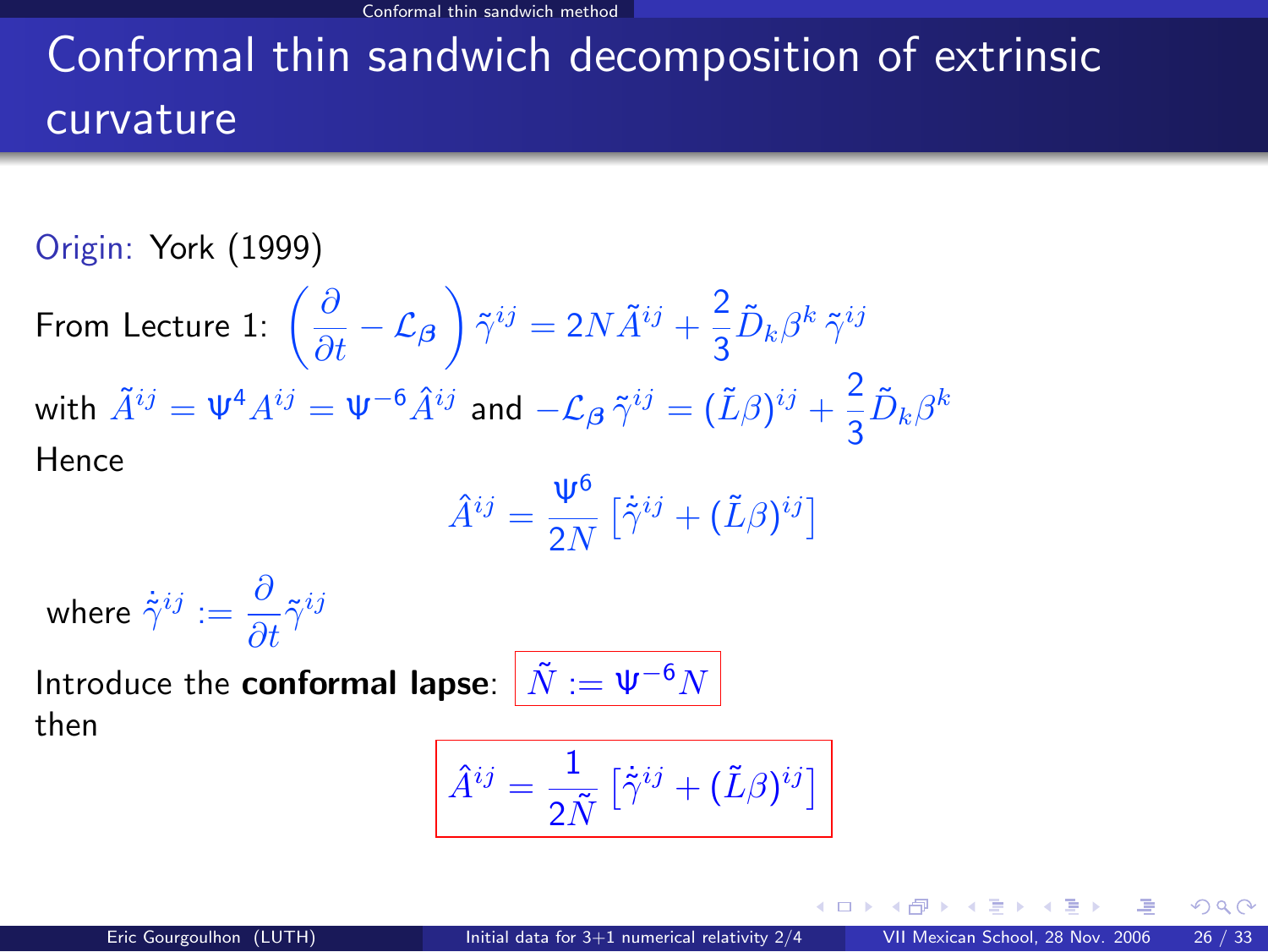## Conformal thin sandwich equations

#### Hamiltonian and momentum constraints become

$$
\frac{\tilde{D}_{i}\tilde{D}^{i}\Psi-\dfrac{\tilde{R}}{8}\Psi+\dfrac{1}{8}\hat{A}_{ij}\hat{A}^{ij}\Psi^{-7}+2\pi\tilde{E}\Psi^{-3}-\dfrac{K^{2}}{12}\Psi^{5}=0}{\left[\tilde{D}_{j}\left(\dfrac{1}{\tilde{N}}(\tilde{L}\beta)^{ij}\right)+\tilde{D}_{j}\left(\dfrac{1}{\tilde{N}}\tilde{\gamma}^{ij}\right)-\dfrac{4}{3}\Psi^{6}\tilde{D}^{i}K=16\pi\tilde{p}^{i}\right]}
$$

- free data :  $(\tilde{\gamma}_{ij}, \dot{\tilde{\gamma}}^{ij}, K, \tilde{N}, \tilde{E}, \tilde{p}^i)$
- constrained data:  $\Psi$  and  $\beta^i$

 $\cap$   $\cap$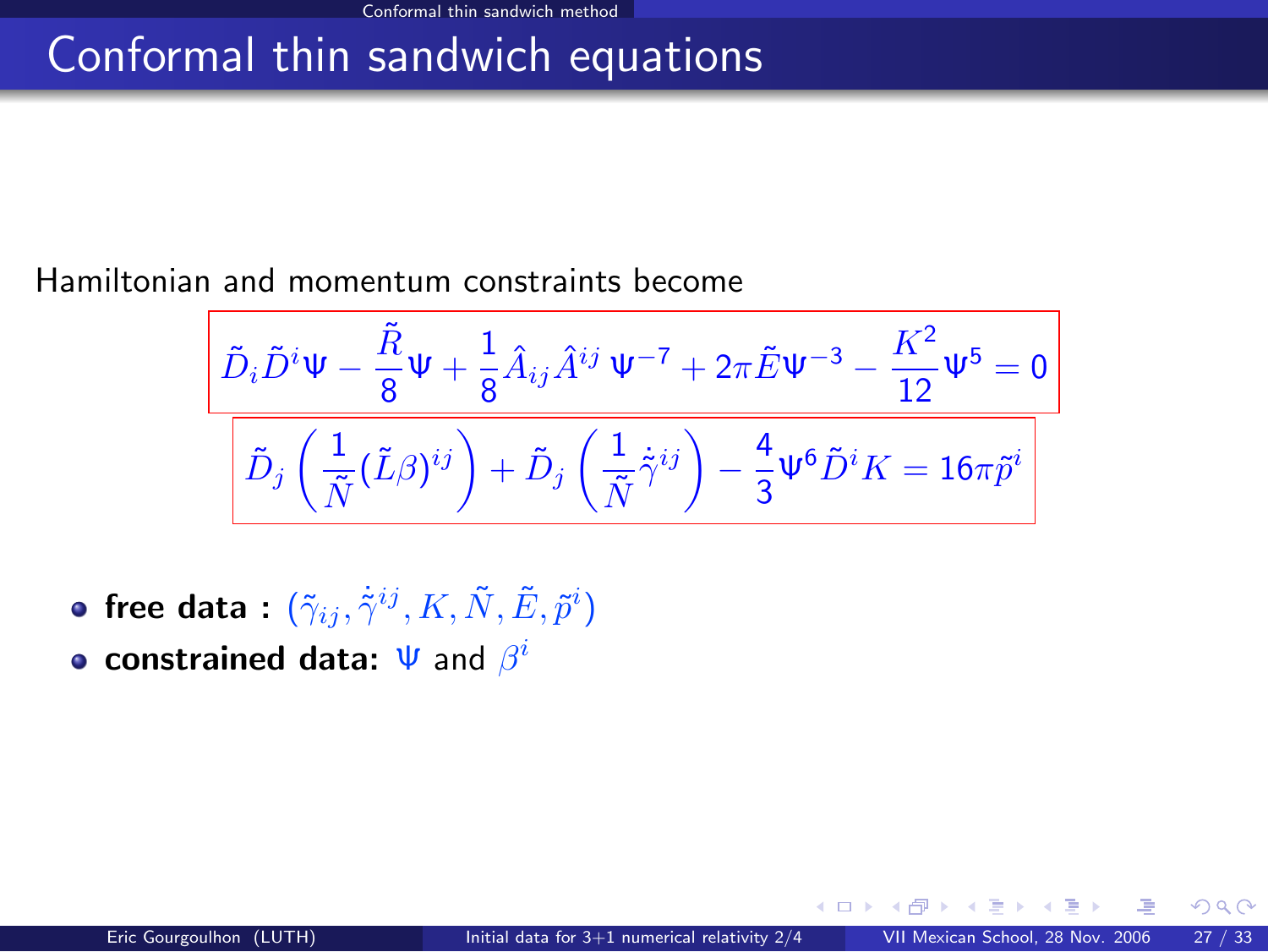## Extended conformal thin sandwich (XCTS)

#### Origin: Pfeiffer & York (2003)

Idea: instead of choosing the conformal lapse  $\tilde{N}$ , compute it from the Einstein equation (not a constraint !) involving the time derivative  $\overline{K}$  of  $\overline{K}$ : from Lecture 1 :

$$
\left(\frac{\partial}{\partial t} - \mathcal{L}_{\beta}\right) K = -\Psi^{-4} \left(\tilde{D}_{i} \tilde{D}^{i} N + 2 \tilde{D}_{i} \ln \Psi \tilde{D}^{i} N\right) + N \left[4\pi (E + S) + \tilde{A}_{ij} \tilde{A}^{ij} + \frac{K^{2}}{3}\right]
$$

Combining with the Hamiltonian constraint, we get

$$
\tilde{D}_i \tilde{D}^i (\tilde{N} \Psi^7) - (\tilde{N} \Psi^7) \left[ \frac{1}{8} \tilde{R} + \frac{5}{12} K^2 \Psi^4 + \frac{7}{8} \hat{A}_{ij} \hat{A}^{ij} \Psi^{-8} + 2\pi (\tilde{E} + 2\tilde{S}) \Psi^{-4} \right] + (\dot{K} - \beta^i \tilde{D}_i K) \Psi^5 = 0
$$

where  $\tilde{E} := \Psi^8 E$  and  $\tilde{S} := \Psi^8 S$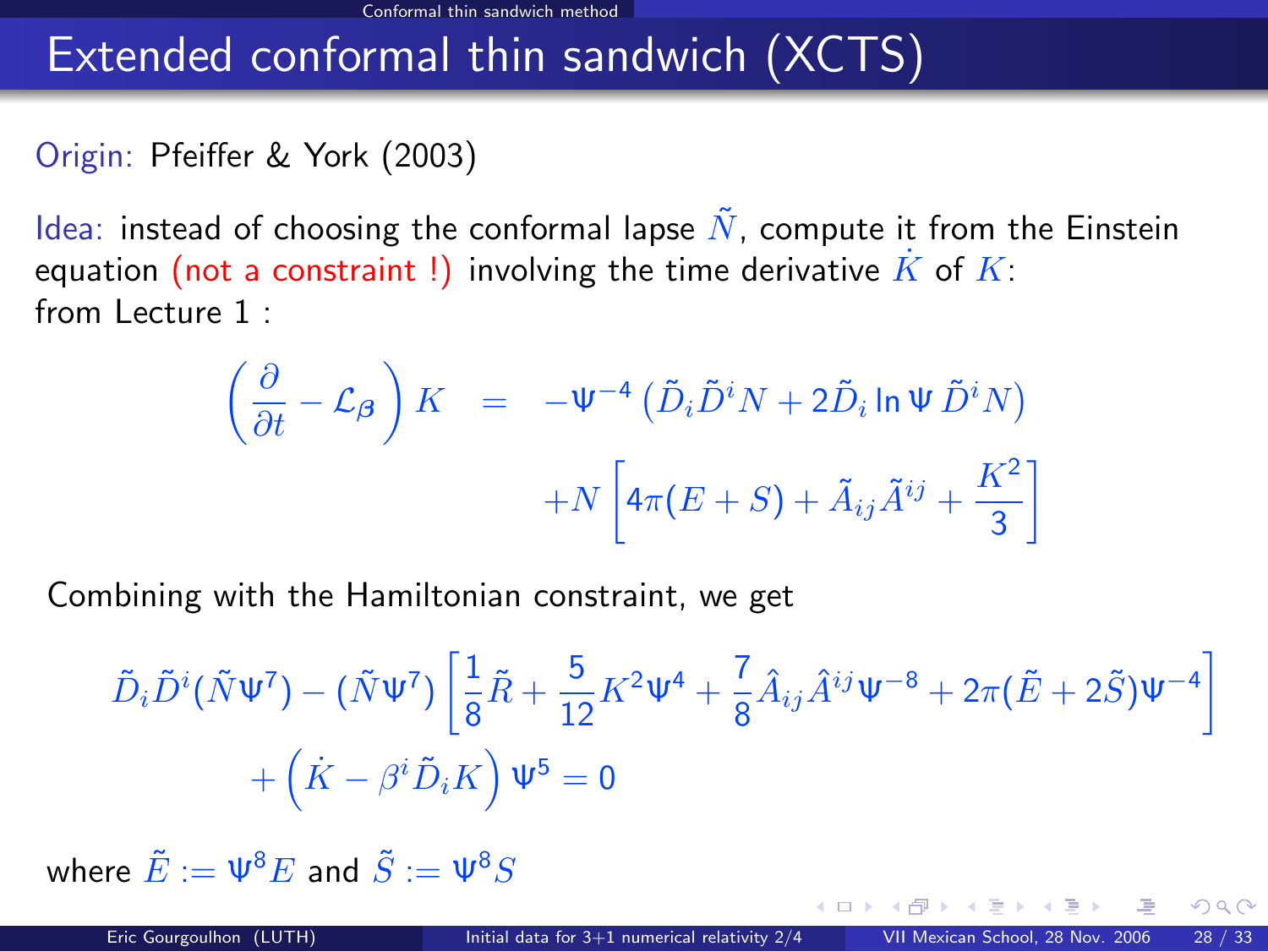### Extended conformal thin sandwich system

PDE system of 5 equations:

$$
\tilde{D}_{i}\tilde{D}^{i}\Psi - \frac{\tilde{R}}{8}\Psi + \frac{1}{8}\hat{A}_{ij}\hat{A}^{ij}\Psi^{-7} + 2\pi \tilde{E}\Psi^{-3} - \frac{K^{2}}{12}\Psi^{5} = 0
$$
\n
$$
\tilde{D}_{j}\left(\frac{1}{\tilde{N}}(\tilde{L}\beta)^{ij}\right) + \tilde{D}_{j}\left(\frac{1}{\tilde{N}}\dot{\tilde{\gamma}}^{ij}\right) - \frac{4}{3}\Psi^{6}\tilde{D}^{i}K - 16\pi\tilde{p}^{i} = 0
$$
\n
$$
\tilde{D}_{i}\tilde{D}^{i}(\tilde{N}\Psi^{7}) - (\tilde{N}\Psi^{7})\left[\frac{1}{8}\tilde{R} + \frac{5}{12}K^{2}\Psi^{4} + \frac{7}{8}\hat{A}_{ij}\hat{A}^{ij}\Psi^{-8} + 2\pi(\tilde{E} + 2\tilde{S})\Psi^{-4}\right] + \left(\dot{K} - \beta^{i}\tilde{D}_{i}K\right)\Psi^{5} = 0
$$

free data :  $(\tilde{\gamma}_{ij}, \dot{\tilde{\gamma}}^{ij}, K, \dot{K}, \tilde{E}, \tilde{S}, \tilde{p}^i)$ constrained data:  $\Psi$ ,  $\tilde{N}$  and  $\beta^i$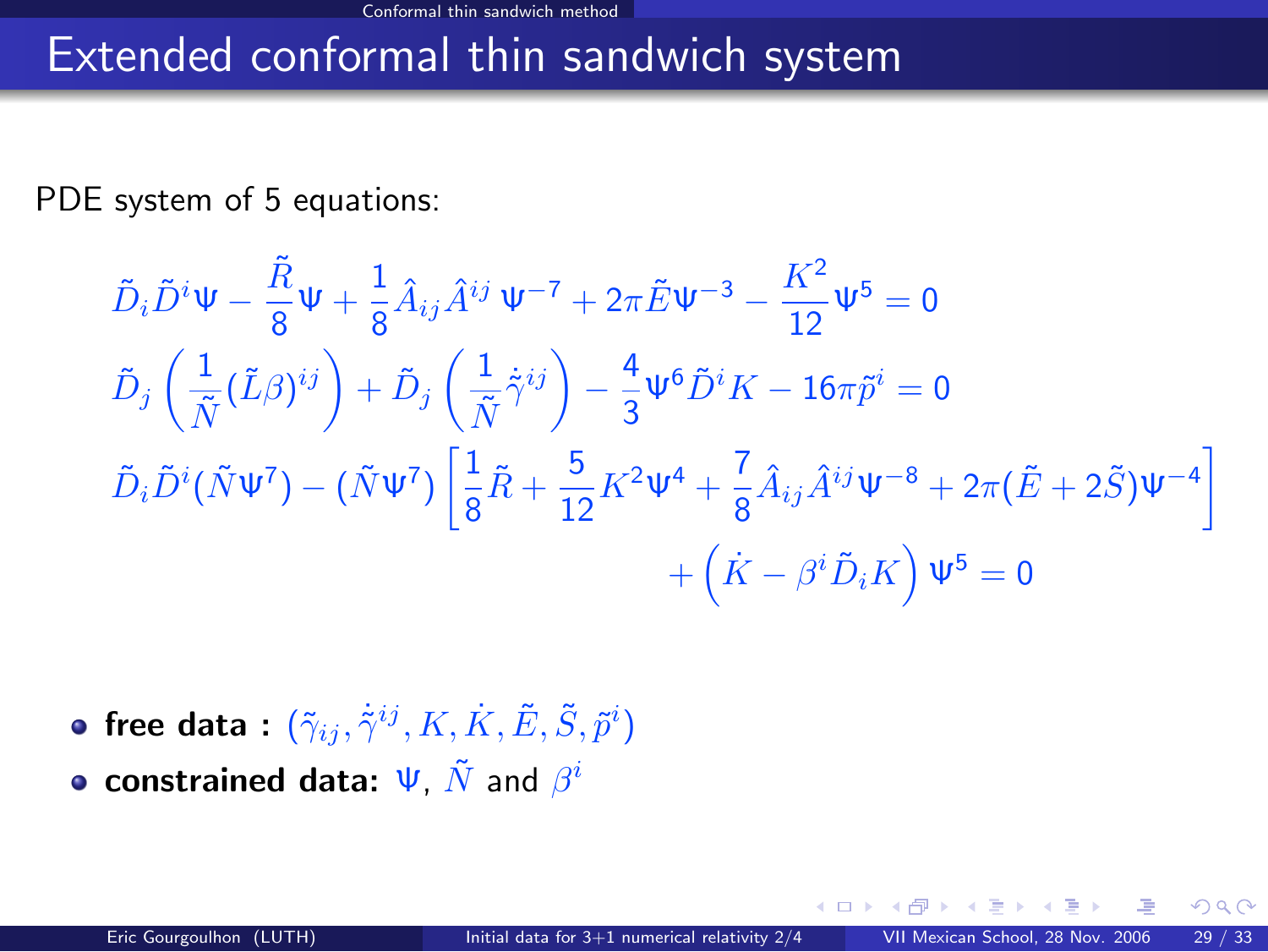## Existence and uniqueness of solutions

- Pfeiffer & York (2005): in some cases, solutions  $(\Psi, \tilde{N}, \beta^i)$  to the (non-linear !) XCTS system are not unique, even on maximal surfaces
- See also recent analysis by Baumgarte, Ó Murchadha & Pfeiffer (2006) and Walsh (2006)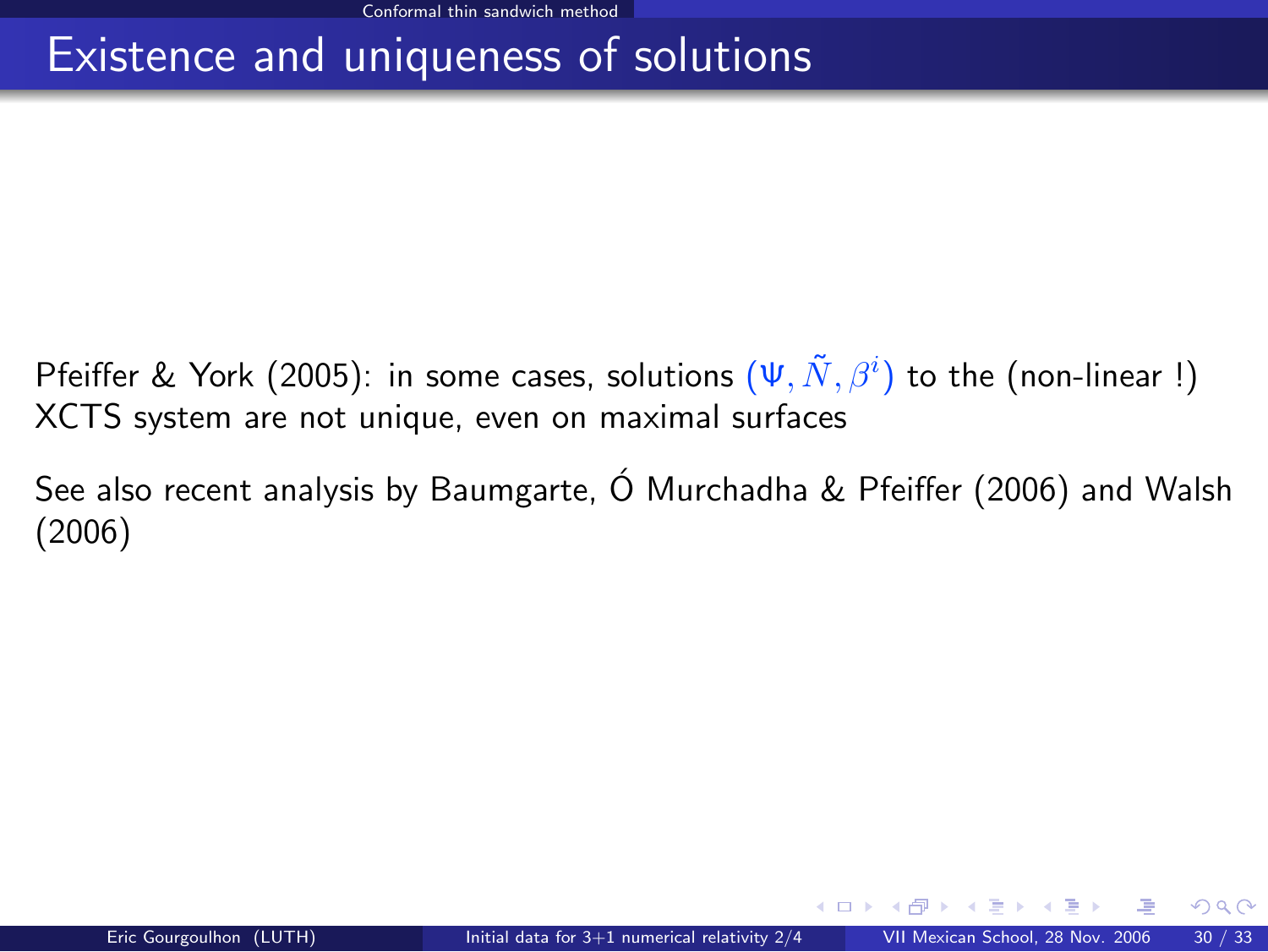Choose the same manifold  $\Sigma_0 = \mathbb{R}^3 \backslash \mathcal{B}$   $(\mathbb{R}^3$  with an excised ball) as considered previously Choose the free data to be

 $\tilde{\gamma}_{ij}=f_{ij}$ ,  $\dot{\tilde{\gamma}}^{ij}=0$ ,  $K=0$ ,  $\dot{K}=0$ ,  $\tilde{E}=0$ ,  $\tilde{S}=0,~\tilde{p}^i=0$ 

<span id="page-48-2"></span><span id="page-48-1"></span><span id="page-48-0"></span>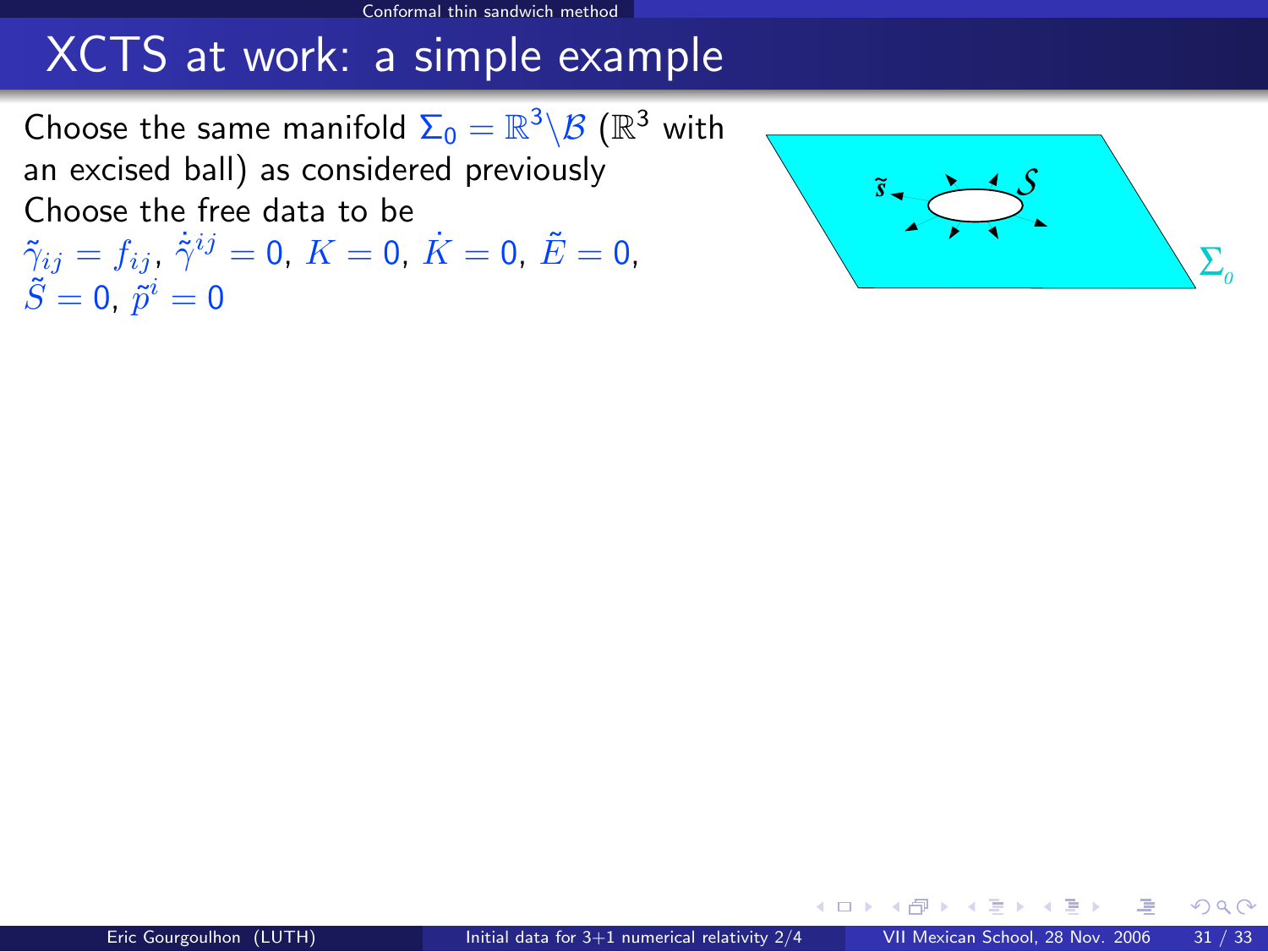Choose the same manifold  $\Sigma_0 = \mathbb{R}^3 \backslash \mathcal{B}$   $(\mathbb{R}^3$  with an excised ball) as considered previously Choose the free data to be  $\tilde{\gamma}_{ij}=f_{ij}$ ,  $\dot{\tilde{\gamma}}^{ij}=0$ ,  $K=0$ ,  $\dot{K}=0$ ,  $\tilde{E}=0$ ,  $\tilde{S}=0,~\tilde{p}^i=0$ 



 $\Omega$ 

 $\implies$  the XCTS equations reduce to

$$
\Delta \Psi + \frac{1}{8} \hat{A}_{ij} \hat{A}^{ij} \Psi^{-7} = 0 \tag{9}
$$

$$
\mathcal{D}_j\left(\frac{1}{\tilde{N}}(L\beta)^{ij}\right) = 0\tag{10}
$$

$$
\Delta(\tilde{N}\Psi^7) - \frac{7}{8}\hat{A}_{ij}\hat{A}^{ij}\Psi^{-1}\tilde{N} = 0
$$
\n(11)

with  $\hat{A}^{ij} = \frac{1}{\sqrt{3}}$  $\frac{1}{2\tilde{N}}(L\beta)^{ij}$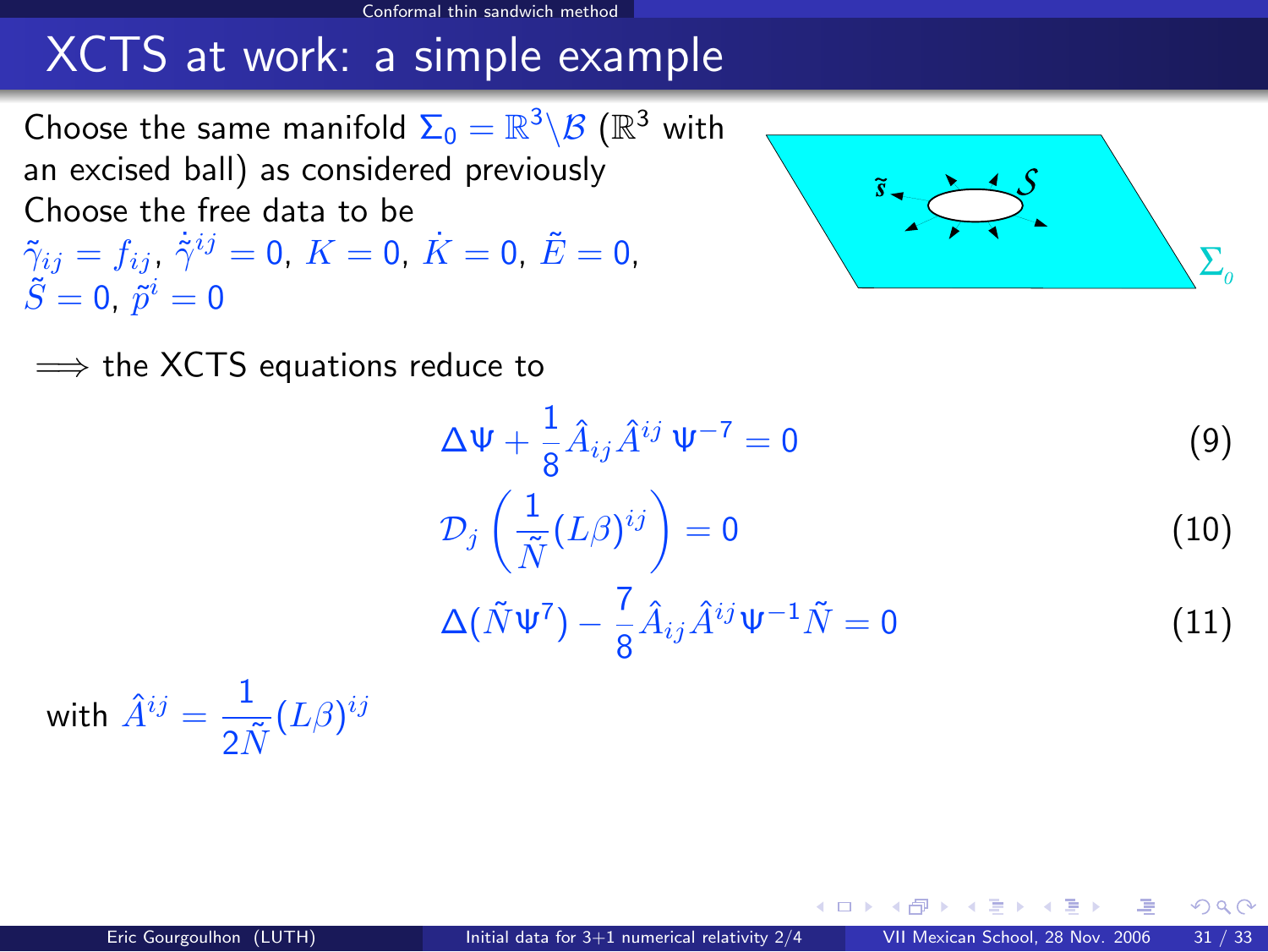Choose the same manifold  $\Sigma_0 = \mathbb{R}^3 \backslash \mathcal{B}$   $(\mathbb{R}^3$  with an excised ball) as considered previously Choose the free data to be  $\tilde{\gamma}_{ij}=f_{ij}$ ,  $\dot{\tilde{\gamma}}^{ij}=0$ ,  $K=0$ ,  $\dot{K}=0$ ,  $\tilde{E}=0$ ,  $\tilde{S}=0,~\tilde{p}^i=0$ 



 $\implies$  the XCTS equations reduce to

$$
\Delta \Psi + \frac{1}{8} \hat{A}_{ij} \hat{A}^{ij} \Psi^{-7} = 0 \tag{9}
$$

$$
\mathcal{D}_j\left(\frac{1}{\tilde{N}}(L\beta)^{ij}\right) = 0\tag{10}
$$

$$
\Delta(\tilde{N}\Psi^7) - \frac{7}{8}\hat{A}_{ij}\hat{A}^{ij}\Psi^{-1}\tilde{N} = 0
$$
\n(11)

with  $\hat{A}^{ij} = \frac{1}{\sqrt{3}}$  $\frac{1}{2\tilde{N}}(L\beta)^{ij}$ 

Choose the boundary condition  $\left. \beta\right\vert _{\mathcal{S}}=0$  in addition to  $\left. \beta\right\vert _{r\rightarrow\infty}=0.$  Then, independently of the value of  $\tilde{N}$ , the unique solution to Eq. [\(10\)](#page-48-0) is

 $\beta = 0$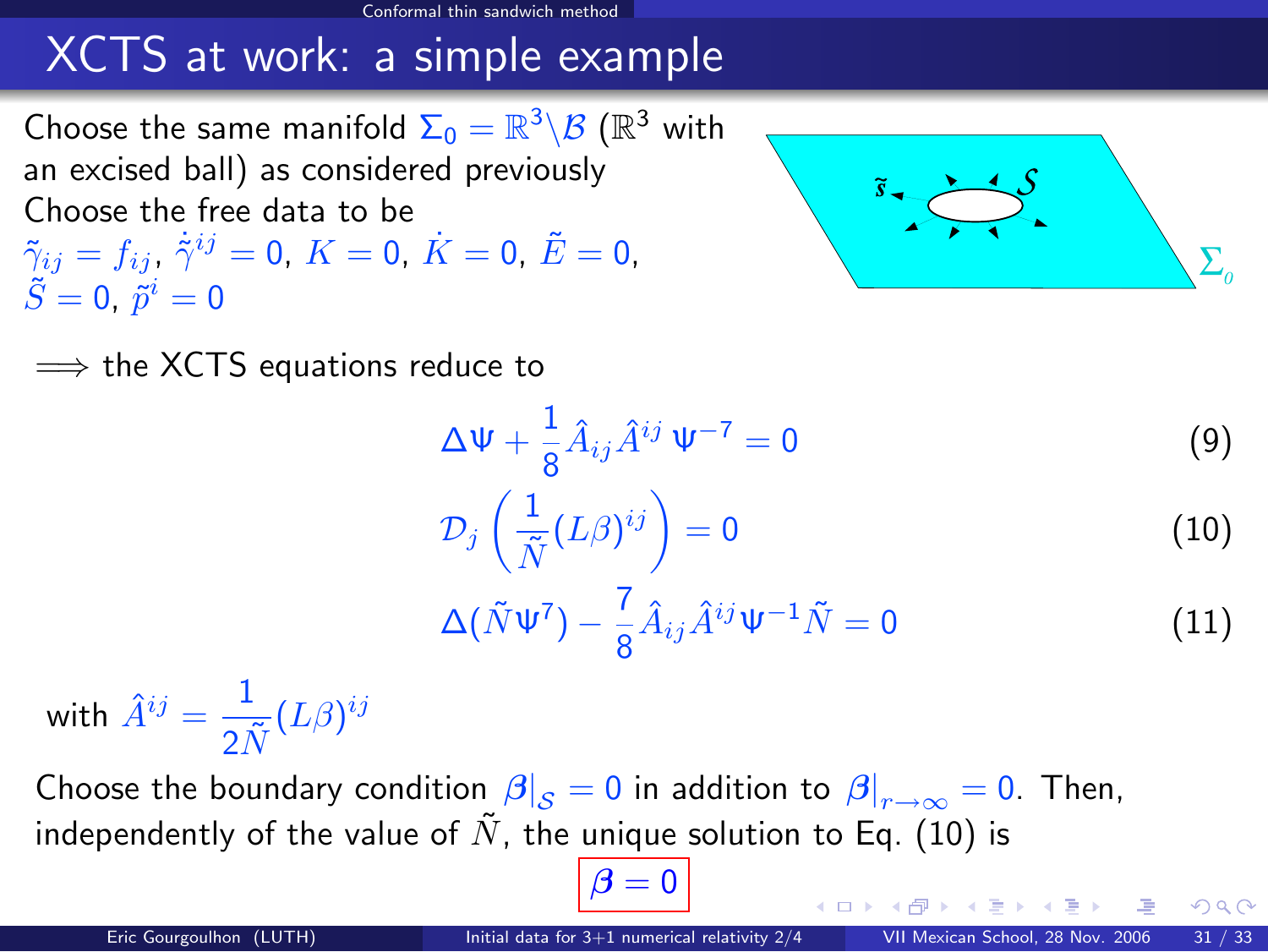Accordingly  $\hat{A}^{ij} = 0$  and Eqs. [\(9\)](#page-48-1) and [\(11\)](#page-48-2) reduce to two Laplace equations:

<span id="page-51-1"></span><span id="page-51-0"></span>
$$
\Delta \Psi = 0 \tag{12}
$$
\n
$$
\Delta (\tilde{N}\Psi^7) = 0 \tag{13}
$$

As previously use the minimal surface requirement for  $S$  to get the solution  $\Psi = 1 + \frac{m}{2r}$  to Eq. [\(12\)](#page-51-0).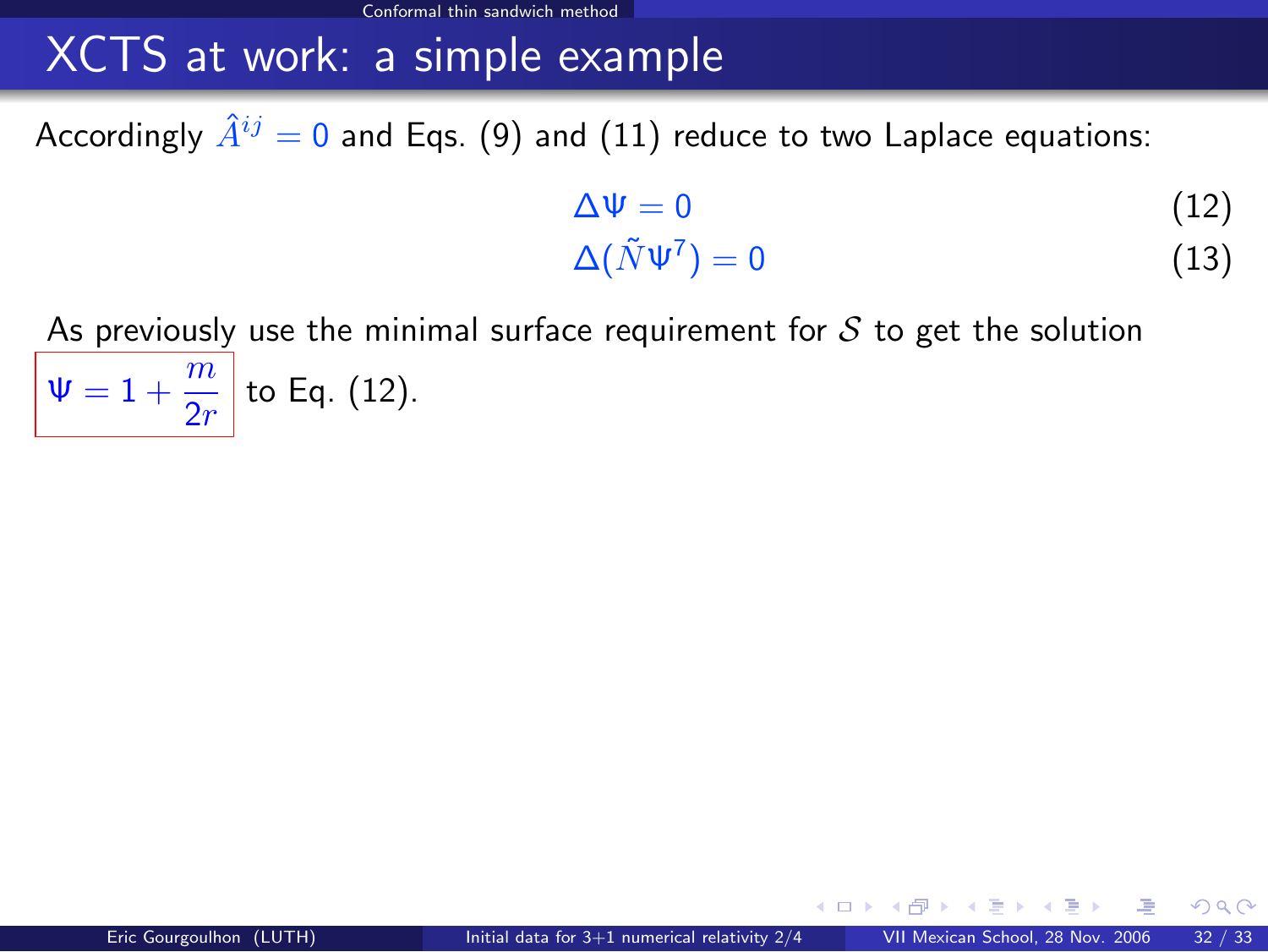Accordingly  $\hat{A}^{ij} = 0$  and Eqs. [\(9\)](#page-48-1) and [\(11\)](#page-48-2) reduce to two Laplace equations:

$$
\Delta \Psi = 0 \tag{12}
$$
\n
$$
\Delta(\tilde{N}\Psi^7) = 0 \tag{13}
$$

As previously use the minimal surface requirement for  $S$  to get the solution  $\Psi = 1 + \frac{m}{2r}$  to Eq. [\(12\)](#page-51-0). Regarding Eq. [\(13\)](#page-51-1), choose the BC  $\left.\tilde{N}\right|_{\cal S}=0$  (singular slicing). Along with the asymptotic flatness BCs  $\left.\tilde{N}\right|_{r\rightarrow\infty}=1$  and  $\left.\Psi\right|_{r\rightarrow\infty}=1,$  this yields the solution  $\tilde{N}\Psi^7=1-\frac{m}{2}$  $\frac{m}{2r}$ , i.e., since  $N=\Psi^6\tilde{N},\ \left\vert N=\left(1-\frac{m}{2r}\right.\right\vert$  $\left(\frac{m}{2r}\right)\left(1+\frac{m}{2r}\right)$  $\setminus^{-1}$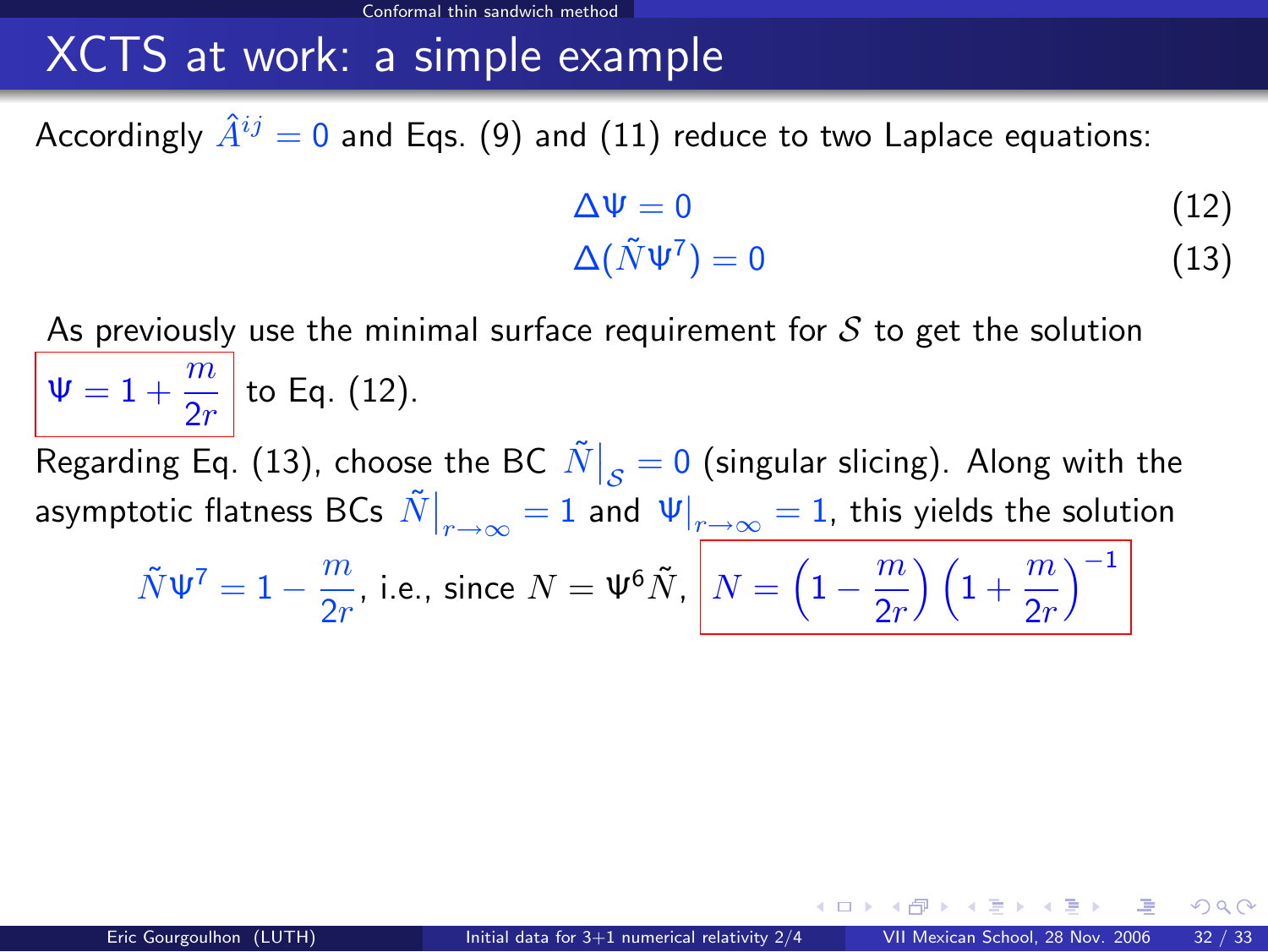Accordingly  $\hat{A}^{ij} = 0$  and Eqs. [\(9\)](#page-48-1) and [\(11\)](#page-48-2) reduce to two Laplace equations:

<span id="page-53-0"></span>
$$
\Delta \Psi = 0 \tag{12}
$$
\n
$$
\Delta(\tilde{N}\Psi^7) = 0 \tag{13}
$$

As previously use the minimal surface requirement for  $\mathcal S$  to get the solution  $\Psi = 1 + \frac{m}{2r}$  to Eq. [\(12\)](#page-51-0). Regarding Eq. [\(13\)](#page-51-1), choose the BC  $\left.\tilde{N}\right|_{\cal S}=0$  (singular slicing). Along with the asymptotic flatness BCs  $\left.\tilde{N}\right|_{r\rightarrow\infty}=1$  and  $\left.\Psi\right|_{r\rightarrow\infty}=1,$  this yields the solution  $\tilde{N}\Psi^7=1-\frac{m}{2}$  $\frac{m}{2r}$ , i.e., since  $N=\Psi^6\tilde{N},\ \left\vert N=\left(1-\frac{m}{2r}\right.\right\vert$  $\left(\frac{m}{2r}\right)\left(1+\frac{m}{2r}\right)$  $\setminus^{-1}$ 

We obtain Schwarzschild metric (in isotropic coordinates):

$$
g_{\mu\nu}dx^{\mu}dx^{\nu} = -\left(\frac{1-\frac{m}{2r}}{1+\frac{m}{2r}}\right)^2 dt^2 + \left(1+\frac{m}{2r}\right)^4 \left[dr^2 + r^2(d\theta^2 + \sin^2\theta d\varphi^2)\right]
$$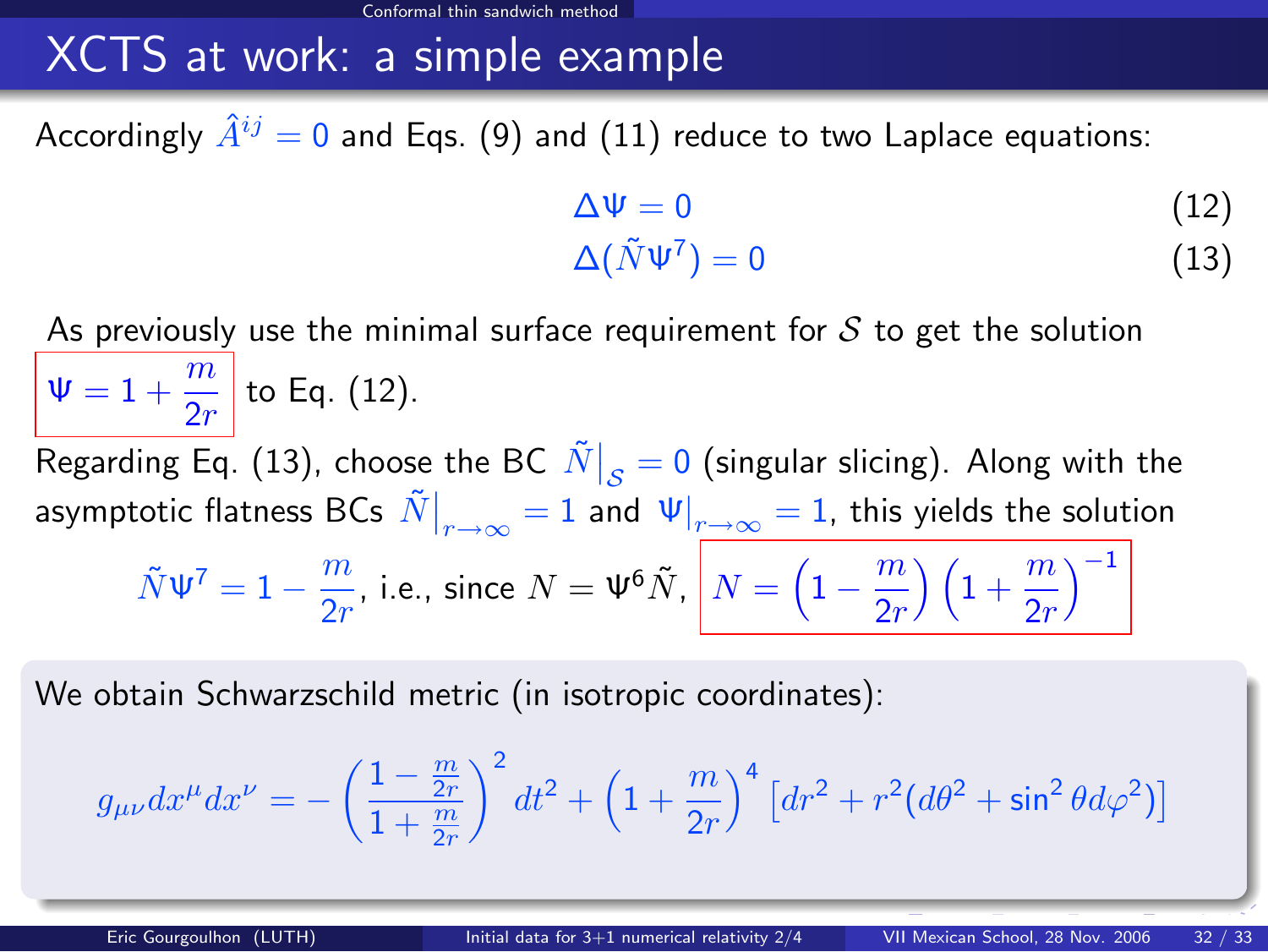Conformal thin sandwich method

# Comparing CTT and (X)CTS methods

- CTT : choose some transverse traceless part  $\hat{A}_{TT}^{ij}$  of the extrinsic curvature  $K^{ij}$ , i.e. some *momentum* <sup>2</sup>  $\implies$  **CTT** = **Hamiltonian representation**
- CTS or XCTS : choose some time derivative  $\dot{\tilde{\gamma}}^{ij}$  of the conformal metric  $\tilde{\gamma}^{ij}$ , i.e. some velocity  $\Longrightarrow$  (X)CTS = Lagrangian representation

<span id="page-54-0"></span> $\overline{P}$  $\overline{P}$  $\overline{P}$ recall t[he](#page-55-0)rel[a](#page-42-0)tion  $\pi^{ij}=\sqrt{\gamma}(K\gamma^{ij}-K^{ij})$  between  $K^{ij}$  a[nd](#page-53-0) the [A](#page-54-0)[DM](#page-55-0) [c](#page-41-0)a[no](#page-55-0)[ni](#page-41-0)[ca](#page-42-0)[l m](#page-55-0)o[ment](#page-55-0)um Eric Gourgoulhon (LUTH) [Initial data for 3+1 numerical relativity 2/4](#page-0-0) VII Mexican School, 28 Nov. 2006 33 / 33